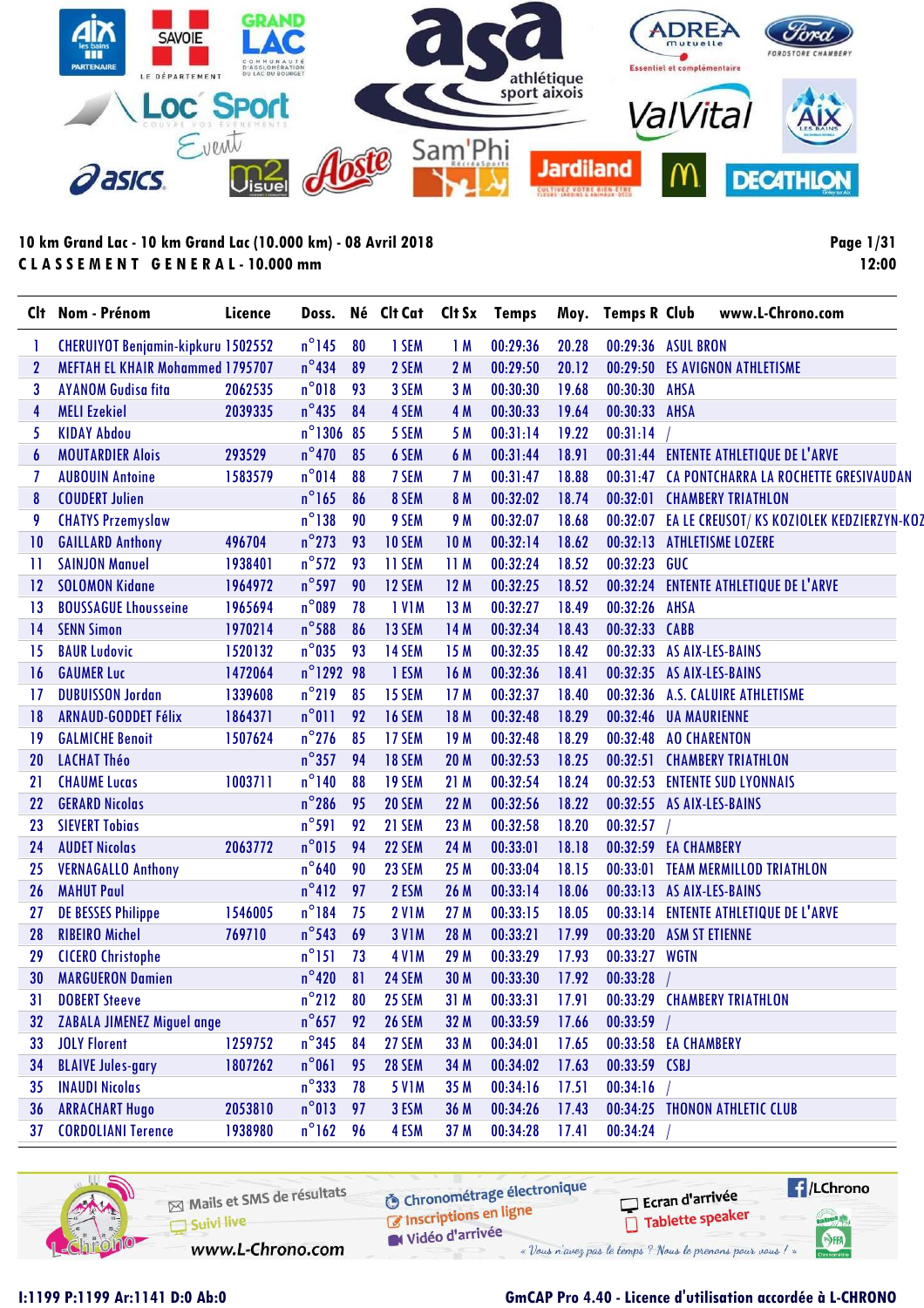

**Page 2/31 12:00**

|    | Clt Nom - Prénom                          | Licence |                 |    | Doss. Né Clt Cat Clt Sx Temps |      |          |       | Moy. Temps R Club | www.L-Chrono.com                                    |
|----|-------------------------------------------|---------|-----------------|----|-------------------------------|------|----------|-------|-------------------|-----------------------------------------------------|
| 38 | <b>BOUCHELAGHEM Nabil</b>                 | 285400  | $n^{\circ}$ 078 | 69 | <b>6 V1M</b>                  | 38 M | 00:34:29 | 17.40 |                   | 00:34:28 AS AIX-LES-BAINS                           |
| 39 | <b>FREUDENREICH Bruno</b>                 | 432251  | $n^{\circ}$ 265 | 79 | 29 SEM                        | 39 M | 00:34:33 | 17.37 |                   | 00:34:31 EA CHAMBERY                                |
| 40 | <b>MOREAU Bertrand</b>                    |         | $n^{\circ}$ 464 | 82 | <b>30 SEM</b>                 | 40 M | 00:34:34 | 17.36 |                   | 00:34:32 TDR ANTHY / FIVE MANAGEMENT                |
| 41 | <b>COMBES Corentin</b>                    | 1962520 | $n^{\circ}$ 157 | 96 | 5 ESM                         | 41 M | 00:34:41 | 17.30 |                   | 00:34:38 UMS MONTELIMAR ASAD                        |
| 42 | <b>CHAMONARD Dany</b>                     | 598111  | $n^{\circ}$ 125 | 76 | 7 VIM                         | 42 M | 00:34:44 | 17.28 |                   | 00:34:43 AS CALUIRE                                 |
| 43 | N'DIAYE Youssoupha                        |         | $n^{\circ}475$  | 89 | 31 SEM                        | 43 M | 00:34:46 | 17.26 |                   | 00:34:43 EVIAN OFF COURSE                           |
| 44 | <b>BONNARD Simon</b>                      |         | $n^{\circ}072$  | 93 | 32 SEM                        | 44 M | 00:34:50 | 17.23 |                   | 00:34:47 LEMAN TRIATHLON CLUB                       |
| 45 | <b>FAVRE PETIT-MERMET Nicolas 1898091</b> |         | $n^{\circ}$ 247 | 95 | <b>33 SEM</b>                 | 45 M | 00:34:54 | 17.20 |                   | 00:34:50 AL ECHIROLLES                              |
| 46 | <b>ORVELIN Rémi</b>                       | 1542362 | $n^{\circ}484$  | 96 | 6 ESM                         | 46 M | 00:34:55 | 17.19 |                   | 00:34:53 AS AIX-LES-BAINS                           |
| 47 | <b>KNINECH Bouchaib</b>                   | 434030  | $n^{\circ}352$  | 66 | 1 V2M                         | 47 M | 00:34:56 | 17.18 | 00:34:54 AHSA     |                                                     |
| 48 | <b>BRARD Pierre-yves</b>                  |         | $n^{\circ}092$  | 73 | <b>8 V1M</b>                  | 48 M | 00:35:00 | 17.15 |                   | 00:34:54 MSN73-WORDEN                               |
| 49 | <b>TAMANINI Marc</b>                      | 1428902 | $n^{\circ}607$  | 86 | <b>34 SEM</b>                 | 49 M | 00:35:04 | 17.12 |                   | 00:35:01 THONON ATHLETIC CLUB                       |
| 50 | <b>FOROT Jonas</b>                        | 1083813 | $n^{\circ}$ 256 | 96 | 7 ESM                         | 50 M | 00:35:05 | 17.10 |                   | 00:35:04 ENTENTE ATHLETIQUE GRENOBLE (GUC)          |
| 51 | <b>COMBES Gwenael</b>                     |         | $n^{\circ}$ 158 | 92 | <b>35 SEM</b>                 | 51 M | 00:35:05 | 17.10 | 00:35:02          |                                                     |
| 52 | <b>BOUKERCHI Farid</b>                    | 212152  | $n^{\circ}082$  | 71 | <b>9 V1M</b>                  | 52 M | 00:35:07 | 17.09 |                   | 00:35:04 FOULEES VIF VARCES                         |
| 53 | <b>DEPOIRE Laurent</b>                    | 1478215 | $n^{\circ}$ 199 | 81 | <b>36 SEM</b>                 | 53 M | 00:35:08 | 17.08 |                   | 00:35:05 ASAD MONTELIMAR                            |
| 54 | <b>TOQUE Thomas</b>                       |         | $n^{\circ}619$  | 92 | 37 SEM                        | 54 M | 00:35:09 | 17.08 | 00:35:06          |                                                     |
| 55 | <b>CHAUDOYE Fabien</b>                    |         | $n^{\circ}$ 139 | 83 | <b>38 SEM</b>                 | 55 M | 00:35:17 | 17.01 |                   | 00:35:14 B3 BULLE TRIATHLON                         |
| 56 | <b>DUVERNEY-PRET Gauthier</b>             | 2000059 | $n^{\circ}$ 237 | 82 | <b>39 SEM</b>                 | 56 M | 00:35:31 | 16.89 |                   | 00:35:27 EA CHAMBERY                                |
| 57 | <b>NOYER Thibault</b>                     | 1787711 | $n^{\circ}$ 479 | 72 | <b>10 V1M</b>                 | 57 M | 00:35:32 | 16.89 |                   | 00:35:30 EA CHAMBERY                                |
| 58 | <b>BLUTTE Remi</b>                        |         | $n^{\circ}$ 065 | 89 | 40 SEM                        | 58 M | 00:35:35 | 16.86 | 00:35:29          | <b>KALENJI TEAM</b>                                 |
| 59 | <b>GLAUNEC Nicolas</b>                    |         | $n^{\circ}$ 297 | 91 | 41 SEM                        | 59 M | 00:35:36 | 16.86 |                   | 00:35:32 LEMAN TRIATHLON                            |
| 60 | <b>JOYEUX Julien</b>                      | 1858591 | $n^{\circ}351$  | 84 | 42 SEM                        | 60 M | 00:35:45 | 16.79 |                   | 00:35:43 ENTENTE ATHLETIQUE DE L'ARVE               |
| 61 | <b>VENS Antoine</b>                       | 1781110 | $n^{\circ}637$  | 93 | 43 SEM                        | 61 M | 00:35:46 | 16.78 |                   | 00:35:45 ATHLETISME LOZERE                          |
| 62 | <b>MICLO Laura</b>                        | 301972  | n°1005 88       |    | 1 SEF                         | 1F   | 00:35:52 | 16.74 |                   | 00:35:50 CHAMBERY TRIATHLON / EA CHAMBERY           |
| 63 | <b>RIBEIRO Georges</b>                    | 550440  | $n^{\circ}$ 544 | 61 | <b>2 V2M</b>                  | 62 M | 00:35:52 | 16.73 | 00:35:51          | <b>ASM ST-ETIENNE</b>                               |
| 64 | <b>ROULEAU Thierry</b>                    | 1331801 | $n^{\circ}$ 564 | 71 | <b>11 V1M</b>                 | 63 M | 00:36:00 | 16.67 |                   | 00:35:57 AIN EST ATHLETISME                         |
| 65 | <b>CORDOLIANI Thomas</b>                  |         | $n^{\circ}161$  | 96 | 8 ESM                         | 64 M | 00:36:05 | 16.63 |                   | 00:36:02 GO FOR IT - GRAND CHAMBERY - CSA 13EME BCA |
| 66 | <b>BENTALEB Nasser</b>                    |         | $n^{\circ}042$  | 71 | <b>12 V1M</b>                 | 65 M | 00:36:06 | 16.63 | 00:36:03          |                                                     |
| 67 | <b>PERRET Aubin</b>                       | 1685708 | $n^{\circ}$ 503 | 97 | 9 ESM                         | 66 M | 00:36:08 | 16.61 |                   | 00:36:04 ASPTT ANNECY                               |
| 68 | <b>LUCAS Titouan</b>                      | 664342  | $n^{\circ}$ 407 | 92 | 44 SEM                        | 67 M | 00:36:12 | 16.58 |                   | 00:36:10 EA CHAMBERY                                |
| 69 | <b>SAHRAOUI Lazhar</b>                    | 1811245 | $n^{\circ}571$  | 81 | 45 SEM                        | 68 M | 00:36:13 | 16.57 |                   | 00:36:11 ENTENTE ATHLETIQUE DE L'ARVE               |
| 70 | <b>LEMAY Virginie</b>                     | 1284317 | $n^{\circ}$ 974 | 82 | 2 SEF                         | 2F   | 00:36:14 | 16.56 |                   | 00:36:12 ATHLE SAINT JULIEN 74 / TEAM 42KM195       |
| 71 | <b>DENIS Hugo</b>                         | 1600779 | $n^{\circ}$ 196 | 97 | <b>10 ESM</b>                 | 69 M | 00:36:24 | 16.49 |                   | 00:36:20 JS VALEE-DU-TIR                            |
| 72 | <b>LEVET Gilles</b>                       | 709178  | $n^{\circ}$ 397 | 74 | <b>13 V1M</b>                 | 70 M | 00:36:26 | 16.47 |                   | 00:36:24 ENTENTE ATHLETIQUE DE L'ARVE               |
| 73 | <b>PAVAILLER Sébastien</b>                |         | $n^{\circ}$ 493 | 89 | 46 SEM                        | 71 M | 00:36:29 | 16.45 |                   | 00:36:18 CHAMBERY TRIATHLON                         |
| 74 | <b>BERARD Julien</b>                      |         | $n^{\circ}$ 044 | 87 | 47 SEM                        | 72 M | 00:36:30 | 16.44 | 00:36:23          |                                                     |

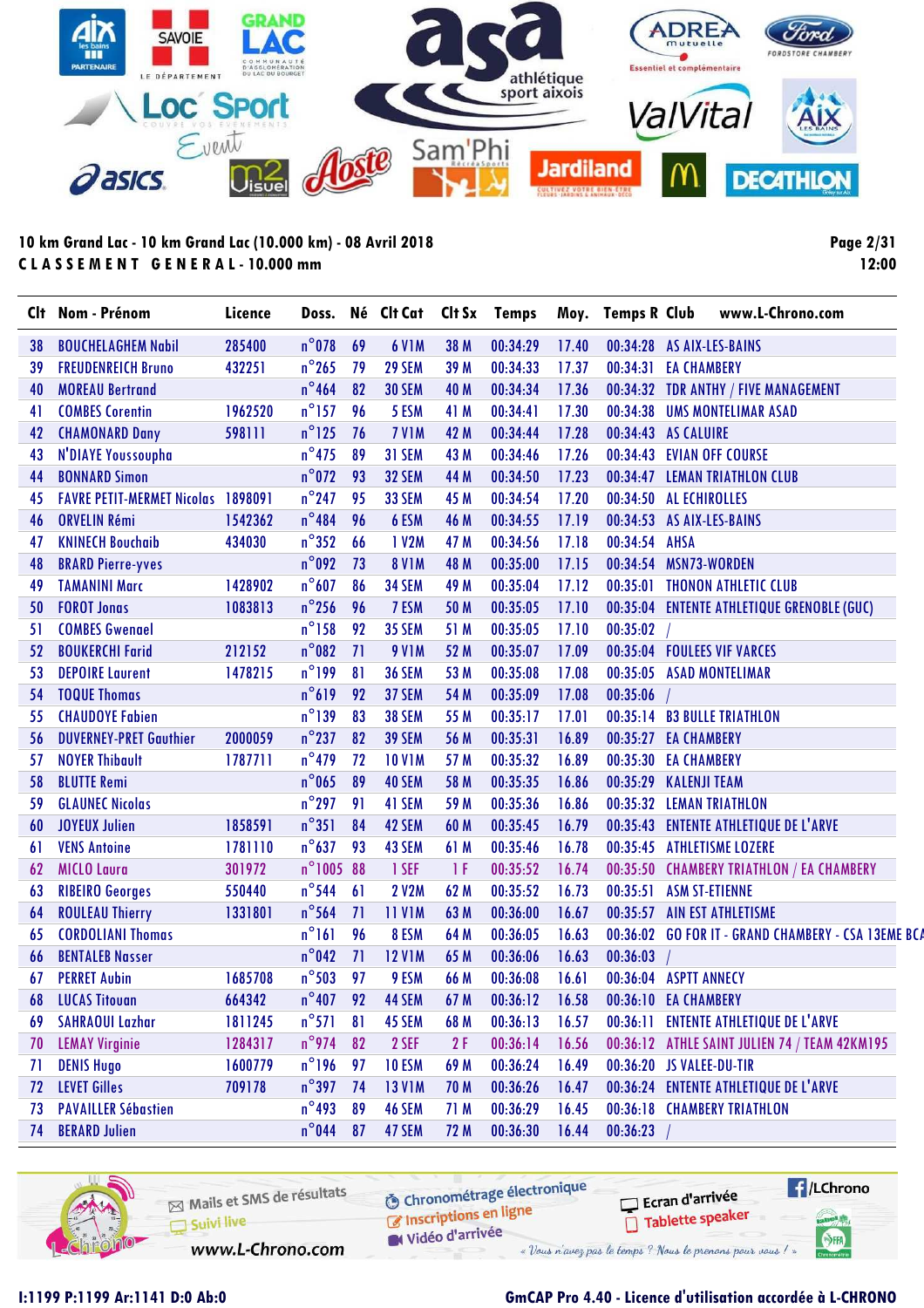

**Page 3/31 12:00**

|     | Clt Nom - Prénom               | Licence |                  |                | Doss. Né Clt Cat |                  | Clt Sx Temps |       | Moy. Temps R Club | www.L-Chrono.com                               |
|-----|--------------------------------|---------|------------------|----------------|------------------|------------------|--------------|-------|-------------------|------------------------------------------------|
| 75  | <b>SORNAY Pierre-alexandre</b> |         | $n^{\circ}$ 598  | 96             | 11 ESM           | 73 M             | 00:36:31     | 16.43 | 00:36:28          |                                                |
| 76  | <b>MARGUERON Lionel</b>        |         | n°1267 80        |                | 48 SEM           | 74 M             | 00:36:43     | 16.35 | 00:36:38          |                                                |
| 77  | <b>CANTE Nicolas</b>           |         | $n^{\circ}$ 111  | 90             | 49 SEM           | 75 M             | 00:36:45     | 16.33 |                   | 00:36:42 CHAMBERY TRIATHLON                    |
| 78  | <b>MAHUT Simon</b>             |         | $n^{\circ}$ 1299 | 0 <sup>0</sup> | 1 JUM            | 76 M             | 00:36:45     | 16.33 | 00:36:33          |                                                |
| 79  | <b>TALLIN Jérôme</b>           |         | $n^{\circ}$ 606  | 93             | <b>50 SEM</b>    | 77 M             | 00:36:45     | 16.33 | 00:36:32          |                                                |
| 80  | <b>RACT-GRAS Jean-luc</b>      | 1945621 | $n^{\circ}$ 535  | 79             | 51 SEM           | 78 M             | 00:36:46     | 16.32 |                   | 00:36:42 EA CHAMBERY                           |
| 81  | FECHOZ Léo                     | 1670256 | $n^{\circ}$ 248  | 02             | 1 CAM            | 79 M             | 00:36:48     | 16.31 | 00:36:45 HTAC     |                                                |
| 82  | <b>OLLIER Simon</b>            | 2033143 | $n^{\circ}482$   | 98             | 12 ESM           | 80 M             | 00:36:50     | 16.29 |                   | 00:36:41 CSA 13 BCA                            |
| 83  | <b>GABORIAU Clément</b>        |         | $n^{\circ}$ 270  | 93             | 52 SEM           | 81 M             | 00:36:53     | 16.27 | 00:36:41          |                                                |
| 84  | <b>ZOUADINE Azdine</b>         | 2050728 | $n^{\circ}$ 663  | 80             | 53 SEM           | 82 M             | 00:36:56     | 16.25 |                   | 00:36:52 ENTENTE ATHLETIQUE DE L'ARVE          |
| 85  | <b>FLORES-GARCIA Jérémy</b>    |         | $n^{\circ}1301$  | 91             | 54 SEM           | 83 M             | 00:36:58     | 16.24 | 00:36:55          |                                                |
| 86  | <b>GARABEDIAN Margot</b>       |         | $n^{\circ}$ 898  | 96             | 1 ESF            | 3F               | 00:36:58     | 16.24 |                   | 00:36:57 METZ TRIATHLON                        |
| 87  | <b>LE BOURG Cédric</b>         |         | $n^{\circ}373$   | 75             | <b>14 V1M</b>    | 84 M             | 00:37:00     | 16.22 | 00:36:56          |                                                |
| 88  | <b>CHAUTEMPS Olivier</b>       |         | $n^{\circ}$ 141  | 75             | <b>15 V1M</b>    | 85 M             | 00:37:00     | 16.22 | 00:36:55          |                                                |
| 89  | <b>BOURDONNEC Eric</b>         | 1761749 | $n^{\circ}$ 086  | 67             | 3 V2M            | 86 M             | 00:37:02     | 16.21 |                   | 00:36:58 CA PONTCHARRA LA ROCHETTE GRESIVAUDAN |
| 90  | <b>VUARAMBON Rémy</b>          | 2066363 | $n^{\circ}651$   | 91             | <b>55 SEM</b>    | 87 M             | 00:37:05     | 16.19 |                   | 00:37:00 ENTENTE ATHLETIQUE DE L'ARVE          |
| 91  | <b>JANICHON Thomas</b>         |         | $n^{\circ}338$   | 94             | <b>56 SEM</b>    | 88 M             | 00:37:08     | 16.16 | 00:37:05          |                                                |
| 92  | <b>CHOJNACKI Audrey</b>        | 1004399 | n°1525 84        |                | 3 SEF            | 4F               | 00:37:15     | 16.11 | 00:37:13 ASJ74    |                                                |
| 93  | <b>LARRIEU David</b>           | 962736  | $n^{\circ}365$   | 84             | 57 SEM           | 89 M             | 00:37:15     | 16.11 |                   | 00:37:08 ASPTT ANNECY                          |
| 94  | <b>CARTIER Mattis</b>          |         | $n^{\circ}118$   | 90             | <b>58 SEM</b>    | <b>90 M</b>      | 00:37:15     | 16.11 |                   | 00:37:11 CHAMBERY TRIATHLON                    |
| 95  | <b>DADOUAT Michaël</b>         |         | $n^{\circ}$ 176  | 82             | <b>59 SEM</b>    | 91 M             | 00:37:16     | 16.10 | 00:37:11          |                                                |
| 96  | <b>FRIONNET Jean</b>           | 2047401 | $n^{\circ}$ 267  | 97             | 13 ESM           | 92 M             | 00:37:17     | 16.10 | 00:37:16          |                                                |
| 97  | <b>POURNY Antoine</b>          |         | $n^{\circ}527$   | 93             | 60 SEM           | 93 M             | 00:37:22     | 16.06 |                   | 00:37:16 TEAM DECATHLON                        |
| 98  | <b>SCHELCHER Guy</b>           | 1792787 | $n^{\circ}$ 584  | 00             | 2 JUM            | 94 M             | 00:37:23     | 16.05 |                   | 00:37:18 UOAT ALBERTVILLE                      |
| 99  | <b>MONNOT Antoine</b>          | 1977908 | $n^{\circ}$ 459  | 98             | 14 ESM           | 95 M             | 00:37:24     | 16.05 |                   | 00:37:23 AS AIX-LES-BAINS                      |
| 100 | <b>AMIOT Benoît</b>            |         | $n^{\circ}$ 006  | 93             | 61 SEM           | 96 M             | 00:37:25     | 16.04 | 00:37:04          |                                                |
| 101 | <b>CHATAIN Paul</b>            |         | $n^{\circ}$ 136  | 90             | 62 SEM           | 97 M             | 00:37:26     | 16.03 |                   | 00:37:20 AIX SAVOIE TRIATHLON                  |
| 102 | <b>CHRETIEN Edouard</b>        |         | $n^{\circ}$ 150  | 94             | 63 SEM           | <b>98 M</b>      | 00:37:29     | 16.01 |                   | 00:37:23 TRIATHLON AMBERIEU EN BUGEY           |
| 103 | <b>SAINT JUVIN Tom</b>         | 1338674 | $n^{\circ}$ 574  | 01             | 2 CAM            | 99 M             | 00:37:31     | 16.00 |                   | 00:37:28 ASA BELLEY                            |
|     | 104 DEVEZE Pierre              |         | $n^{\circ}$ 207  | 58             | 1 V3M            | 100 M            | 00:37:32     | 15.99 | 00:37:28          |                                                |
|     | 105 AKHOURFI Morgan            |         | $n^{\circ}$ 003  | $\bf{00}$      | 3 JUM            | 101 M            | 00:37:33     | 15.98 |                   | 00:37:29 CHAMBERY TRIATHLON                    |
|     | 106 BOSSON Benoit              |         | n°1310 86        |                | 64 SEM           | 102 M            | 00:37:33     | 15.98 | 00:37:29          |                                                |
| 107 | <b>ARMAND Fabien</b>           | 1519627 | $n^{\circ}010$   | 97             | 15 ESM           | 103 M            | 00:37:35     | 15.97 | 00:37:31 HTAC     |                                                |
| 108 | <b>NOURDDINE Youssouf</b>      | 1848148 | $n^{\circ}$ 478  | 77             | <b>16 V1M</b>    | 104 M            | 00:37:37     | 15.96 |                   | 00:37:34 UA MAURIENNE                          |
|     | 109 SIMEANT Thibaut            | 1700176 | $n^{\circ}$ 592  | 88             | 65 SEM           | 105 <sub>M</sub> | 00:37:38     | 15.95 |                   | 00:37:31 ASPTT ANNECY                          |
|     | 110 FROISSART Tom              | 1655775 | $n^{\circ}$ 268  | 0              | 3 CAM            | 106 M            | 00:37:41     | 15.93 |                   | 00:37:34 THONON ATHLETIC CLUB                  |
| Ш   | <b>SEFSOUF Mohamed</b>         | 1291710 | $n^{\circ}$ 586  | 79             | <b>66 SEM</b>    | 107 M            | 00:37:42     | 15.92 |                   | 00:37:35 ASPTT ANNECY                          |

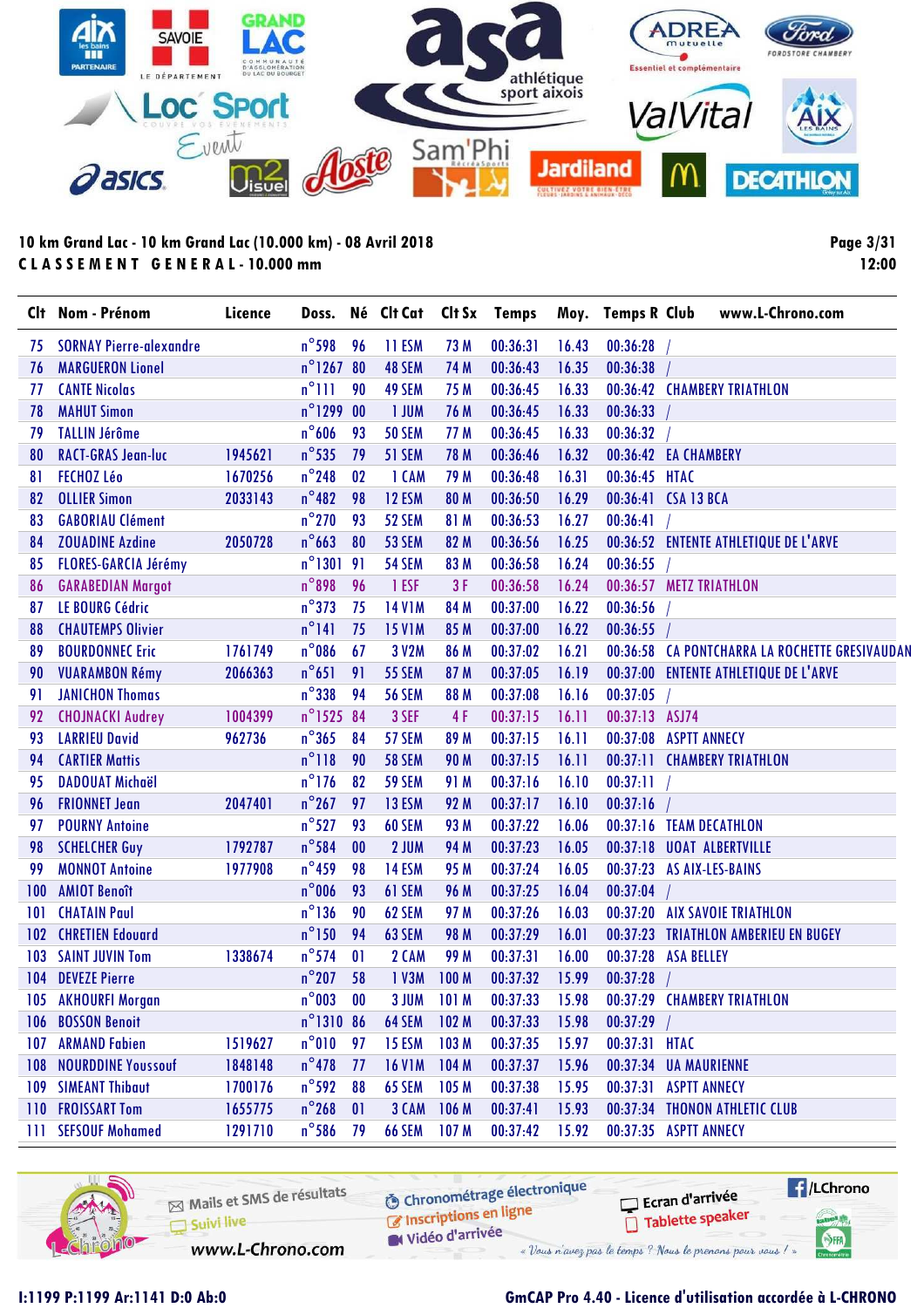

**Page 4/31 12:00**

|     | Clt Nom - Prénom               | Licence | Doss.               |           | Né Clt Cat    | Clt Sx | <b>Temps</b> |       | Moy. Temps R Club | www.L-Chrono.com                            |  |
|-----|--------------------------------|---------|---------------------|-----------|---------------|--------|--------------|-------|-------------------|---------------------------------------------|--|
| 112 | <b>PALUD Rosemonde</b>         | 1182253 | n°1023 93           |           | 4 SEF         | 5F     | 00:37:49     | 15.87 |                   | 00:37:47 US VALENCIENNES ATHLETISME         |  |
| 113 | <b>COLLIARD Laura</b>          |         | $n^{\circ}811$      | 88        | 5 SEF         | 6F     | 00:37:53     | 15.84 | 00:37:51          | <b>B3 BULLE TRIATHLON</b>                   |  |
| 114 | <b>GAMBIER Raphael</b>         |         | $n^{\circ}$ 277     | 74        | <b>17 V1M</b> | 108 M  | 00:37:55     | 15.83 | 00:37:49          | <b>CHAMBERY TRIATHLON</b>                   |  |
| 115 | <b>VOISIN Martial</b>          | 705076  | $n^{\circ}$ 650     | 60        | <b>4 V2M</b>  | 109 M  | 00:37:59     | 15.80 |                   | 00:37:54 THONON ATHLETIC CLUB               |  |
| 116 | <b>MAISONNEUVE Maxime</b>      |         | $n^{\circ}416$      | 90        | 67 SEM        | 110M   | 00:37:59     | 15.80 |                   | 00:37:54 CHAMBERY TRIATHLON                 |  |
| 117 | <b>NOYER Juliette</b>          | 1753317 | $n^{\circ}1017$     | 00        | 1 JUF         | 7 F    | 00:37:59     | 15.80 |                   | 00:37:57 EA CHAMBERY                        |  |
| 118 | <b>BESSE Bruno</b>             | 1717308 | $n^{\circ}$ 053     | 98        | <b>16 ESM</b> | 111M   | 00:38:04     | 15.76 | 00:38:02 HTAC     |                                             |  |
| 119 | <b>BURDIN Mickael</b>          |         | $n^{\circ}103$      | 79        | 68 SEM        | 112M   | 00:38:05     | 15.76 | 00:37:59          |                                             |  |
| 120 | <b>BREZARD Dominique</b>       | 1283780 | $n^{\circ}$ 096     | 62        | 5 V2M         | 113M   | 00:38:05     | 15.76 |                   | 00:37:54 ES BLANQUEFORT                     |  |
| 121 | <b>BELVILLE Emeric</b>         |         | $n^{\circ}041$      | 90        | 69 SEM        | 114 M  | 00:38:11     | 15.72 | 00:38:09          | <b>AIX SAVOIE TRIATHLON</b>                 |  |
| 122 | <b>TAYLOR Rory</b>             | 1835465 | $n^{\circ}611$      | 02        | 4 CAM         | 115 M  | 00:38:13     | 15.70 | 00:38:09 HTAC     |                                             |  |
| 123 | <b>CARLETTI Sylvain</b>        | 1939201 | $n^{\circ}$ 114     | $\bf{00}$ | 4 JUM         | 116 M  | 00:38:13     | 15.70 | 00:38:08          | <b>UOAT ALBERTVILLE</b>                     |  |
| 124 | <b>ENJALBERT Nicolas</b>       |         | $n^{\circ}$ 239     | 79        | <b>70 SEM</b> | 117 M  | 00:38:14     | 15.70 | 00:38:10          | <b>WGTN THE CREW</b>                        |  |
| 125 | <b>MORIN Clément</b>           | 976991  | $n^{\circ}$ 467     | 78        | <b>18 V1M</b> | 118 M  | 00:38:16     | 15.68 | 00:38:11          | <b>THONON ATHLETIC CLUB</b>                 |  |
| 126 | <b>MOULIN Anne</b>             | 537929  | n°1012 92           |           | 6 SEF         | 8F     | 00:38:22     | 15.64 |                   | 00:38:20 ATHLETISME LOZERE                  |  |
| 127 | <b>BOLEVE Alexandre</b>        | 1986861 | $n^{\circ}$ 068     | 82        | 71 SEM        | 119 M  | 00:38:25     | 15.62 | 00:38:17          | <b>AS AIX-LES-BAINS</b>                     |  |
| 128 | <b>DUBOUCHET Jerome</b>        |         | $n^{\circ}$ 218     | 80        | 72 SEM        | 120 M  | 00:38:27     | 15.61 | 00:38:24          |                                             |  |
| 129 | <b>AZEMA Philippe</b>          |         | $n^{\circ}$ 020     | 82        | 73 SEM        | 121M   | 00:38:27     | 15.61 | 00:38:06          |                                             |  |
| 130 | <b>PICHON Jean-Marc</b>        |         | $n^{\circ}$ 1266 66 |           | 6 V2M         | 122 M  | 00:38:30     | 15.59 |                   | 00:38:24 AIX SAVOIE TRIATHLON               |  |
| 131 | <b>DUPUIS Simon</b>            |         | $n^{\circ}$ 230     | 89        | 74 SEM        | 123 M  | 00:38:37     | 15.54 | 00:38:25          | <b>BSPP</b>                                 |  |
| 132 | <b>MATECKI Jean-pierre</b>     | 1522485 | $n^{\circ}$ 426     | 67        | <b>7 V2M</b>  | 124 M  | 00:38:39     | 15.53 |                   | 00:38:33 EA CHAMBERY                        |  |
| 133 | <b>DI NICOLANTONIO Pauline</b> | 179648  | $n^{\circ}$ 849     | 91        | 7 SEF         | 9 F    | 00:38:41     | 15.52 | 00:38:38          | <b>A2M - GO FOR IT RUNNING</b>              |  |
| 134 | <b>DALLA-COSTA Simon</b>       |         | $n^{\circ}$ 178     | 80        | 75 SEM        | 125 M  | 00:38:46     | 15.48 | 00:38:35          |                                             |  |
| 135 | <b>GICQUEL Jérome</b>          | 362322  | $n^{\circ}291$      | 78        | <b>19 V1M</b> | 126 M  | 00:38:48     | 15.47 | 00:38:25 AHSA     |                                             |  |
| 136 | <b>POCHON Guillaume</b>        |         | $n^{\circ}$ 698     | 83        | <b>76 SEM</b> | 127 M  | 00:38:49     | 15.46 |                   | 00:38:43 AEROPORT CHAMBERY SAVOIE MT BLANC  |  |
| 137 | <b>RASTELLO Julien</b>         |         | $n^{\circ}$ 537     | 98        | 17 ESM        | 128 M  | 00:38:53     | 15.43 |                   | 00:38:49 TEAM CHAUD BOUILLANT               |  |
| 138 | <b>PELTIER Erwan</b>           | 244845  | $n^{\circ}$ 500     | 87        | 77 SEM        | 129 M  | 00:38:56     | 15.42 | 00:38:48          | <b>BAYER RUNNING CLUB</b>                   |  |
| 139 | <b>DELAMUR Julien</b>          | 1000658 | $n^{\circ}$ 191     | 81        | <b>78 SEM</b> | 130 M  | 00:38:56     | 15.41 |                   | 00:38:43 VEO 2000 LA PLAGNE                 |  |
| 140 | <b>KURNAZ Ramazan</b>          | 1316893 | $n^{\circ}$ 355     | 61        | <b>8 V2M</b>  | 131 M  | 00:38:59     | 15.39 |                   | 00:38:56 ENTENTE ATHLETIQUE DE L'ARVE       |  |
| 141 | <b>THEARD Kevin</b>            | 596568  | $n^{\circ}613$      | 92        | 79 SEM        | 132 M  | 00:39:03     | 15.37 |                   | 00:38:33 STADE LAVALLOIS ATHLETISME         |  |
|     | 142 MAILLER Solenne            |         | $n^{\circ}$ 981     | 87        | 8 SEF         | 10F    | 00:39:06     | 15.35 | $00:38:59$ /      |                                             |  |
| 143 | <b>BIGUENET Rémi</b>           |         | $n^{\circ}$ 056     | 92        | 80 SEM        | 133 M  | 00:39:06     | 15.35 | 00:39:02          |                                             |  |
|     | 144 CURT Sebastien             |         | $n^{\circ}$ 172     | 88        | 81 SEM        | 134 M  | 00:39:07     | 15.34 | 00:39:01          |                                             |  |
|     | 145 PLANTIER Eric              |         | $n^{\circ}$ 516     | 76        | <b>20 V1M</b> | 135 M  | 00:39:07     | 15.34 | 00:38:58          |                                             |  |
|     | <b>146 DESCHAUMES Laurent</b>  |         | $n^{\circ}$ 202     | 69        | <b>21 V1M</b> | 136 M  | 00:39:09     | 15.33 | 00:39:06          |                                             |  |
|     | 147 GUYOMARC'H Gaetan          |         | $n^{\circ}323$      | 79        | 82 SEM        | 137 M  | 00:39:11     | 15.32 | 00:38:33          |                                             |  |
|     | <b>148 LECHERE Bernard</b>     | 144684  | $n^{\circ}381$      | 61        | 9 V2M         | 138 M  | 00:39:11     | 15.31 |                   | 00:39:01 TEAM LECHERE COURSE PEDESTRE 73250 |  |

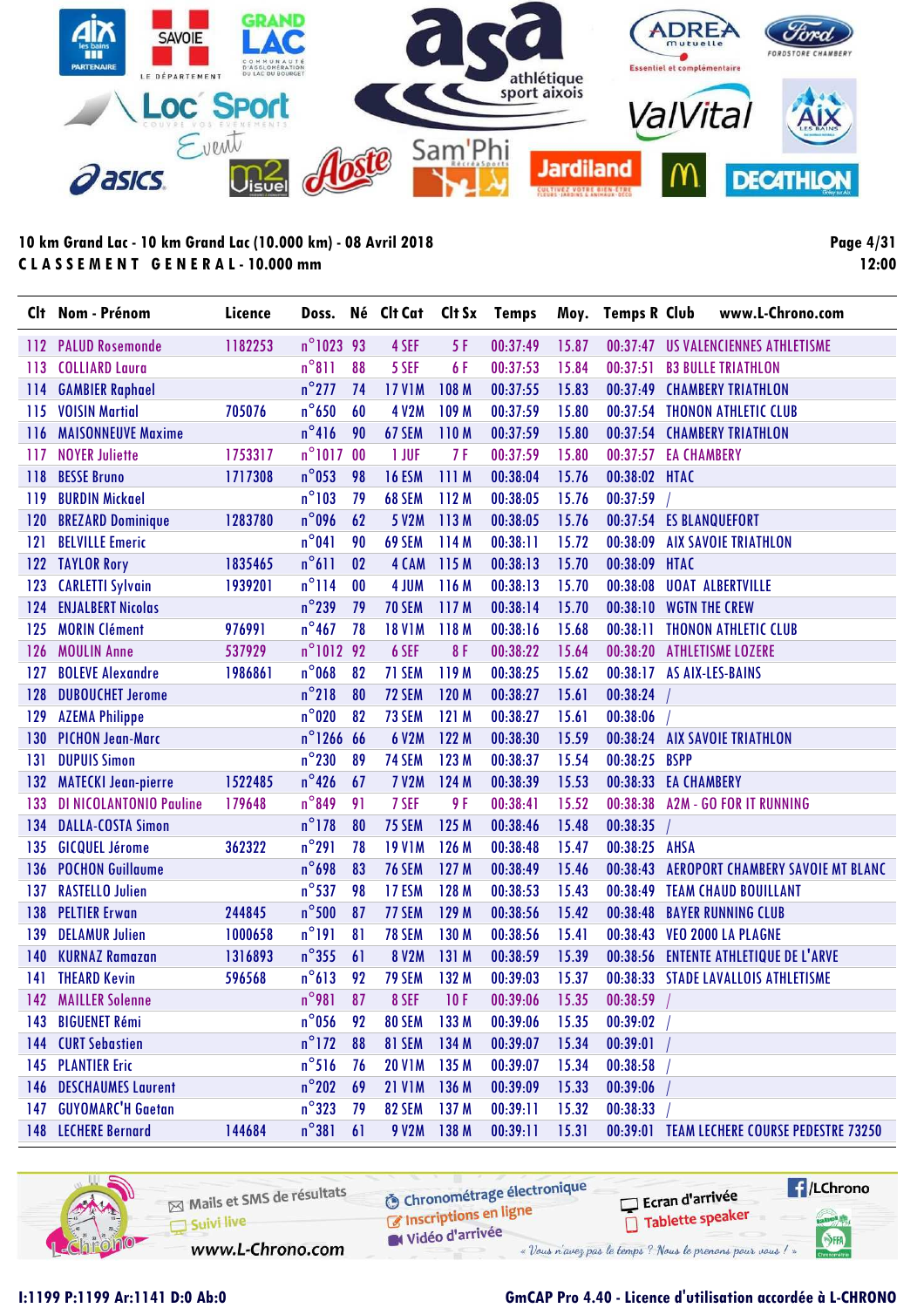

**Page 5/31 12:00**

| $n^{\circ}627$<br>73<br><b>22 V1M</b><br>139 M<br>00:39:13<br>15.30<br><b>VAISSIERE Loic</b><br>149<br>$n^{\circ}324$<br>1573916<br>83 SEM<br>140 M<br>00:39:15<br>15.29<br><b>HAUVESPRE Régis</b><br>84<br>150<br>$n^{\circ}$ 028<br><b>BARD Luc</b><br>2022492<br>81<br>84 SEM<br>141 M<br>00:39:15<br>15.29<br>151<br>$n^{\circ}491$<br><b>PATRIGEON Thierry</b><br>70<br><b>23 V1M</b><br>142 M<br>00:39:17<br>15.28<br>152<br>1191982<br>$n^{\circ}438$<br>85 SEM<br>143 M<br>00:39:19<br>15.27<br><b>MENNESSON Vivien</b><br>91<br>153<br>$n^{\circ}$ 390<br>1256286<br><b>86 SEM</b><br>144 M<br>15.26<br><b>LEMERLE Christophe</b><br>82<br>00:39:19<br>154<br>$n^{\circ}$ 055<br>82<br>87 SEM<br>145 M<br>15.26<br><b>BIBOLLET Bertrand</b><br>00:39:20<br>155<br>$n^{\circ}$ 854<br>2 ESF<br><b>DUBOEUF Margaux</b><br>98<br>11F<br>00:39:22<br>15.25<br>156<br>$n^{\circ}510$<br>1125607<br>98<br>18 ESM<br>146 M<br>00:39:30<br>15.19<br><b>PETITJEAN Hugo</b><br>157<br>$n^{\circ}$ 192<br><b>DELAYE Mikaël</b><br>77<br>147 M<br><b>24 V1M</b><br>00:39:32<br>15.18<br>158 | 00:39:11<br>00:39:10<br>00:39:19 | 00:38:56 AIX SAVOIE TRIATHLON<br>AS AIX-LES-BAINS<br>00:39:10 CA PONTCHARRA LA ROCHETTE GRESIVAUDAN<br>00:39:12 CA PONTCHARRA LA ROCHETTE GRESIVAUDAN<br>00:39:16 COQUELICOT 42 |
|------------------------------------------------------------------------------------------------------------------------------------------------------------------------------------------------------------------------------------------------------------------------------------------------------------------------------------------------------------------------------------------------------------------------------------------------------------------------------------------------------------------------------------------------------------------------------------------------------------------------------------------------------------------------------------------------------------------------------------------------------------------------------------------------------------------------------------------------------------------------------------------------------------------------------------------------------------------------------------------------------------------------------------------------------------------------------------------|----------------------------------|---------------------------------------------------------------------------------------------------------------------------------------------------------------------------------|
|                                                                                                                                                                                                                                                                                                                                                                                                                                                                                                                                                                                                                                                                                                                                                                                                                                                                                                                                                                                                                                                                                          |                                  |                                                                                                                                                                                 |
|                                                                                                                                                                                                                                                                                                                                                                                                                                                                                                                                                                                                                                                                                                                                                                                                                                                                                                                                                                                                                                                                                          |                                  |                                                                                                                                                                                 |
|                                                                                                                                                                                                                                                                                                                                                                                                                                                                                                                                                                                                                                                                                                                                                                                                                                                                                                                                                                                                                                                                                          |                                  |                                                                                                                                                                                 |
|                                                                                                                                                                                                                                                                                                                                                                                                                                                                                                                                                                                                                                                                                                                                                                                                                                                                                                                                                                                                                                                                                          |                                  |                                                                                                                                                                                 |
|                                                                                                                                                                                                                                                                                                                                                                                                                                                                                                                                                                                                                                                                                                                                                                                                                                                                                                                                                                                                                                                                                          |                                  |                                                                                                                                                                                 |
|                                                                                                                                                                                                                                                                                                                                                                                                                                                                                                                                                                                                                                                                                                                                                                                                                                                                                                                                                                                                                                                                                          |                                  |                                                                                                                                                                                 |
|                                                                                                                                                                                                                                                                                                                                                                                                                                                                                                                                                                                                                                                                                                                                                                                                                                                                                                                                                                                                                                                                                          |                                  | 00:39:12 TEAM MERMILLOD TRIATHLON                                                                                                                                               |
|                                                                                                                                                                                                                                                                                                                                                                                                                                                                                                                                                                                                                                                                                                                                                                                                                                                                                                                                                                                                                                                                                          |                                  |                                                                                                                                                                                 |
|                                                                                                                                                                                                                                                                                                                                                                                                                                                                                                                                                                                                                                                                                                                                                                                                                                                                                                                                                                                                                                                                                          | 00:39:00 GUC                     |                                                                                                                                                                                 |
|                                                                                                                                                                                                                                                                                                                                                                                                                                                                                                                                                                                                                                                                                                                                                                                                                                                                                                                                                                                                                                                                                          |                                  | 00:39:28 CESN REVARD                                                                                                                                                            |
| $n^{\circ}318$<br>88 SEM<br><b>GUILLEMOT Robin</b><br>86<br>148 M<br>00:39:33<br>15.17<br>159                                                                                                                                                                                                                                                                                                                                                                                                                                                                                                                                                                                                                                                                                                                                                                                                                                                                                                                                                                                            | 00:39:13                         |                                                                                                                                                                                 |
| $n^{\circ}$ 163<br>89 SEM<br>149 M<br>00:39:34<br><b>COSTE Olivier</b><br>80<br>15.17<br>160                                                                                                                                                                                                                                                                                                                                                                                                                                                                                                                                                                                                                                                                                                                                                                                                                                                                                                                                                                                             | 00:39:24                         |                                                                                                                                                                                 |
| $n^{\circ}$ 166<br>88<br>90 SEM<br>150 M<br>15.16<br><b>COUDURIER Jérémie</b><br>00:39:35<br>161                                                                                                                                                                                                                                                                                                                                                                                                                                                                                                                                                                                                                                                                                                                                                                                                                                                                                                                                                                                         | 00:39:09                         |                                                                                                                                                                                 |
| $n^{\circ}630$<br><b>VALLIET Grégory</b><br>86<br>91 SEM<br>151 M<br>00:39:39<br>15.13<br>162                                                                                                                                                                                                                                                                                                                                                                                                                                                                                                                                                                                                                                                                                                                                                                                                                                                                                                                                                                                            | 00:39:33                         |                                                                                                                                                                                 |
| $n^{\circ}602$<br><b>STIEFEL Adrian</b><br>77<br><b>25 V1M</b><br>152 M<br>00:39:40<br>15.13<br>163                                                                                                                                                                                                                                                                                                                                                                                                                                                                                                                                                                                                                                                                                                                                                                                                                                                                                                                                                                                      |                                  | 00:39:35 PERFORM                                                                                                                                                                |
| $n^{\circ}$ 022<br>153 M<br><b>BADELIER Christophe</b><br>73<br><b>26 V1M</b><br>00:39:41<br>15.13<br>164                                                                                                                                                                                                                                                                                                                                                                                                                                                                                                                                                                                                                                                                                                                                                                                                                                                                                                                                                                                | 00:39:32                         |                                                                                                                                                                                 |
| $n^{\circ}350$<br><b>JOUVE David</b><br>74<br><b>27 V1M</b><br>154 M<br>00:39:44<br>15.10<br>165                                                                                                                                                                                                                                                                                                                                                                                                                                                                                                                                                                                                                                                                                                                                                                                                                                                                                                                                                                                         | 00:39:39                         | LES HYDROS ANNECY                                                                                                                                                               |
| $n^{\circ}$ 958<br>2 JUF<br>12F<br>1709447<br>00<br>00:39:45<br>15.10<br><b>LACHAT Edmée</b><br>166                                                                                                                                                                                                                                                                                                                                                                                                                                                                                                                                                                                                                                                                                                                                                                                                                                                                                                                                                                                      |                                  | 00:39:40 THONON ATHLETIC CLUB                                                                                                                                                   |
| $n^{\circ}$ 555<br>92 SEM<br>155 M<br><b>ROBESSON Johan</b><br>85<br>00:39:45<br>15.10<br>167                                                                                                                                                                                                                                                                                                                                                                                                                                                                                                                                                                                                                                                                                                                                                                                                                                                                                                                                                                                            | 00:39:40                         |                                                                                                                                                                                 |
| $n^{\circ}$ 498<br>78<br><b>28 V1M</b><br>156 M<br>00:39:46<br>15.09<br>168<br><b>PELLECUER Benjamin</b>                                                                                                                                                                                                                                                                                                                                                                                                                                                                                                                                                                                                                                                                                                                                                                                                                                                                                                                                                                                 | 00:39:38                         |                                                                                                                                                                                 |
| $n^{\circ}$ 933<br>1465008<br>9 SEF<br>13F<br>15.09<br><b>HELIOU Amélie</b><br>90<br>00:39:47<br>169                                                                                                                                                                                                                                                                                                                                                                                                                                                                                                                                                                                                                                                                                                                                                                                                                                                                                                                                                                                     |                                  | 00:39:44 CA ORSAY                                                                                                                                                               |
| $n^{\circ}$ 532<br><b>10 V2M</b><br><b>QUAY-THEVENON Frédéric</b><br>64<br>157 M<br>00:39:48<br>15.08<br>170                                                                                                                                                                                                                                                                                                                                                                                                                                                                                                                                                                                                                                                                                                                                                                                                                                                                                                                                                                             | 00:39:38                         |                                                                                                                                                                                 |
| $n^{\circ}431$<br>85<br>93 SEM<br>158 M<br>15.07<br><b>MAZINGUE Samuel</b><br>00:39:50<br>171                                                                                                                                                                                                                                                                                                                                                                                                                                                                                                                                                                                                                                                                                                                                                                                                                                                                                                                                                                                            | 00:39:40                         |                                                                                                                                                                                 |
| $n^{\circ}$ 779<br>88<br><b>10 SEF</b><br>14F<br>15.06<br><b>BURGOT Caroline</b><br>00:39:51<br>172                                                                                                                                                                                                                                                                                                                                                                                                                                                                                                                                                                                                                                                                                                                                                                                                                                                                                                                                                                                      | 00:39:48                         | <b>CHAMBERY TRIATHLON</b>                                                                                                                                                       |
| $n^{\circ}$ 562<br>79<br>94 SEM<br><b>ROUGEMONT Yannick</b><br>159 M<br>00:39:53<br>15.04<br>173                                                                                                                                                                                                                                                                                                                                                                                                                                                                                                                                                                                                                                                                                                                                                                                                                                                                                                                                                                                         | 00:39:47                         |                                                                                                                                                                                 |
| n°1290 72<br>1176477<br>160 M<br><b>SANSON Eric</b><br><b>29 V1M</b><br>00:39:54<br>15.04<br>174                                                                                                                                                                                                                                                                                                                                                                                                                                                                                                                                                                                                                                                                                                                                                                                                                                                                                                                                                                                         |                                  | 00:39:49 AS AIX-LES-BAINS                                                                                                                                                       |
| $n^{\circ}012$<br><b>11 V2M</b><br>161 M<br><b>ARRACHART Frédéric</b><br>67<br>00:39:55<br>15.03<br>175                                                                                                                                                                                                                                                                                                                                                                                                                                                                                                                                                                                                                                                                                                                                                                                                                                                                                                                                                                                  | 00:39:49                         | <b>LEMAN TRIATHLON THONON</b>                                                                                                                                                   |
| $n^{\circ}$ 578<br><b>12 V2M</b><br><b>SARTORIUS Amaury</b><br>68<br>162 M<br>00:40:00<br>15.01<br>176                                                                                                                                                                                                                                                                                                                                                                                                                                                                                                                                                                                                                                                                                                                                                                                                                                                                                                                                                                                   | 00:39:55                         |                                                                                                                                                                                 |
| $n^{\circ}411$<br>92<br>163 M<br><b>MAGNON-PUJO Foucaud</b><br><b>95 SEM</b><br>00:40:04<br>14.98<br>177                                                                                                                                                                                                                                                                                                                                                                                                                                                                                                                                                                                                                                                                                                                                                                                                                                                                                                                                                                                 | 00:39:54                         |                                                                                                                                                                                 |
| $n^{\circ}$ 249<br>1198241<br><b>FECHOZ Jérome</b><br>72<br><b>30 V1M</b><br>164 M<br>00:40:05<br>14.97<br>178                                                                                                                                                                                                                                                                                                                                                                                                                                                                                                                                                                                                                                                                                                                                                                                                                                                                                                                                                                           | 00:40:01 HTAC                    |                                                                                                                                                                                 |
| 179<br><b>PICHET Cédric</b><br>$n^{\circ}$ 511<br>89<br><b>96 SEM</b><br>165M<br>00:40:05<br>14.97                                                                                                                                                                                                                                                                                                                                                                                                                                                                                                                                                                                                                                                                                                                                                                                                                                                                                                                                                                                       | 00:39:57                         |                                                                                                                                                                                 |
| n°1259 94<br>180 TONA Anthony<br>97 SEM<br>166 M<br>00:40:05<br>14.97                                                                                                                                                                                                                                                                                                                                                                                                                                                                                                                                                                                                                                                                                                                                                                                                                                                                                                                                                                                                                    | 00:40:01                         |                                                                                                                                                                                 |
| $n^{\circ}$ 745<br><b>BERTHIER Justine</b><br><b>11 SEF</b><br>15F<br>14.95<br>1363757<br>95<br>00:40:09<br>181                                                                                                                                                                                                                                                                                                                                                                                                                                                                                                                                                                                                                                                                                                                                                                                                                                                                                                                                                                          | 00:40:07 HTAC                    |                                                                                                                                                                                 |
| $n^{\circ}$ 255<br><b>FOREST Christophe</b><br>80<br>98 SEM<br>167 M<br>00:40:11<br>14.94<br>1726424<br>182                                                                                                                                                                                                                                                                                                                                                                                                                                                                                                                                                                                                                                                                                                                                                                                                                                                                                                                                                                              |                                  | 00:40:05 ENTENTE ATHLETIQUE DE L'ARVE                                                                                                                                           |
| $n^{\circ}$ 587<br>183<br><b>SEGUINOT Cedric</b><br>1628786<br>88<br>99 SEM<br>168 M<br>00:40:12<br>14.93                                                                                                                                                                                                                                                                                                                                                                                                                                                                                                                                                                                                                                                                                                                                                                                                                                                                                                                                                                                |                                  | 00:40:06 ASVEL VILLEURBANNE                                                                                                                                                     |
| $n^{\circ}$ 907<br><b>GERMAIN Corine</b><br><b>12 SEF</b><br>82<br>16F<br>00:40:12<br>14.93<br>184                                                                                                                                                                                                                                                                                                                                                                                                                                                                                                                                                                                                                                                                                                                                                                                                                                                                                                                                                                                       |                                  | 00:40:05 TEAM MERMILLOD TRIATHLON                                                                                                                                               |
| <b>DENOUE Claudia</b><br>$n^{\circ}840$<br>1518275<br>$\bf{00}$<br>3 JUF<br>00:40:14<br>14.92<br>17F<br>185                                                                                                                                                                                                                                                                                                                                                                                                                                                                                                                                                                                                                                                                                                                                                                                                                                                                                                                                                                              | 00:40:06 AHSA                    |                                                                                                                                                                                 |

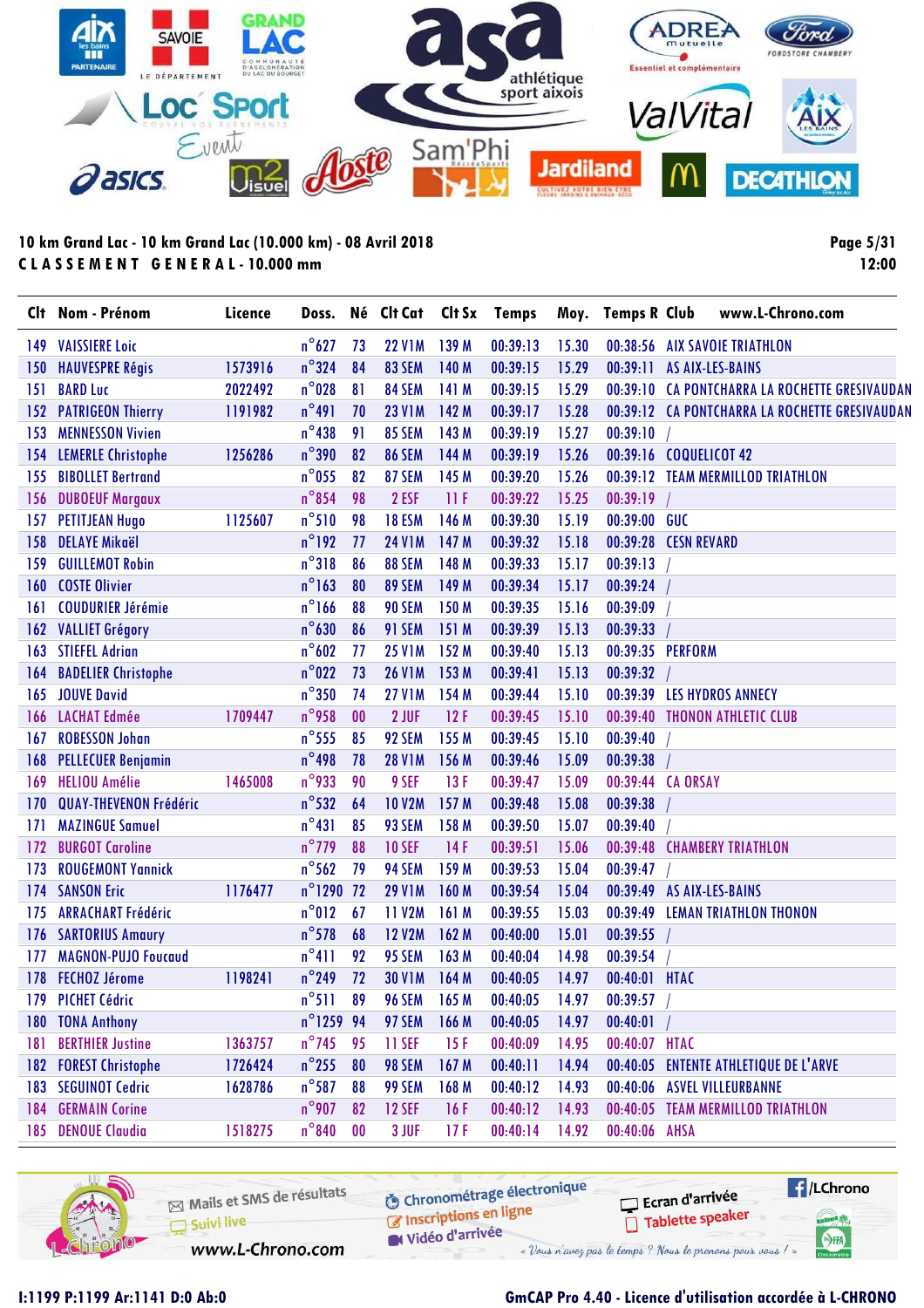

**Page 6/31 12:00**

|     | Clt Nom - Prénom               | Licence |                     |    | Doss. Né Clt Cat Clt Sx Temps |       |          |       | Moy. Temps R Club | www.L-Chrono.com                                                  |  |
|-----|--------------------------------|---------|---------------------|----|-------------------------------|-------|----------|-------|-------------------|-------------------------------------------------------------------|--|
| 186 | <b>GILBERT Mathieu</b>         |         | $n^{\circ}$ 292     | 73 | <b>31 V1M</b>                 | 169 M | 00:40:16 | 14.90 | 00:40:11 PERFORM  |                                                                   |  |
| 187 | <b>VACHER Joël</b>             | 1668906 | $n^{\circ}$ 625     | 66 | 13 V2M                        | 170 M | 00:40:16 | 14.90 |                   | 00:40:11 AS AIX-LES-BAINS                                         |  |
| 188 | <b>RUIZ Pascal</b>             |         | n°1313 68           |    | 14 V2M                        | 171M  | 00:40:22 | 14.87 | 00:40:18          |                                                                   |  |
| 189 | <b>PIGEONNAT Damien</b>        | 1974602 | $n^{\circ}512$      | 85 | <b>100 SEM</b>                | 172 M | 00:40:23 | 14.86 |                   | 00:40:12 ASPTT AUXERRE                                            |  |
| 190 | <b>DEROLLAND Yann</b>          |         | $n^{\circ}201$      | 80 | <b>101 SEM</b>                | 173 M | 00:40:24 | 14.85 | 00:40:18 LA MIF   |                                                                   |  |
| 191 | <b>VEYRON CHURLET Jean luc</b> |         | $n^{\circ}$ 644     | 62 | <b>15 V2M</b>                 | 174 M | 00:40:26 | 14.84 | 00:40:15          |                                                                   |  |
| 192 | <b>CHAPEL Michel</b>           | 471936  | $n^{\circ}$ 127     | 62 | <b>16 V2M</b>                 | 175 M | 00:40:30 | 14.82 |                   | 00:40:27 ENTENTE ATHLETIQUE DE L'ARVE                             |  |
| 193 | <b>MANZATO Grégory</b>         |         | $n^{\circ}$ 1256 93 |    | <b>102 SEM</b>                | 176 M | 00:40:32 | 14.81 | 00:40:26          |                                                                   |  |
| 194 | <b>ROULAND David</b>           |         | $n^{\circ}$ 563     | 72 | <b>32 V1M</b>                 | 177M  | 00:40:32 | 14.81 |                   | 00:40:27 LA SAINTINOISE                                           |  |
| 195 | <b>POIRIER Frédéric</b>        |         | $n^{\circ}521$      | 62 | <b>17 V2M</b>                 | 178 M | 00:40:33 | 14.80 | 00:40:28          |                                                                   |  |
| 196 | <b>BOUVIER Axelle</b>          | 1030564 | $n^{\circ}$ 771     | 97 | 3 ESF                         | 18F   | 00:40:34 | 14.80 |                   | 00:40:32 AS AIX-LES-BAINS                                         |  |
| 197 | <b>BOULANGE Eric</b>           | 1962526 | $n^{\circ}084$      | 64 | <b>18 V2M</b>                 | 179 M | 00:40:34 | 14.79 |                   | 00:40:26 CA PONTCHARRA LA ROCHETTE GRESIVAUDAN                    |  |
| 198 | <b>MEREL Gwenaël</b>           |         | $n^{\circ}$ 439     | 81 | <b>103 SEM</b>                | 180 M | 00:40:34 | 14.79 | 00:40:12          |                                                                   |  |
| 199 | <b>GOLLION Jean-françois</b>   |         | $n^{\circ}$ 299     | 78 | <b>33 V1M</b>                 | 181 M | 00:40:36 | 14.78 |                   | 00:40:31 LA FOULEE COLIGNOISE                                     |  |
| 200 | <b>FRASSE Florent</b>          |         | $n^{\circ}$ 262     |    | 87 104 SEM                    | 182 M | 00:40:38 | 14.77 |                   | 00:40:29 CAVAL PERTUIS                                            |  |
| 201 | <b>GIROD Jessica</b>           |         | n°912               | 93 | <b>13 SEF</b>                 | 19F   | 00:40:38 | 14.77 | 00:40:34          |                                                                   |  |
| 202 | <b>BARON Fabrice</b>           |         | $n^{\circ}029$      | 79 | <b>105 SEM</b>                | 183 M | 00:40:44 | 14.73 | 00:40:34          |                                                                   |  |
| 203 | <b>CASSE Emmanuel</b>          |         | $n^{\circ}119$      | 95 | <b>106 SEM</b>                | 184 M | 00:40:45 | 14.73 | 00:40:40          |                                                                   |  |
| 204 | <b>SASSARY Fulbert</b>         |         | $n^{\circ}$ 579     | 91 | <b>107 SEM</b>                | 185 M | 00:40:47 | 14.72 | 00:40:38          |                                                                   |  |
| 205 | <b>VARVAT Stéphane</b>         | 1124967 | $n^{\circ}$ 634     | 74 | <b>34 V1M</b>                 | 186 M | 00:40:48 | 14.71 |                   | 00:40:40 ECHAPEE BELLE                                            |  |
| 206 | <b>DEBOVE Guillaume</b>        | 1868955 | $n^{\circ}186$      | 81 | <b>108 SEM</b>                | 187 M | 00:40:49 | 14.70 |                   | 00:40:37 VEO2000 LA PLAGNE                                        |  |
| 207 | <b>VIAL Pascal</b>             |         | $n^{\circ}$ 645     | 75 | <b>35 V1M</b>                 | 188 M | 00:40:49 | 14.70 |                   | 00:40:39 LES COUREURS DU PERRON                                   |  |
| 208 | <b>CARRET Joris</b>            | 1246602 | $n^{\circ}$ 115     | 98 | 19 ESM                        | 189 M | 00:40:50 | 14.70 |                   | 00:40:42 ENTENTE SUD LYONNAIS                                     |  |
| 209 | <b>DUFAURET Enzo</b>           |         | $n^{\circ}$ 225     | 95 | <b>109 SEM</b>                | 190 M | 00:40:52 | 14.69 | 00:40:41          |                                                                   |  |
| 210 | <b>THOREZ Jeremie</b>          | 1653850 | $n^{\circ}617$      | 78 | <b>36 V1M</b>                 | 191 M | 00:40:53 | 14.68 |                   | 00:40:47 CHASSIEU ATHLETISME                                      |  |
| 211 | <b>FRATTALI Bruno</b>          | 1731922 | $n^{\circ}$ 263     | 72 | <b>37 V1M</b>                 | 192 M | 00:40:54 | 14.67 |                   | 00:40:46 ASPTT ANNECY                                             |  |
| 212 | <b>LEDOUX Joël</b>             |         | $n^{\circ}383$      | 83 | <b>110 SEM</b>                | 193 M | 00:40:55 | 14.67 | 00:40:44          |                                                                   |  |
| 213 | <b>DANCER Thierry</b>          |         | $n^{\circ}181$      | 78 | <b>38 V1M</b>                 | 194 M | 00:40:55 | 14.66 | 00:40:48          |                                                                   |  |
| 214 | <b>FRATTALI Robert</b>         |         | $n^{\circ}$ 264     | 76 | <b>39 V1M</b>                 | 195 M | 00:40:57 | 14.65 |                   | 00:40:51 SPORT DEPOT EPAGNY                                       |  |
|     | 215 COCHARD Jean-claude        | 945655  | $n^{\circ}$ 155     | 55 | <b>2 V3M</b>                  | 196 M | 00:40:58 | 14.65 |                   | 00:40:54 ASPTT ANNECY                                             |  |
|     | 216 GOUGUECHON Patrick 1429001 |         |                     |    |                               |       |          |       |                   | n°304 69 40 V1M 197 M 00:40:58 14.65 00:40:51 CS BOURGOIN JALLIEU |  |
| 217 | <b>BENGUECHE Djamila</b>       | 963965  | $n^{\circ}$ 740     | 67 | 1 V2F                         | 20F   | 00:40:59 | 14.64 |                   | 00:40:56 ASPTT ANNECY                                             |  |
| 218 | <b>RUEL Laura</b>              | 1443025 | n°1083 98           |    | 4 ESF                         | 21F   | 00:41:01 | 14.63 | 00:40:58 GUC      |                                                                   |  |
| 219 | <b>WAREMBOURG Ludovic</b>      |         | $n^{\circ}$ 652     | 82 | <b>111 SEM</b>                | 198 M | 00:41:07 | 14.60 | 00:41:00          |                                                                   |  |
|     | 220 VALBON Chloé               | 1881077 | n°1117 86           |    | <b>14 SEF</b>                 | 22F   | 00:41:07 | 14.60 |                   | 00:41:04 FOULEES DE VARCES VIF                                    |  |
| 221 | <b>JEAIDI Hacen</b>            |         | $n^{\circ}$ 343     | 73 | 41 V1M                        | 199 M | 00:41:08 | 14.59 | 00:40:59 AVOC     |                                                                   |  |
|     | 222 AUDUREAU Rémi              |         |                     |    | n°016 94 112 SEM              | 200 M | 00:41:08 | 14.59 |                   | 00:41:02 BAROUDEURS DU DIMANCHE                                   |  |

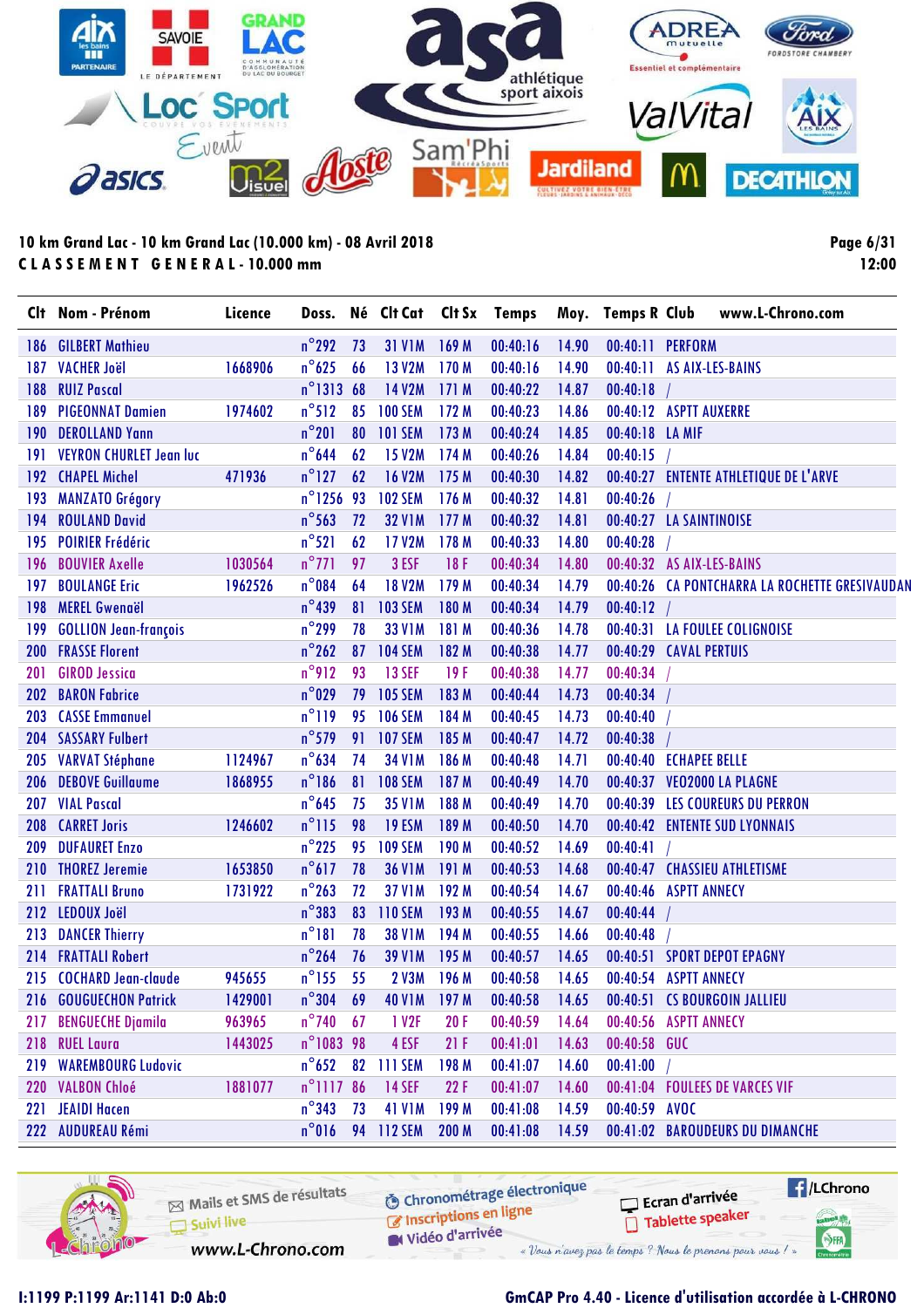

**Page 7/31 12:00**

|            | Clt Nom - Prénom                  | Licence | Doss.               |    | Né Clt Cat       | Clt Sx | <b>Temps</b>     | Moy.  | <b>Temps R Club</b>   | www.L-Chrono.com                               |
|------------|-----------------------------------|---------|---------------------|----|------------------|--------|------------------|-------|-----------------------|------------------------------------------------|
| 223        | <b>GAUTHIER Nicolas</b>           |         | $n^{\circ}282$      | 77 | <b>42 V1M</b>    | 201 M  | 00:41:09         | 14.58 | 00:41:01              |                                                |
| 224        | <b>BESSON Christophe</b>          |         | $n^{\circ}$ 054     | 71 | <b>43 V1M</b>    | 202 M  | 00:41:13         | 14.56 | 00:41:03              |                                                |
| 225        | <b>BOCHATON Christophe</b>        | 1468396 | $n^{\circ}$ 066     | 72 | <b>44 V1M</b>    | 203 M  | 00:41:15         | 14.55 |                       | 00:41:10 ENTENTE ATHLETIQUE DE L'ARVE          |
| 226        | <b>FORAT Manon</b>                | 2011403 | $n^{\circ}879$      | 92 | <b>15 SEF</b>    | 23F    | 00:41:15         | 14.55 |                       | 00:41:03 AFA FEYSIN VENISSIEUX                 |
| 227        | <b>MICHELLAND Laurent</b>         |         | $n^{\circ}$ 448     | 88 | 113 SEM          | 204 M  | 00:41:21         | 14.51 | 00:41:16              |                                                |
| 228        | <b>SAKER Karim</b>                | 134359  | $n^{\circ}$ 575     | 73 | <b>45 V1M</b>    | 205 M  | 00:41:21         | 14.51 |                       | 00:41:10 THONON ATHLETIC CLUB                  |
| 229        | <b>CHARMETANT Didier</b>          |         | $n^{\circ}131$      | 67 | <b>19 V2M</b>    | 206 M  | 00:41:22         | 14.51 |                       | 00:41:19 FOULEES PASSAGEOISES                  |
| <b>230</b> | <b>ADRIEN Antoine</b>             |         | $n^{\circ}001$      | 72 | <b>46 V1M</b>    | 207 M  | 00:41:23         | 14.50 | 00:40:36              |                                                |
| 231        | <b>DENOUE Laurent</b>             |         | $n^{\circ}$ 197     | 72 | <b>47 V1M</b>    | 208 M  | 00:41:23         | 14.50 | 00:41:10              |                                                |
| 232        | <b>FROST Alain</b>                | 1563818 | $n^{\circ}$ 269     | 65 | <b>20 V2M</b>    | 209 M  | 00:41:24         | 14.49 | 00:41:18 ASPTT ANNECY |                                                |
| 233        | <b>AMELA Anthony</b>              |         | $n^{\circ}$ 004     | 90 | <b>114 SEM</b>   | 210 M  | 00:41:29         | 14.47 | 00:41:11              |                                                |
| 234        | <b>FONTAINE Jerome</b>            |         | $n^{\circ}$ 253     | 73 | <b>48 V1M</b>    | 211 M  | 00:41:29         | 14.47 | 00:41:18 AVOC         |                                                |
| 235        | <b>DELZARS Laurent</b>            | 1207273 | $n^{\circ}$ 194     | 67 | <b>21 V2M</b>    | 212 M  | 00:41:30         | 14.46 | 00:41:24 ASPTT ANNECY |                                                |
| 236        | <b>CHOULET Mathieu</b>            |         | $n^{\circ}$ 149     | 86 | 115 SEM          | 213 M  | 00:41:32         | 14.45 |                       | 00:41:25 AIX SAVOIE TRIATHLON                  |
| 237        | <b>CLAVIERES Stéphane</b>         |         | $n^{\circ}$ 153     | 67 | <b>22 V2M</b>    | 214 M  | 00:41:33         | 14.45 | 00:41:25              |                                                |
| 238        | <b>LAURENT Matthieu</b>           |         | $n^{\circ}369$      | 78 | <b>49 V1M</b>    | 215 M  | 00:41:33         | 14.44 | 00:41:22              |                                                |
| 239        | <b>BACH Laurent</b>               |         | $n^{\circ}$ 1258 64 |    | <b>23 V2M</b>    | 216 M  | 00:41:34         | 14.44 | 00:41:26 EDSR 73      |                                                |
| 240        | <b>VIAUD Isabelle</b>             | 342586  | n°1124 85           |    | <b>16 SEF</b>    | 24F    | 00:41:37         | 14.42 |                       | 00:41:23 ENTENTE ATHLETIQUE DE L'ARVE          |
| 241        | <b>BOUYER CIGNA RUSELLO Lucas</b> |         | $n^{\circ}091$      | 96 | <b>20 ESM</b>    | 217 M  | 00:41:38         | 14.41 | 00:41:19              |                                                |
| 242        | <b>OLIERO Hervé</b>               |         | $n^{\circ}480$      | 76 | <b>50 V1M</b>    | 218 M  | 00:41:40         | 14.40 |                       | 00:41:19 BLANCHON SYNTILOR                     |
| 243        | <b>SAINTAGNE Jérôme</b>           |         | $n^{\circ}$ 1257    | 75 | <b>51 V1M</b>    | 219 M  | 00:41:41         | 14.40 | 00:41:31              |                                                |
| 244        | <b>MAYOUSSE Stéphane</b>          |         | $n^{\circ}$ 430     | 67 | <b>24 V2M</b>    | 220 M  | 00:41:47         | 14.36 |                       | 00:41:25 BLANCHON SYNTILOR                     |
| 245        | <b>FOGEL Maxime</b>               |         | n°1312 94           |    | <b>116 SEM</b>   | 221 M  | 00:41:49         | 14.35 | 00:41:28              |                                                |
| 246        | <b>DOMENGE Victor</b>             |         | $n^{\circ}$ 214     |    | 91 117 SEM       | 222 M  | 00:41:49         | 14.35 | 00:41:42              |                                                |
| 247        | <b>JARRIGE Hector</b>             |         | $n^{\circ}342$      | 00 | 5 JUM            | 223 M  | 00:41:50         | 14.35 |                       | 00:41:43 CHAMBERY TRIATHLON                    |
| 248        | <b>GENDRAY Julie</b>              |         | $n^{\circ}$ 905     | 90 | <b>17 SEF</b>    | 25F    | 00:41:50         | 14.35 |                       | 00:41:47 TEAM MERMILLOD TRIATHLON              |
| 249        | PEREIRA RIOS Fábio                |         | $n^{\circ}501$      | 88 | <b>118 SEM</b>   | 224 M  | 00:41:50         | 14.35 | 00:41:11              |                                                |
| 250        | <b>LAMOUILLE</b> Eric             | 1722609 | $n^{\circ}362$      | 73 | <b>52 V1M</b>    | 225 M  | 00:41:55         | 14.31 |                       | 00:41:49 THONON ATHLETIC CLUB                  |
| 251        | <b>THEILE Christophe</b>          |         | $n^{\circ}614$      |    | 85 119 SEM       | 226 M  | 00:41:56         | 14.31 | 00:41:51              |                                                |
|            | 252 PLASSART Roland               |         | $n^{\circ}518$      |    | 85 120 SEM       | 227 M  | 00:41:57         | 14.31 | 00:41:24              |                                                |
|            | 253 MURRO Anne-lyse               | 390263  |                     |    | n°1014 92 18 SEF | 26F    | $00:41:57$ 14.31 |       |                       | 00:41:48 CA PONTCHARRA LA ROCHETTE GRESIVAUDAN |
| 254        | <b>MICHEL Anne</b>                | 1652623 | n°1003 74           |    | 1 VIF            | 27F    | 00:41:58         | 14.30 |                       | 00:41:54 THONON ATHLETIC CLUB                  |
| 255        | <b>BARBAUX Alexandre</b>          |         | $n^{\circ}027$      | 80 | <b>121 SEM</b>   | 228 M  | 00:42:01         | 14.29 | 00:41:58              |                                                |
| 256        | <b>SORIN Sophie</b>               |         | $n^{\circ}$ 1524 69 |    | 2 VIF            | 28F    | 00:42:01         | 14.29 | 00:41:54              |                                                |
| 257        | <b>ARDOUIN Jean-noël</b>          |         | $n^{\circ}$ 009     | 82 | <b>122 SEM</b>   | 229 M  | 00:42:02         | 14.28 | 00:41:52              |                                                |
| 258        | <b>CARIANT Suzanne</b>            | 1685012 | $n^{\circ}$ 788     | 85 | <b>19 SEF</b>    | 29 F   | 00:42:05         | 14.26 |                       | 00:42:01 ASM SAINT ETIENNE                     |
|            | 259 PUTHOD Laurent                |         | $n^{\circ}531$      | 69 | <b>53 V1M</b>    | 230 M  | 00:42:05         | 14.26 | 00:41:53              |                                                |

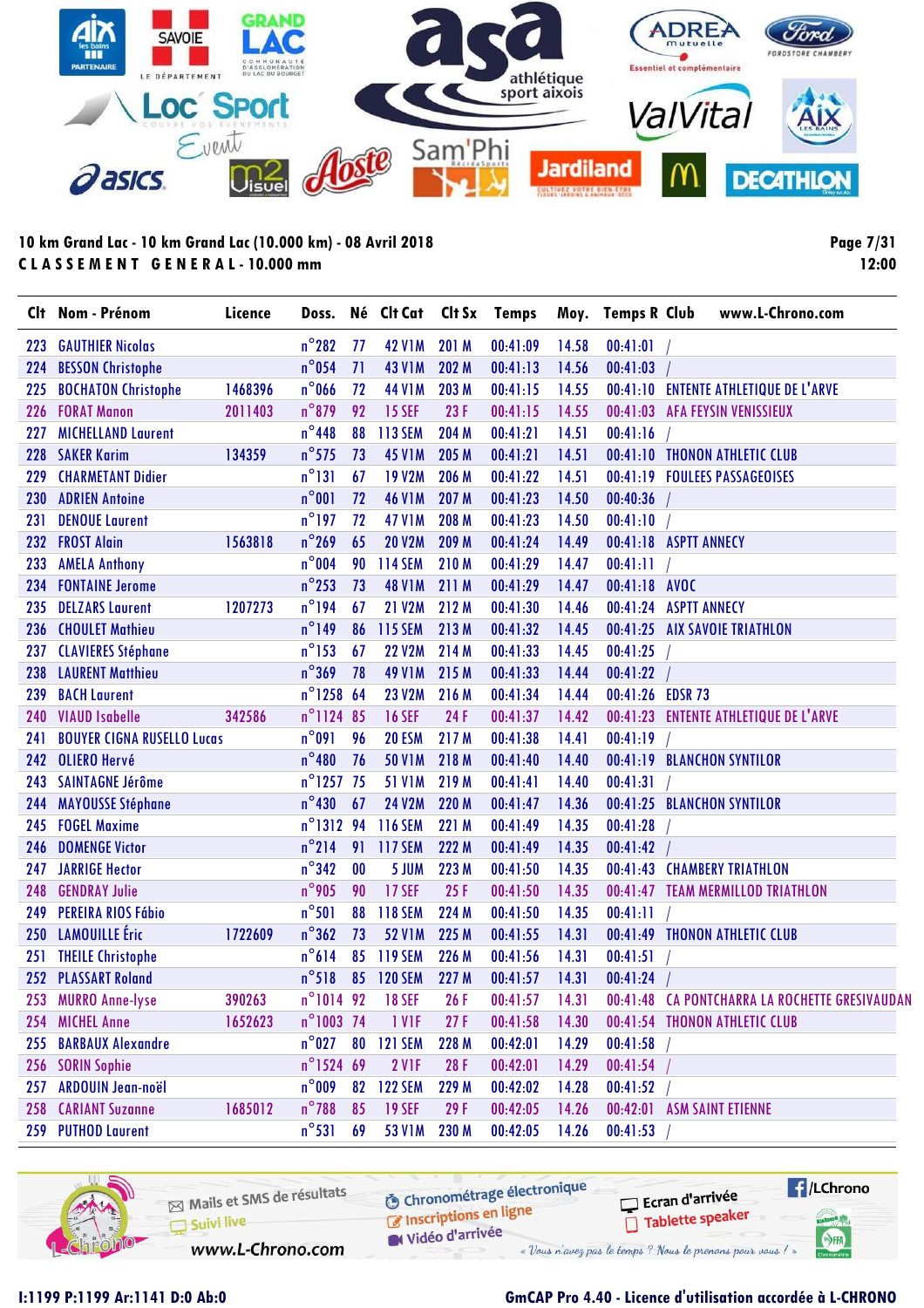

**Page 8/31 12:00**

|            | Clt Nom - Prénom            | Licence | Doss.            |                          | Né Clt Cat     | Clt Sx      | <b>Temps</b> | Moy.  | <b>Temps R Club</b> | www.L-Chrono.com                               |
|------------|-----------------------------|---------|------------------|--------------------------|----------------|-------------|--------------|-------|---------------------|------------------------------------------------|
| <b>260</b> | <b>TRAEN Philippe</b>       | 1943468 | $n^{\circ}622$   | 66                       | <b>25 V2M</b>  | 231 M       | 00:42:07     | 14.25 |                     | 00:41:54 COURIR POUR DES POMMES                |
| 261        | <b>AMBLARD Camille</b>      | 1122745 | $n^{\circ}$ 711  | 92                       | <b>20 SEF</b>  | 30 F        | 00:42:13     | 14.22 | 00:42:09            |                                                |
| 262        | <b>PELLET-DOYEN Louis</b>   |         | $n^{\circ}$ 499  | 01                       | 5 CAM          | 232 M       | 00:42:14     | 14.21 | 00:42:06            |                                                |
| 263        | <b>PONCE Regis</b>          |         | $n^{\circ}$ 523  | 76                       | <b>54 V1M</b>  | 233 M       | 00:42:15     | 14.21 |                     | 00:42:08 VALLONS DE LA TOUR TRIATHLON          |
| 264        | <b>DAMALIX Gilles</b>       |         | $n^{\circ}$ 179  | 69                       | <b>55 V1M</b>  | 234 M       | 00:42:19     | 14.18 |                     | 00:42:04 CHAMBERY TRIATHLON                    |
| 265        | <b>JARGOT Arthur</b>        |         | $n^{\circ}341$   | 88                       | <b>123 SEM</b> | 235 M       | 00:42:19     | 14.18 |                     | 00:42:09 CHAMBERY TRIATHLON                    |
| 266        | <b>ZEMP Christophe</b>      |         | $n^{\circ}$ 662  | 75                       | <b>56 V1M</b>  | 236 M       | 00:42:20     | 14.18 | $00:42:12$ /        |                                                |
| 267        | <b>DENTIE Nicolas</b>       |         | $n^{\circ}$ 198  | 77                       | <b>57 V1M</b>  | 237 M       | 00:42:22     | 14.16 | 00:41:51            |                                                |
| 268        | <b>BRUNIER Nicolas</b>      |         | $n^{\circ}$ 099  | 79                       | <b>124 SEM</b> | 238 M       | 00:42:23     | 14.16 |                     | 00:42:06 GRESIVAUDAN TRIATHLON PONTCHARRA      |
| 269        | <b>LEFEBVRE Emmanuel</b>    |         | $n^{\circ}385$   | 68                       | <b>26 V2M</b>  | 239 M       | 00:42:25     | 14.15 |                     | 00:42:21 SAVOIE MAURIENNE TRIATHLON            |
| 270        | <b>MADELON Jean-yves</b>    | 234591  | $n^{\circ}$ 409  | 57                       | 3 V3M          | 240 M       | 00:42:33     | 14.11 |                     | 00:42:25 E.A.G. GRENOBLE                       |
| 271        | <b>WOHLBANG Bernard</b>     |         | $n^{\circ}$ 654  | 66                       | <b>27 V2M</b>  | 241 M       | 00:42:33     | 14.10 |                     | 00:42:24 FREE RUNNER                           |
| 272        | <b>DELAYE Audrey</b>        | 1379374 | $n^{\circ}833$   | 97                       | 5 ESF          | 31F         | 00:42:35     | 14.09 |                     | 00:42:32 AS AIX-LES-BAINS                      |
| 273        | <b>BOIDIN Frédéric</b>      |         | n°1277 70        |                          | <b>58 V1M</b>  | 242 M       | 00:42:37     | 14.08 |                     | 00:42:22 AIX SAVOIE TRIATHLON                  |
| 274        | <b>GIRAUD Pierre</b>        |         | $n^{\circ}$ 293  | 83                       | <b>125 SEM</b> | 243 M       | 00:42:39     | 14.07 | 00:42:01            |                                                |
| 275        | <b>BERGER Christophe</b>    | 1555446 | $n^{\circ}$ 046  | 68                       | <b>28 V2M</b>  | 244 M       | 00:42:41     | 14.06 | 00:42:38 HTAC       |                                                |
| 276        | <b>ROBIN Alice</b>          | 782253  | n°1072 82        |                          | <b>21 SEF</b>  | 32F         | 00:42:42     | 14.06 |                     | 00:42:28 EA CHAMBERY                           |
| 277        | <b>DAMEZ Arthur</b>         |         | $n^{\circ}180$   | 90                       | <b>126 SEM</b> | 245 M       | 00:42:45     | 14.04 | 00:42:31            |                                                |
| 278        | <b>DUMAS Théo</b>           | 1798398 | $n^{\circ}$ 226  | $\mathbf{0}$             | 6 CAM          | 246 M       | 00:42:48     | 14.02 |                     | 00:42:17 CA PONTCHARRA LA ROCHETTE GRESIVAUDAN |
| 279        | <b>LUYTON Vincent</b>       |         | $n^{\circ}$ 1278 | 82                       | <b>127 SEM</b> | 247 M       | 00:42:48     | 14.02 |                     | 00:42:42 DTTN 2018                             |
| 280        | <b>LEMAITRE Laurent</b>     | 1887741 | $n^{\circ}389$   | 76                       | <b>59 V1M</b>  | 248 M       | 00:42:50     | 14.01 | 00:42:38 AVOC       |                                                |
| 281        | <b>SALOMON Vincent</b>      |         | $n^{\circ}$ 576  | 84                       | <b>128 SEM</b> | 249 M       | 00:42:50     | 14.01 |                     | 00:42:42 TRIPLE EFFORT ENTHUSIASTS             |
| 282        | <b>MIGNOTTE Arnaud</b>      |         | $n^{\circ}$ 450  |                          | 95 129 SEM     | 250 M       | 00:42:51     | 14.00 | 00:42:36            |                                                |
| 283        | <b>DECHAUMET Christophe</b> |         | $n^{\circ}$ 1264 | 77                       | 60 V1M         | 251 M       | 00:42:52     | 14.00 | 00:42:43            |                                                |
| 284        | <b>CHABOD Romain</b>        | 1981872 | $n^{\circ}$ 123  | 88                       | <b>130 SEM</b> | 252 M       | 00:42:52     | 14.00 |                     | 00:42:41 TEAM LECHERE COURSE PEDESTRE          |
| 285        | <b>HUMBERT Valentin</b>     |         | $n^{\circ}331$   | 01                       | 7 CAM          | 253 M       | 00:42:52     | 14.00 | 00:42:49            |                                                |
| 286        | <b>TOUSSAINT Mikaël</b>     |         | $n^{\circ}621$   | 87                       | <b>131 SEM</b> | 254 M       | 00:42:57     | 13.97 | 00:42:47            |                                                |
| 287        | <b>MERK Olivier</b>         |         | $n^{\circ}$ 440  | 70                       | <b>61 V1M</b>  | 255 M       | 00:42:58     | 13.97 | 00:42:50            |                                                |
| 288        | <b>KUDELOVA Zuzana</b>      |         | $n^{\circ}$ 1526 | 83                       | <b>22 SEF</b>  | 33 F        | 00:43:00     | 13.95 | 00:42:52            |                                                |
| 289        | <b>LENNOZ-GRATIN Guy</b>    |         | $n^{\circ}$ 392  | 67                       | <b>29 V2M</b>  | 256 M       | 00:43:02     | 13.95 |                     | 00:42:48 ALBERTVILLE TARENTAISE TRIATHLON      |
|            | 290 BLOT Matéo              |         | $n^{\circ}$ 063  | $\overline{\phantom{0}}$ |                | 8 CAM 257 M | 00:43:02     | 13.94 |                     | 00:42:54 CHAMBERY TRIATHLON                    |
| 291        | <b>CROIZIER Salomé</b>      | 1580582 | $n^{\circ}823$   | 01                       | 1 CAF          | 34 F        | 00:43:05     | 13.93 | 00:43:01 HTAC       |                                                |
|            | 292 LACHENAL Luc            | 1848547 | $n^{\circ}$ 359  | 72                       | <b>62 V1M</b>  | 258 M       | 00:43:06     | 13.92 |                     | 00:42:55 AS AIX-LES-BAINS                      |
|            | 293 ROBREAU Marion          |         | n°107591         |                          | <b>23 SEF</b>  | 35F         | 00:43:06     | 13.92 | 00:42:54 AVOC       |                                                |
|            | 294 LE GRAND Quentin        | 2058599 | $n^{\circ}375$   | 81                       | <b>132 SEM</b> | 259 M       | 00:43:10     | 13.90 |                     | 00:42:30 AS AIX-LES-BAINS                      |
| 295        | <b>ARNOUL Alexandra</b>     |         | $n^{\circ}$ 719  | 83                       | <b>24 SEF</b>  | 36 F        | 00:43:11     | 13.90 | 00:42:45            |                                                |
| 296        | <b>VELTE François</b>       | 791522  | $n^{\circ}$ 636  | 56                       | <b>4 V3M</b>   | 260 M       | 00:43:13     | 13.88 |                     | 00:42:56 UA MAURIENNE                          |

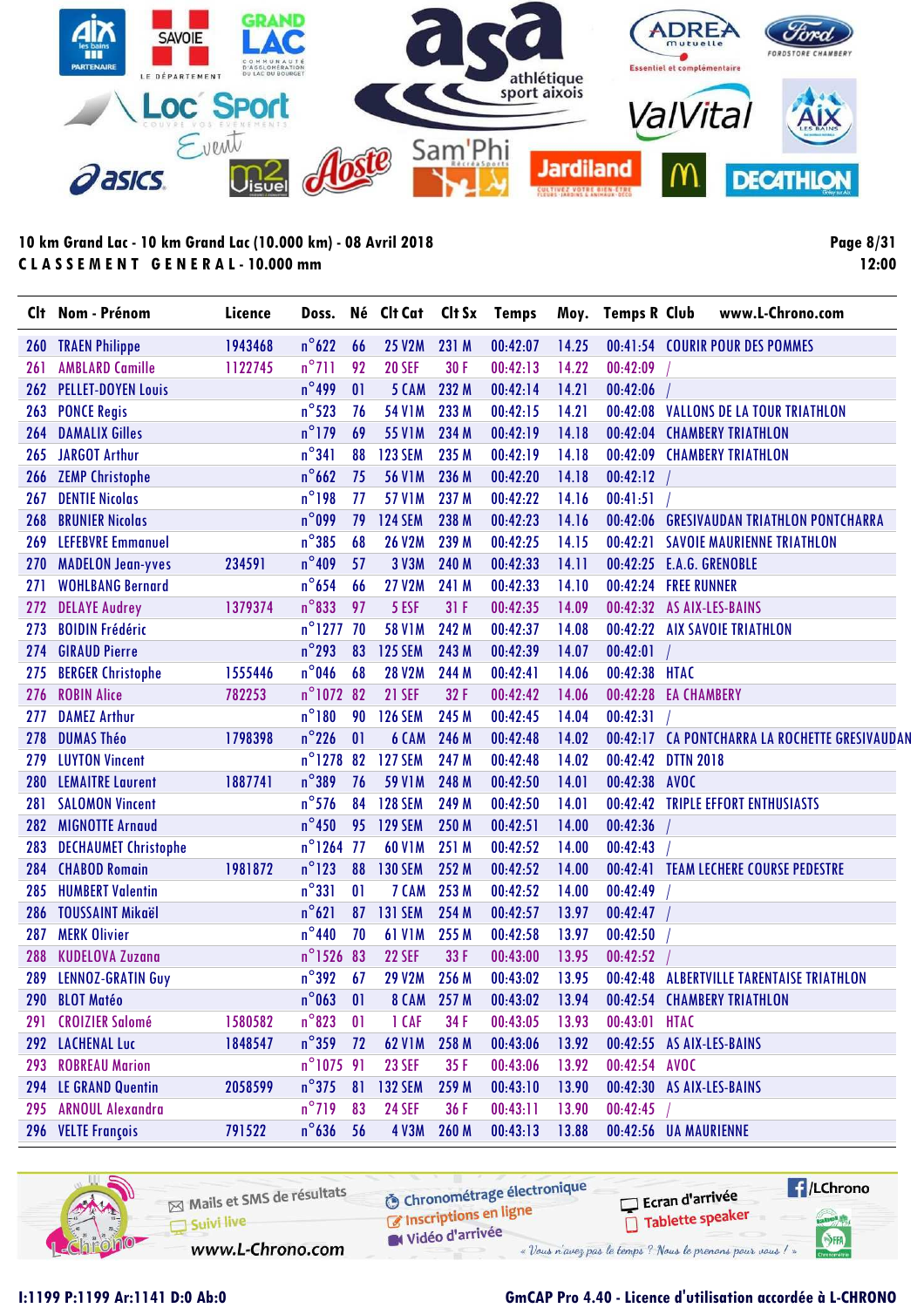

**Page 9/31 12:00**

|     | Clt Nom - Prénom             | Licence | Doss.               |                | Né Clt Cat         |       | Clt Sx Temps |       | Moy. Temps R Club     | www.L-Chrono.com                               |
|-----|------------------------------|---------|---------------------|----------------|--------------------|-------|--------------|-------|-----------------------|------------------------------------------------|
|     | 297 TOUZE Kevin              |         |                     |                | n°1253 94 133 SEM  | 261 M | 00:43:15     | 13.88 | 00:42:58              |                                                |
| 298 | <b>DUQUENNE André</b>        | 1954203 | $n^{\circ}$ 232     | 85             | 134 SEM            | 262 M | 00:43:16     | 13.87 |                       | 00:42:37 AS AIX-LES-BAINS                      |
| 299 | <b>MERMILLOD Patrick</b>     |         | $n^{\circ}$ 442     | 64             | <b>30 V2M</b>      | 263 M | 00:43:18     | 13.86 |                       | 00:43:15 TEAM MERMILLOD TRIATHLON              |
| 300 | <b>COURRIER David</b>        |         | $n^{\circ}$ 171     | 75             | <b>63 V1M</b>      | 264 M | 00:43:19     | 13.85 | 00:43:06              |                                                |
| 301 | <b>PARRET Marc</b>           |         | $n^{\circ}$ 1254 62 |                | 31 V2M             | 265 M | 00:43:23     | 13.83 | 00:43:20              |                                                |
| 302 | <b>SAINSOT Rémi</b>          |         | $n^{\circ}$ 573     | 93             | <b>135 SEM</b>     | 266 M | 00:43:24     | 13.83 |                       | 00:43:00 DECATHLON ESSENTIEL CHAMBERY          |
| 303 | <b>RUBAUD Emmanuel</b>       |         | $n^{\circ}$ 569     | 82             | <b>136 SEM</b>     | 267 M | 00:43:24     | 13.83 |                       | 00:42:57 BLANCHON SYNTILOR                     |
| 304 | <b>BAUTISTA Anthony</b>      |         | $n^{\circ}$ 038     | 91             | 137 SEM            | 268 M | 00:43:25     | 13.82 | 00:42:45              |                                                |
| 305 | <b>MAILLOT Florian</b>       |         | $n^{\circ}1314$     | 93             | <b>138 SEM</b>     | 269 M | 00:43:25     | 13.82 | 00:43:06              |                                                |
| 306 | <b>PAYRAUD Francois</b>      |         | $n^{\circ}$ 495     | 88             | <b>139 SEM</b>     | 270 M | 00:43:30     | 13.80 | 00:43:06              |                                                |
| 307 | <b>JOUIN Nicolas</b>         |         | $n^{\circ}$ 348     | 00             | 6 JUM              | 271 M | 00:43:32     | 13.78 |                       | 00:43:24 TRIATHLON CHAMBERY                    |
| 308 | <b>ROMANO Simon</b>          |         | $n^{\circ}$ 558     | 92             | <b>140 SEM</b>     | 272 M | 00:43:32     | 13.78 | 00:43:25              |                                                |
| 309 | <b>DUC Alanis</b>            | 1429818 | $n^{\circ}$ 856     | 01             | 2 CAF              | 37F   | 00:43:34     | 13.78 | 00:43:29 HTAC         |                                                |
| 310 | <b>FRIONNET Michel</b>       |         | $n^{\circ}$ 266     | 68             | 32 V2M             | 273 M | 00:43:39     | 13.75 |                       | 00:43:33 AS AIX-LES-BAINS                      |
| 311 | <b>BERROD Béatrice</b>       | 1452720 | $n^{\circ}$ 743     | 68             | <b>2 V2F</b>       | 38 F  | 00:43:41     | 13.74 |                       | 00:43:32 AIN EST ATHLETISMEE                   |
| 312 | <b>SOUTON Manon</b>          | 1646526 | $n^{\circ}1101$     | $\overline{0}$ | 3 CAF              | 39F   | 00:43:44     | 13.72 |                       | 00:43:40 CA PONTCHARRA LA ROCHETTE GRESIVAUDAN |
| 313 | <b>MONTFORT Erwan</b>        |         | $n^{\circ}461$      | 84             | <b>141 SEM</b>     | 274 M | 00:43:45     | 13.72 |                       | 00:43:31 SWISS TRIATHLON                       |
| 314 | <b>REVEILLAULT Bernard</b>   | 707310  | $n^{\circ}541$      | 63             | 33 V2M             | 275 M | 00:43:45     | 13.72 |                       | 00:43:26 AS AIX-LES-BAINS                      |
| 315 | <b>POIMBOEUF Sylvain</b>     |         | $n^{\circ}$ 520     | 87             | <b>142 SEM</b>     | 276 M | 00:43:46     | 13.71 | 00:43:39              |                                                |
| 316 | <b>GUIRAL Pierre</b>         |         | $n^{\circ}320$      | 78             | 64 V1M             | 277 M | 00:43:49     | 13.70 | 00:43:26              |                                                |
| 317 | <b>DESFEUX Jean-françois</b> |         | $n^{\circ}$ 203     | 69             | <b>65 V1M</b>      | 278 M | 00:43:51     | 13.69 | 00:43:45              |                                                |
| 318 | <b>GIROUD Louis</b>          | 1865681 | $n^{\circ}$ 295     | 00             | 7 JUM              | 279 M | 00:43:52     | 13.68 |                       | 00:43:41 TEAM LECHERE COURSE PEDESTRE 73250    |
| 319 | <b>COIN Jean-francois</b>    | 1961827 | $n^{\circ}$ 156     | 72             | <b>66 V1M</b>      | 280 M | 00:44:00     | 13.64 |                       | 00:43:52 BAYER RUNNING CLUB                    |
|     | 320 TAPIA Alexis             |         | $n^{\circ}608$      | 93             | <b>143 SEM</b>     | 281 M | 00:44:01     | 13.63 | 00:43:45              |                                                |
| 321 | <b>RELA Johnny</b>           |         | $n^{\circ}$ 539     | 67             | 34 V2M             | 282 M | 00:44:04     | 13.62 | 00:43:55              |                                                |
| 322 | <b>GONCALVES Pablo</b>       |         | $n^{\circ}301$      | 01             | 9 CAM              | 283 M | 00:44:06     | 13.61 | 00:43:52              |                                                |
| 323 | <b>GRARD Adrien</b>          |         | $n^{\circ}311$      | 89             | <b>144 SEM</b>     | 284 M | 00:44:13     | 13.57 | 00:43:54              |                                                |
| 324 | <b>VENTURA Julien</b>        |         | $n^{\circ}638$      | 81             | <b>145 SEM</b>     | 285 M | 00:44:15     | 13.56 | 00:44:01              |                                                |
| 325 | <b>GRAND Bruno</b>           |         | $n^{\circ}309$      | 77             | <b>67 V1M</b>      | 286 M | 00:44:16     | 13.56 |                       | 00:44:09 AIX SAVOIE TRIATHLON                  |
|     | 326 OLLIVIER Hélène          |         | n°1505 87           |                | <b>25 SEF</b>      | 40F   | 00:44:17     | 13.55 | 00:44:09              |                                                |
|     | 327 PALENI Claire            | 1302878 | $n^{\circ}1022$ 71  |                | 3 V <sub>1</sub> F | 41 F  | 00:44:17     | 13.55 | 00:44:00 UA MAURIENNE |                                                |
| 328 | <b>HENDRIKS Fabien</b>       |         | $n^{\circ}$ 1251 76 |                | <b>68 V1M</b>      | 287 M | 00:44:19     | 13.54 | 00:44:11              |                                                |
|     | 329 MUGNIER Peggy            |         | n°1013 80           |                | <b>26 SEF</b>      | 42F   | 00:44:21     | 13.53 |                       | 00:44:17 CHAMBERY TRIATHLON                    |
|     | 330 BOUCHET Thierry          |         | $n^{\circ}080$      | 70             | <b>69 V1M</b>      | 288 M | 00:44:21     | 13.53 | 00:44:13              |                                                |
| 331 | <b>BON-MARDION Sébastien</b> |         | $n^{\circ}$ 070     | 72             | <b>70 V1M</b>      | 289 M | 00:44:21     | 13.53 | 00:43:46 TEAM DAPHNE  |                                                |
|     | <b>332 JOANNET Matthias</b>  |         | $n^{\circ}$ 344     | 92             | <b>146 SEM</b>     | 290 M | 00:44:22     | 13.53 | 00:44:15              |                                                |
|     | 333 BONTRON Michaël          |         | $n^{\circ}$ 075     |                | 84 147 SEM         | 291 M | 00:44:25     | 13.51 | 00:43:50              |                                                |

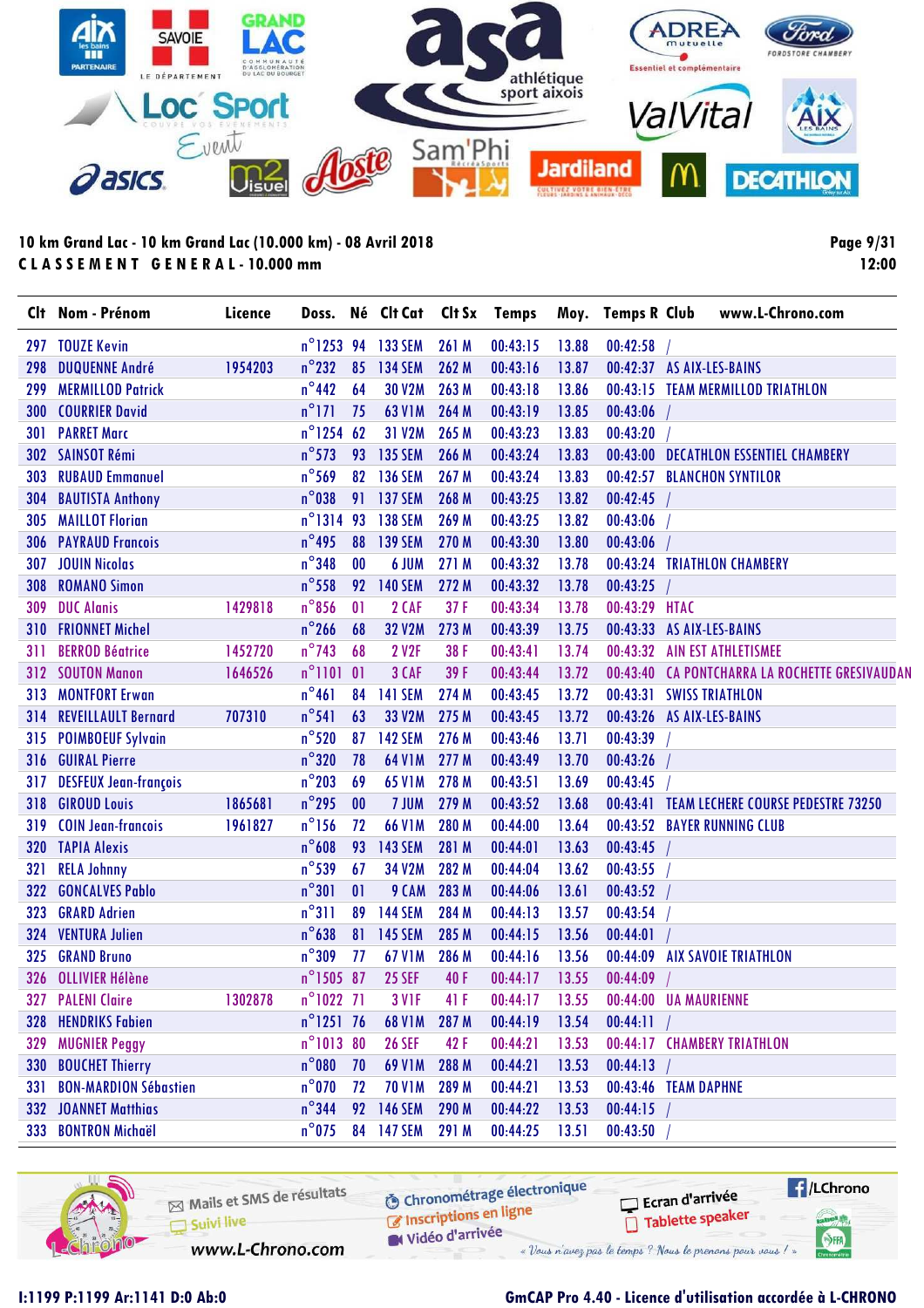

**Page 10/31 12:00**

|     | Clt Nom - Prénom            | Licence | Doss.               |    | Né Clt Cat Clt Sx Temps |             |          |       | Moy. Temps R Club         |                       | www.L-Chrono.com                      |
|-----|-----------------------------|---------|---------------------|----|-------------------------|-------------|----------|-------|---------------------------|-----------------------|---------------------------------------|
| 334 | <b>CALLOUD Dominique</b>    |         | $n^{\circ}106$      | 60 | 35 V2M                  | 292 M       | 00:44:29 | 13.49 | 00:44:14 APDC             |                       |                                       |
| 335 | <b>BOUILLER Kevin</b>       |         | $n^{\circ}081$      | 87 | <b>148 SEM</b>          | 293 M       | 00:44:30 | 13.49 | 00:43:56                  |                       |                                       |
| 336 | <b>BONNIN Patrice</b>       |         | $n^{\circ}$ 073     | 63 | 36 V2M                  | 294 M       | 00:44:31 | 13.48 | 00:44:04                  |                       |                                       |
| 337 | <b>TULASNE Thomas</b>       |         | $n^{\circ}$ 1274    | 83 | <b>149 SEM</b>          | 295 M       | 00:44:31 | 13.48 | 00:44:01                  |                       |                                       |
| 338 | <b>GONCALVES Georges</b>    |         | $n^{\circ}300$      | 72 | <b>71 V1M</b>           | 296 M       | 00:44:34 | 13.46 | 00:44:20                  |                       |                                       |
| 339 | <b>BISON Audrey</b>         |         | $n^{\circ}$ 749     | 89 | <b>27 SEF</b>           | 43F         | 00:44:36 | 13.46 | 00:44:28                  |                       | <b>CHAMBERY TRIATHLON</b>             |
| 340 | <b>VON BOEHN Friederike</b> |         | n°1130 93           |    | <b>28 SEF</b>           | 44 F        | 00:44:36 | 13.45 | 00:44:27                  | <b>TRI TEAM PULLY</b> |                                       |
| 341 | <b>FERRARI Philippe</b>     | 1977099 | $n^{\circ}251$      | 63 | 37 V2M                  | 297 M       | 00:44:37 | 13.45 | 00:44:27                  | <b>EA CHAMBERY</b>    |                                       |
| 342 | <b>DIXMERIAS Olivier</b>    | 215103  | $n^{\circ}$ 211     | 62 | 38 V2M                  | 298 M       | 00:44:39 | 13.44 | 00:44:30                  |                       | <b>AIN EST ATHLETISME</b>             |
| 343 | <b>ORLANDI Emanuele</b>     | 1960514 | $n^{\circ}483$      | 74 | <b>72 V1M</b>           | 299 M       | 00:44:41 | 13.43 | 00:44:23 EA CHAMBERY      |                       |                                       |
| 344 | <b>SAULYEAU Thomas</b>      |         | $n^{\circ}$ 1273    | 88 | <b>150 SEM</b>          | 300 M       | 00:44:45 | 13.41 | 00:44:13                  |                       |                                       |
| 345 | <b>MICHEL Christophe</b>    |         | $n^{\circ}$ 447     | 71 | <b>73 V1M</b>           | 301 M       | 00:44:52 | 13.38 | 00:44:41                  |                       |                                       |
| 346 | <b>LOY Anthony</b>          |         | $n^{\circ}$ 406     | 83 | <b>151 SEM</b>          | 302 M       | 00:44:52 | 13.37 |                           |                       | 00:44:40 CHAMBERY TRIATHLON           |
| 347 | <b>VERNHOLLES Patrick</b>   |         | $n^{\circ}641$      | 64 | 39 V2M                  | 303 M       | 00:44:56 | 13.36 | 00:44:41                  |                       |                                       |
| 348 | <b>RIEHLING Pascal</b>      |         | n°1308 58           |    | <b>5 V3M</b>            | 304 M       | 00:44:57 | 13.35 | 00:44:46                  |                       |                                       |
| 349 | <b>VELLETAZ Jordan</b>      |         | $n^{\circ}$ 1297    | 86 | <b>152 SEM</b>          | 305 M       | 00:44:58 | 13.34 | 00:44:39                  |                       |                                       |
| 350 | <b>HERZOG Kévin</b>         |         | $n^{\circ}327$      | 88 | <b>153 SEM</b>          | 306 M       | 00:44:59 | 13.34 | 00:44:47                  |                       |                                       |
| 351 | <b>MOREL Guy</b>            | 552476  | $n^{\circ}$ 465     | 60 | <b>40 V2M</b>           | 307 M       | 00:45:01 | 13.33 |                           |                       | 00:44:52 ENTENTE ATHLETIQUE DE L'ARVE |
| 352 | <b>MORIS Mathieu</b>        |         | $n^{\circ}$ 468     | 86 | <b>154 SEM</b>          | 308 M       | 00:45:01 | 13.33 | 00:44:44                  |                       |                                       |
| 353 | <b>DUCHATEAU Laurent</b>    |         | $n^{\circ}$ 220     | 67 | 41 V2M                  | 309 M       | 00:45:06 | 13.31 | 00:44:43                  |                       |                                       |
| 354 | <b>MOUREY Benoit</b>        | 1619153 | $n^{\circ}$ 469     | 83 | <b>155 SEM</b>          | 310M        | 00:45:10 | 13.29 | 00:44:50 AS AIX-LES-BAINS |                       |                                       |
| 355 | <b>GERVASONI Nicolas</b>    |         | $n^{\circ}$ 289     | 74 | <b>74 V1M</b>           | 311 M       | 00:45:13 | 13.27 | 00:45:03                  |                       |                                       |
| 356 | <b>MULLET David</b>         |         | $n^{\circ}471$      | 87 | <b>156 SEM</b>          | 312 M       | 00:45:13 | 13.27 | 00:44:56                  |                       |                                       |
| 357 | <b>IRAETA Thomas</b>        |         | $n^{\circ}$ 1293 85 |    | <b>157 SEM</b>          | 313M        | 00:45:22 | 13.23 | 00:44:52                  |                       |                                       |
| 358 | <b>CARRIER André</b>        |         | $n^{\circ}116$      | 61 | <b>42 V2M</b>           | 314 M       | 00:45:25 | 13.21 | 00:45:14                  |                       |                                       |
| 359 | <b>MONNIOT Nicolas</b>      |         | $n^{\circ}$ 458     | 76 | <b>75 V1M</b>           | 315 M       | 00:45:25 | 13.21 | 00:45:09                  |                       |                                       |
| 360 | <b>THIEBAUD Marianne</b>    |         | $n^{\circ}$ 1106 91 |    | <b>29 SEF</b>           | 45F         | 00:45:28 | 13.20 | 00:45:15                  |                       | <b>AIX SAVOIE TRIATHLON</b>           |
| 361 | <b>BOUAMIR Mickaël</b>      |         | $n^{\circ}$ 077     | 89 | <b>158 SEM</b>          | 316 M       | 00:45:31 | 13.19 | 00:45:08                  | <b>DECATHLON</b>      |                                       |
| 362 | <b>GERVASI Kévin</b>        |         | $n^{\circ}$ 288     | 97 | 21 ESM                  | 317 M       | 00:45:31 | 13.18 |                           |                       | 00:45:04 CHAMBERY TRIATHLON           |
| 363 | <b>GUILLOUX Anne-marie</b>  |         | $n^{\circ}$ 929     | 69 | <b>4 V1F</b>            | 46 F        | 00:45:32 | 13.18 | 00:45:21                  |                       |                                       |
|     | 364 MOISSET Roland          |         | $n^{\circ}$ 456     | 55 |                         | 6 V3M 318 M | 00:45:34 | 13.17 | 00:45:27                  |                       |                                       |
|     | 365 GOURBIERE Yvan          |         | $n^{\circ}305$      | 74 | <b>76 V1M</b>           | 319 M       | 00:45:36 | 13.16 | 00:45:02                  |                       |                                       |
|     | 366 BLOT Stéphane           |         | $n^{\circ}$ 064     | 71 | <b>77 V1M</b>           | 320 M       | 00:45:39 | 13.15 | 00:45:21                  |                       |                                       |
|     | <b>367 DUCREUX Richard</b>  |         | $n^{\circ}$ 224     | 82 | <b>159 SEM</b>          | 321 M       | 00:45:40 | 13.14 | 00:45:23                  |                       |                                       |
|     | 368 IRIGOYEN Léandre        |         | $n^{\circ}$ 334     |    | 90 160 SEM              | 322 M       | 00:45:43 | 13.13 | 00:45:25                  |                       |                                       |
|     | <b>369 FOUCHER Elliott</b>  |         | $n^{\circ}$ 259     |    | 86 161 SEM              | 323 M       | 00:45:45 | 13.12 |                           |                       | 00:45:31 TRIPLE EFFORT ENTHUSIASTS    |
|     | 370 LE RUYET Antoine        |         | $n^{\circ}$ 377     |    | 88 162 SEM              | 324 M       | 00:45:46 | 13.11 | 00:45:24 DECATHLON        |                       |                                       |

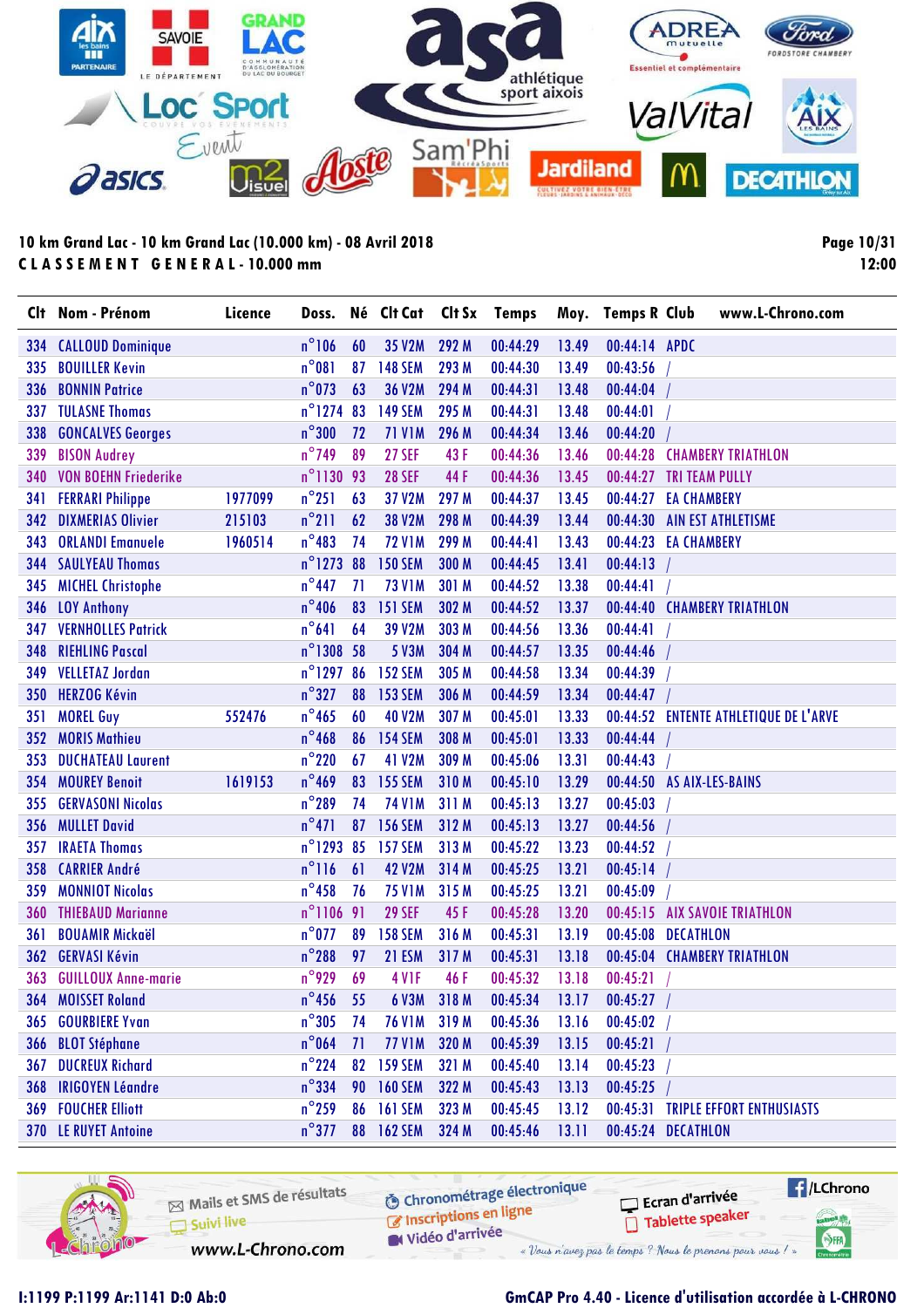

**Page 11/31 12:00**

| Clt. | Nom - Prénom               | Licence | Doss.               |    | Né Clt Cat        | Clt Sx | <b>Temps</b> | Moy.  | <b>Temps R Club</b> | www.L-Chrono.com                               |
|------|----------------------------|---------|---------------------|----|-------------------|--------|--------------|-------|---------------------|------------------------------------------------|
| 371  | <b>RASTELLO Fabien</b>     |         | $n^{\circ}$ 538     | 98 | <b>22 ESM</b>     | 325 M  | 00:45:46     | 13.11 | 00:45:41            |                                                |
| 372  | <b>DUCRUET Bérengère</b>   |         | $n^{\circ}$ 859     | 84 | <b>30 SEF</b>     | 47F    | 00:45:47     | 13.11 | 00:45:24            |                                                |
| 373  | <b>FRANÇON Sandrine</b>    |         | $n^{\circ}887$      | 85 | <b>31 SEF</b>     | 48 F   | 00:45:47     | 13.11 | 00:45:25            |                                                |
| 374  | <b>VIOT Edith</b>          | 2022219 | n°1129 76           |    | <b>5 V1F</b>      | 49 F   | 00:45:48     | 13.10 |                     | 00:45:37 CA PONTCHARRA LA ROCHETTE GRESIVAUDAN |
| 375  | <b>VIOT Stéphane</b>       | 2068055 | $n^{\circ}$ 1309    | 78 | <b>78 V1M</b>     | 326 M  | 00:45:51     | 13.09 |                     | 00:45:40 CA PONTCHARRA LA ROCHETTE GRESIVAUDAN |
| 376  | <b>LAVALLEE Damien</b>     | 2029139 | $n^{\circ}$ 370     | 79 | <b>163 SEM</b>    | 327 M  | 00:45:51     | 13.09 |                     | 00:45:09 BEAUJOLAIS RUNNERS                    |
| 377  | <b>AMHAL Mohamed</b>       |         | $n^{\circ}$ 005     | 90 | <b>164 SEM</b>    | 328 M  | 00:45:52     | 13.08 | 00:45:37            |                                                |
| 378  | <b>GREGIS Laurent</b>      |         | $n^{\circ}312$      | 90 | <b>165 SEM</b>    | 329 M  | 00:45:52     | 13.08 | 00:45:34            |                                                |
| 379  | <b>RIVOIRE Jean-michel</b> |         | $n^{\circ}$ 552     | 65 | <b>43 V2M</b>     | 330 M  | 00:45:54     | 13.08 | 00:45:42            |                                                |
| 380  | <b>BILLET Maxence</b>      |         | $n^{\circ}$ 057     | 89 | <b>166 SEM</b>    | 331 M  | 00:45:56     | 13.07 | 00:45:39            |                                                |
| 381  | <b>LOUSTAU Frédéric</b>    |         | $n^{\circ}405$      | 80 | <b>167 SEM</b>    | 332 M  | 00:45:56     | 13.07 | 00:45:39 SPARTRIA   |                                                |
| 382  | <b>THIERY Maxime</b>       |         | $n^{\circ}616$      | 85 | <b>168 SEM</b>    | 333 M  | 00:45:56     | 13.07 | 00:45:34            |                                                |
| 383  | <b>VALLET Yannick</b>      |         | $n^{\circ}629$      | 88 | <b>169 SEM</b>    | 334 M  | 00:45:57     | 13.06 | 00:45:35            |                                                |
| 384  | <b>BERNARD Thierry</b>     |         | $n^{\circ}$ 048     | 64 | <b>44 V2M</b>     | 335 M  | 00:45:58     | 13.06 | 00:45:41            |                                                |
| 385  | <b>BANDIERA Myriam</b>     | 1918586 | $n^{\circ}731$      | 78 | 6 V <sub>IF</sub> | 50F    | 00:46:01     | 13.04 |                     | 00:45:56 EA CHAMBERY                           |
| 386  | <b>BRUN Jérôme</b>         |         | $n^{\circ}1311$     | 74 | <b>79 V1M</b>     | 336 M  | 00:46:03     | 13.03 | 00:45:55            |                                                |
| 387  | <b>DUBOCLARD Gilles</b>    |         | $n^{\circ}216$      | 66 | <b>45 V2M</b>     | 337 M  | 00:46:04     | 13.03 | 00:45:44            |                                                |
| 388  | <b>GAMBIER Clément</b>     |         | $n^{\circ}$ 278     | 00 | 8 JUM             | 338 M  | 00:46:06     | 13.02 | 00:45:53            |                                                |
| 389  | <b>DECULLIER Evelyne</b>   | 718012  | $n^{\circ}830$      | 77 | 7 V <sub>IF</sub> | 51F    | 00:46:10     | 13.00 |                     | 00:46:04 CHASSIEU ATHLE                        |
| 390  | <b>BORLET Nicolas</b>      |         | $n^{\circ}$ 076     | 84 | <b>170 SEM</b>    | 339 M  | 00:46:13     | 12.99 | 00:45:26            |                                                |
| 391  | <b>ESPINOSA Alexandre</b>  |         | $n^{\circ}241$      | 84 | <b>171 SEM</b>    | 340 M  | 00:46:13     | 12.99 | 00:45:26 YMNK       |                                                |
| 392  | <b>DAUZOU William</b>      |         | $n^{\circ}$ 1275    | 52 | <b>7 V3M</b>      | 341 M  | 00:46:15     | 12.98 | 00:45:54            |                                                |
| 393  | <b>GONCALVES Carlos</b>    |         | $n^{\circ}302$      | 72 | <b>80 V1M</b>     | 342 M  | 00:46:16     | 12.97 | 00:45:34            |                                                |
| 394  | <b>RUEL Marie-pierre</b>   |         | n°1084 73           |    | <b>8 V1F</b>      | 52F    | 00:46:17     | 12.96 | 00:46:02            |                                                |
| 395  | <b>DAVID Jérome</b>        |         | $n^{\circ}183$      | 66 | <b>46 V2M</b>     | 343 M  | 00:46:21     | 12.95 |                     | 00:45:41 SAN FEKOH                             |
| 396  | <b>GACHET Laurent</b>      | 1774134 | $n^{\circ}271$      | 90 | <b>172 SEM</b>    | 344 M  | 00:46:21     | 12.95 |                     | 00:45:57 CLUB DES SPORTS DE MEGEVE             |
| 397  | <b>BOUCHET Alain</b>       |         | $n^{\circ}$ 079     | 69 | <b>81 V1M</b>     | 345 M  | 00:46:25     | 12.93 | 00:46:16            |                                                |
| 398  | <b>SALOMON Thierry</b>     |         | $n^{\circ}$ 577     | 71 | <b>82 V1M</b>     | 346 M  | 00:46:27     | 12.92 | 00:46:03            |                                                |
| 399  | <b>JACQUELIN Vincent</b>   |         | $n^{\circ}335$      | 67 | 47 V2M            | 347 M  | 00:46:28     | 12.92 | 00:46:11            |                                                |
| 400  | <b>LAPERDOUSAZ Anouk</b>   |         | n°1509 93           |    | <b>32 SEF</b>     | 53 F   | 00:46:29     | 12.91 | 00:46:18            |                                                |
|      | 401 NORMAND Louis          |         |                     |    | n°1271 92 173 SEM | 348 M  | 00:46:29     | 12.91 | 00:46:17            |                                                |
|      | <b>402 CIVATTE Damien</b>  |         | $n^{\circ}$ 152     | 81 | 174 SEM           | 349 M  | 00:46:31     | 12.90 | 00:46:08            |                                                |
|      | 403 PAQUET Laura           |         | n°1024 97           |    | 6 ESF             | 54 F   | 00:46:34     | 12.89 |                     | 00:46:29 TEAM CHAUD BOUILLANT                  |
| 404  | <b>GRANGER Pierre</b>      |         | $n^{\circ}310$      | 85 | 175 SEM           | 350 M  | 00:46:38     | 12.87 |                     | 00:46:29 SECTEUR \$                            |
| 405  | <b>MAURIN Jean daniel</b>  |         | $n^{\circ}$ 428     | 90 | 176 SEM           | 351 M  | 00:46:39     | 12.86 |                     | 00:46:31 AIX SAVOIE TRIATHLON                  |
|      | 406 NICOLLET Rodolphe      |         | $n^{\circ}$ 1287 73 |    | <b>83 V1M</b>     | 352 M  | 00:46:40     | 12.86 | 00:46:11            |                                                |
| 407  | <b>ROUILLON Clarisse</b>   |         | n°1079 94           |    | <b>33 SEF</b>     | 55 F   | 00:46:41     | 12.86 | 00:46:34            |                                                |

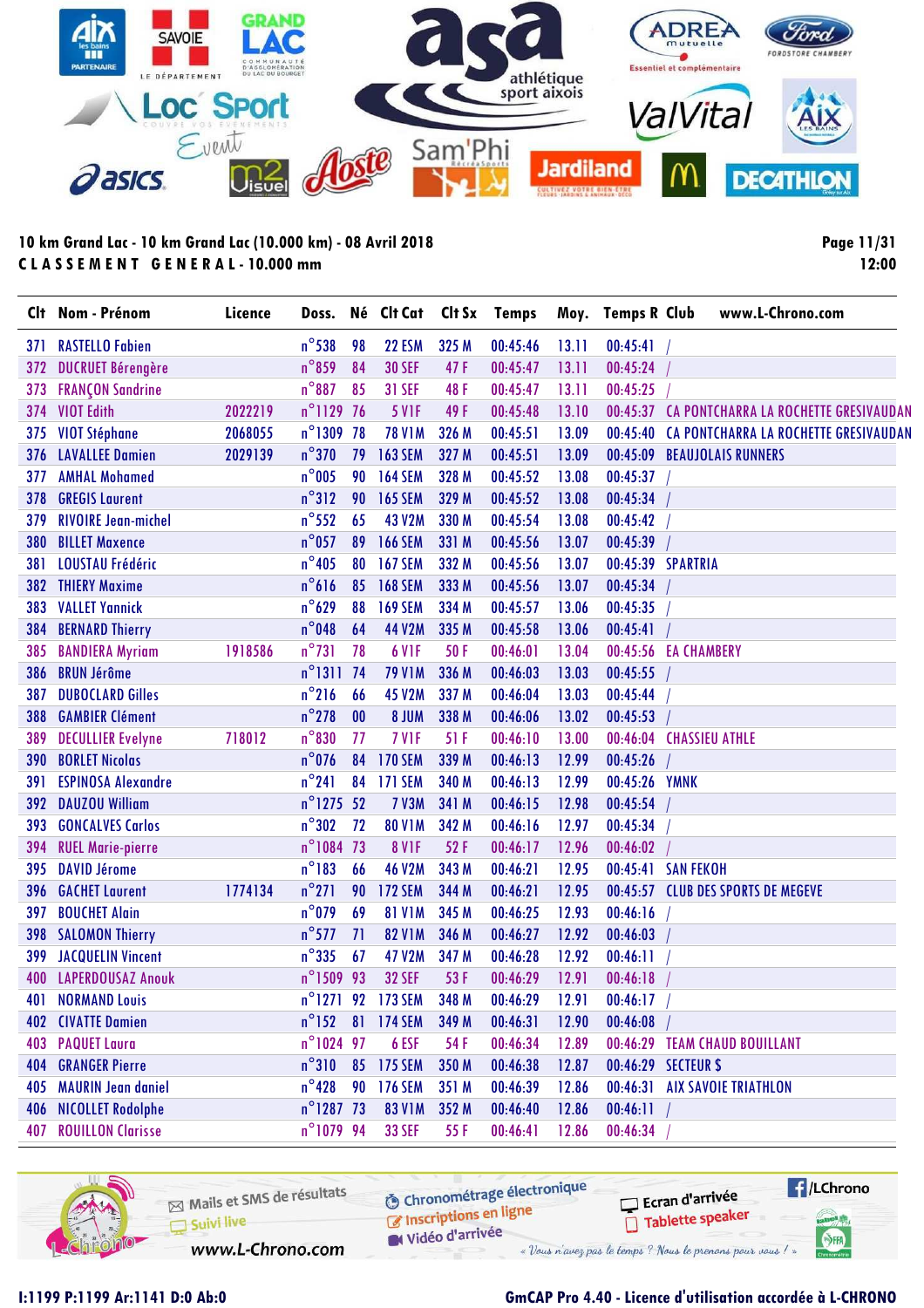

**Page 12/31 12:00**

|     | Clt Nom - Prénom                     | Licence | Doss.            |              | Né Clt Cat Clt Sx Temps |       |          |       | Moy. Temps R Club   | www.L-Chrono.com                               |
|-----|--------------------------------------|---------|------------------|--------------|-------------------------|-------|----------|-------|---------------------|------------------------------------------------|
| 408 | <b>ROSAZ Christian</b>               |         | $n^{\circ}$ 559  | 75           | <b>84 V1M</b>           | 353 M | 00:46:46 | 12.83 | 00:46:26            |                                                |
| 409 | <b>CARROZ Philippe</b>               |         | $n^{\circ}$ 117  | 76           | <b>85 V1M</b>           | 354 M | 00:46:48 | 12.82 |                     | 00:46:25 SPORT 2000 DRUMETTAZ                  |
| 410 | <b>MAILLARD Allan</b>                |         | $n^{\circ}414$   | 90           | <b>177 SEM</b>          | 355 M | 00:46:51 | 12.81 | 00:46:42            |                                                |
| 411 | <b>VEYER Marc</b>                    | 1864949 | $n^{\circ}$ 643  | 73           | <b>86 V1M</b>           | 356 M | 00:46:57 | 12.78 |                     | 00:46:24 TEAM LECHERE COURSE PEDESTRE 73250    |
| 412 | <b>HENEAUX Jennifer</b>              |         | n°934            | 90           | <b>34 SEF</b>           | 56 F  | 00:46:59 | 12.77 |                     | 00:46:27 BLANCHON SYNTILOR                     |
| 413 | <b>MATECKI Oriane</b>                |         | $n^{\circ}$ 994  | 97           | 7 ESF                   | 57F   | 00:47:01 | 12.77 | 00:46:54            |                                                |
| 414 | <b>MONTET Julien</b>                 |         | $n^{\circ}$ 460  |              | 82 178 SEM              | 357 M | 00:47:01 | 12.76 | 00:46:33            |                                                |
| 415 | <b>LACHAUX Armand</b>                | 469554  | $n^{\circ}358$   | 65           | <b>48 V2M</b>           | 358 M | 00:47:03 | 12.75 |                     | 00:46:44 ENTENTE ATHLETIQUE DE L'ARVE          |
| 416 | <b>CONAND David</b>                  |         | $n^{\circ}$ 159  | 78           | <b>87 V1M</b>           | 359 M | 00:47:05 | 12.75 | 00:47:00            |                                                |
| 417 | <b>EVERAERE Vincent</b>              |         | $n^{\circ}$ 242  | 83           | <b>179 SEM</b>          | 360 M | 00:47:05 | 12.74 | 00:46:48            |                                                |
| 418 | <b>PERRIER Yannick</b>               |         | $n^{\circ}$ 505  | 82           | <b>180 SEM</b>          | 361 M | 00:47:07 | 12.74 | 00:46:22            |                                                |
| 419 | <b>LE BIHAN Pierre</b>               |         | $n^{\circ}372$   | 86           | <b>181 SEM</b>          | 362 M | 00:47:08 | 12.73 | 00:46:22            |                                                |
| 420 | <b>VERNIER Alexis</b>                |         | $n^{\circ}$ 642  | 80           | 182 SEM                 | 363 M | 00:47:09 | 12.73 | 00:46:53            |                                                |
| 421 | <b>JACQUOT Vincent</b>               |         | $n^{\circ}$ 1291 | 93           | <b>183 SEM</b>          | 364 M | 00:47:09 | 12.73 | 00:46:39            |                                                |
| 422 | <b>GIROUD Laurence</b>               | 1944536 | $n^{\circ}913$   | 71           | 9 VIF                   | 58F   | 00:47:11 | 12.72 |                     | 00:46:39 TEAM LECHERE COURSE PEDESTRE 73250    |
| 423 | <b>FERRON Emmanuelle</b>             |         | $n^{\circ}$ 876  | 88           | <b>35 SEF</b>           | 59F   | 00:47:14 | 12.71 | 00:46:34            |                                                |
| 424 | <b>MECHAUSSIE Bertil</b>             |         | $n^{\circ}433$   | 82           | <b>184 SEM</b>          | 365 M | 00:47:14 | 12.71 | 00:46:59            |                                                |
| 425 | <b>CHANUT Marc</b>                   |         | $n^{\circ}$ 126  | 66           | <b>49 V2M</b>           | 366 M | 00:47:18 | 12.69 | 00:46:55            |                                                |
| 426 | <b>FORAT Patrick</b>                 |         | $n^{\circ}$ 254  | 61           | <b>50 V2M</b>           | 367 M | 00:47:21 | 12.68 | 00:47:01            |                                                |
| 427 | <b>JOURNAL Thomas</b>                |         | $n^{\circ}$ 349  | 91           | <b>185 SEM</b>          | 368 M | 00:47:23 | 12.67 | 00:46:43 CHALLONGES |                                                |
| 428 | <b>PERRIN Claude</b>                 |         | $n^{\circ}$ 506  | 61           | 51 V2M                  | 369 M | 00:47:23 | 12.66 |                     | 00:46:52 LES FOULEES DU PASSAGE                |
| 429 | <b>MISSET Thierry</b>                |         | $n^{\circ}$ 454  | 73           | <b>88 V1M</b>           | 370 M | 00:47:23 | 12.66 | 00:47:03            |                                                |
| 430 | <b>SAUVAGEON Delphine</b>            | 1673465 | n°1090 73        |              | <b>10 V1F</b>           | 60F   | 00:47:25 | 12.66 |                     | 00:47:14 CA PONTCHARRA LA ROCHETTE GRESIVAUDAN |
| 431 | <b>DOMEIGNOZ Vincent</b>             |         | $n^{\circ}$ 213  | 93           | <b>186 SEM</b>          | 371 M | 00:47:28 | 12.64 | 00:47:17            |                                                |
| 432 | <b>FOUCHARD Frederic</b>             | 1743396 | $n^{\circ}$ 258  | 64           | <b>52 V2M</b>           | 372 M | 00:47:30 | 12.63 |                     | 00:47:14 THONON ATHLETIC CLUB                  |
| 433 | <b>SKLIAR Kirill</b>                 |         | $n^{\circ}$ 596  | 84           | <b>187 SEM</b>          | 373 M | 00:47:31 | 12.63 | 00:46:46            |                                                |
| 434 | <b>SIMEON Jacky</b>                  |         | $n^{\circ}$ 593  | 71           | <b>89 V1M</b>           | 374 M | 00:47:31 | 12.63 | 00:47:18            |                                                |
| 435 | <b>VIGOUROUX Marie-claire</b>        | 150181  | $n^{\circ}$ 1125 | 70           | <b>11 V1F</b>           | 61F   | 00:47:33 | 12.62 |                     | 00:47:18 THONON ATHLETIC CLUB                  |
| 436 | <b>MIGNOTTE Marc</b>                 |         | $n^{\circ}$ 449  | 62           | 53 V2M                  | 375 M | 00:47:33 | 12.62 | $00:47:17$ /        |                                                |
|     | 437 SOUSSI Brahim                    |         | $n^{\circ}601$   | 67           | 54 V2M                  | 376 M | 00:47:34 | 12.62 | 00:47:08            |                                                |
|     | 438 GENS Alexandre                   |         | $n^{\circ}$ 284  |              | 92 188 SEM              | 377 M | 00:47:35 | 12.61 | 00:47:18            |                                                |
| 439 | <b>GUILLERMONT Anthony</b>           |         | $n^{\circ}319$   | 86           | <b>189 SEM</b>          | 378 M | 00:47:35 | 12.61 | 00:47:17            |                                                |
|     | <b>440 CHAPUIS Eric</b>              |         | $n^{\circ}$ 129  | 74           | <b>90 V1M</b>           | 379 M | 00:47:38 | 12.60 | 00:47:22            |                                                |
| 441 | <b>LAURENT Claude</b>                |         | $n^{\circ}$ 368  | 69           | <b>91 V1M</b>           | 380 M | 00:47:39 | 12.59 | 00:47:28 AMICOURSE  |                                                |
|     | <b>442 BARRIAU Vincent</b>           |         | $n^{\circ}$ 690  | 81           | <b>190 SEM</b>          | 381 M | 00:47:39 | 12.59 |                     | 00:47:09 AEROPORT CHAMBERY SAVOIE MT BLANC     |
|     | <b>443 VITALLY Romain</b>            |         | $n^{\circ}$ 648  | $\mathbf{0}$ | 10 CAM                  | 382 M | 00:47:43 | 12.58 | 00:47:27            |                                                |
|     | 444 DE LA HORRA Joseph-manuel 440186 |         | $n^{\circ}185$   | 57           | <b>8 V3M</b>            | 383 M | 00:47:46 | 12.56 |                     | 00:47:22 LES FOULEES CHABLAISIENNES            |

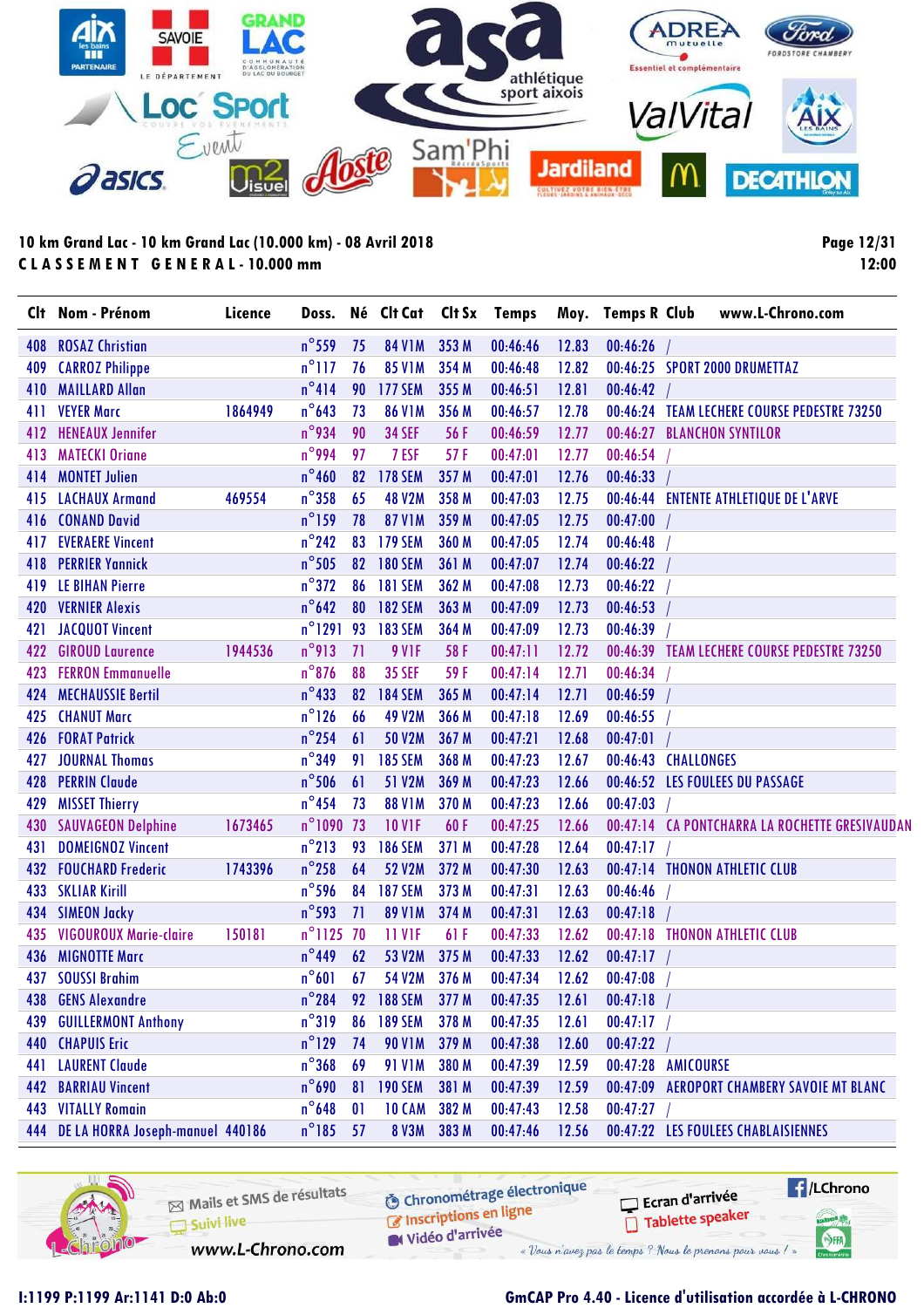

**Page 13/31 12:00**

| Clt | Nom - Prénom                | Licence |                     |              | Doss. Né Clt Cat |       | Clt Sx Temps |       | Moy. Temps R Club         |                     | www.L-Chrono.com                      |
|-----|-----------------------------|---------|---------------------|--------------|------------------|-------|--------------|-------|---------------------------|---------------------|---------------------------------------|
| 445 | <b>ANGHEL Nicolae</b>       |         | $n^{\circ}$ 008     |              | 80 191 SEM       | 384 M | 00:47:51     | 12.54 | 00:47:47                  |                     |                                       |
| 446 | <b>BABOULAZ Clément</b>     |         | $n^{\circ}021$      |              | 90 192 SEM       | 385 M | 00:47:52     | 12.54 | 00:47:26                  |                     |                                       |
| 447 | <b>PARIOT Fabien</b>        |         | $n^{\circ}487$      | 90           | <b>193 SEM</b>   | 386 M | 00:47:58     | 12.51 | 00:47:35 STEBAT           |                     |                                       |
| 448 | <b>GOMEZ Armelle</b>        |         | n°915               | 73           | <b>12 V1F</b>    | 62F   | 00:47:59     | 12.51 | 00:47:46                  |                     | <b>CHAMBERY TRIATHLON</b>             |
| 449 | <b>HESLING Adrien</b>       |         | $n^{\circ}328$      | 84           | <b>194 SEM</b>   | 387 M | 00:47:59     | 12.51 | 00:47:10                  |                     |                                       |
| 450 | <b>DUPREZ Alexandre</b>     |         | $n^{\circ}$ 229     | 75           | <b>92 V1M</b>    | 388 M | 00:48:00     | 12.50 | 00:47:37 APDC             |                     |                                       |
| 451 | <b>LABORDE Jessica</b>      |         | $n^{\circ}$ 957     | 81           | <b>36 SEF</b>    | 63F   | 00:48:01     | 12.50 | 00:47:38                  | <b>APDC</b>         |                                       |
| 452 | <b>RIVOIRE Anthelme</b>     |         | $n^{\circ}$ 553     | 97           | 23 ESM           | 389 M | 00:48:02     | 12.49 | 00:47:49                  |                     |                                       |
| 453 | <b>BARTOLINI Philippe</b>   |         | $n^{\circ}$ 030     | 68           | 55 V2M           | 390 M | 00:48:02     | 12.49 | 00:47:42 CE CIAT          |                     |                                       |
| 454 | <b>CHIRON Aurelia</b>       |         | $n^{\circ}803$      | 81           | <b>37 SEF</b>    | 64F   | 00:48:04     | 12.49 | 00:47:38                  |                     |                                       |
| 455 | <b>COLICCI Amandine</b>     |         | $n^{\circ}809$      | 80           | <b>38 SEF</b>    | 65F   | 00:48:04     | 12.48 | 00:47:39                  |                     |                                       |
| 456 | <b>MAY Bertrand</b>         |         | $n^{\circ}$ 429     | 81           | <b>195 SEM</b>   | 391 M | 00:48:04     | 12.48 |                           |                     | 00:47:45 SAVOIE MAURIENNE TRIATHLON   |
| 457 | <b>VELLERUT Patrick</b>     |         | $n^{\circ}$ 635     | 79           | <b>196 SEM</b>   | 392 M | 00:48:04     | 12.48 | 00:47:40                  |                     |                                       |
| 458 | <b>VAGNEUX Philippe</b>     |         | $n^{\circ}626$      | 65           | <b>56 V2M</b>    | 393 M | 00:48:07     | 12.47 | 00:47:58 SALOMON          |                     |                                       |
| 459 | <b>DUBOEUF Jean luc</b>     |         | $n^{\circ}$ 217     | 62           | 57 V2M           | 394 M | 00:48:08     | 12.47 | 00:47:56                  |                     |                                       |
| 460 | <b>KOHL Johanne</b>         | 1859254 | $n^{\circ}$ 953     | 91           | <b>39 SEF</b>    | 66F   | 00:48:09     | 12.46 |                           |                     | 00:47:53 ENTENTE ATHLETIQUE DE L'ARVE |
| 461 | <b>CHARRADI Mustapha</b>    |         | $n^{\circ}$ 133     | 71           | <b>93 V1M</b>    | 395 M | 00:48:10     | 12.46 | 00:48:02                  |                     |                                       |
| 462 | <b>GERARD Mathieu</b>       | 1286985 | $n^{\circ}287$      | 86           | <b>197 SEM</b>   | 396 M | 00:48:11     | 12.45 | 00:47:48                  |                     |                                       |
| 463 | <b>PARISI Charles</b>       | 1247623 | $n^{\circ}$ 488     | $\mathbf{0}$ | 11 CAM           | 397 M | 00:48:12     | 12.45 | 00:47:37 AS AIX-LES-BAINS |                     |                                       |
| 464 | <b>POCHON Cyril</b>         |         | $n^{\circ}519$      | 74           | <b>94 V1M</b>    | 398 M | 00:48:13     | 12.44 | 00:47:45                  |                     |                                       |
| 465 | <b>CONSTANTIN Franck</b>    |         | $n^{\circ}$ 160     | 69           | <b>95 V1M</b>    | 399 M | 00:48:14     | 12.44 | 00:47:46                  |                     |                                       |
| 466 | <b>CONSTANTIN Flore</b>     | 691941  | $n^{\circ}814$      | 96           | 8 ESF            | 67F   | 00:48:14     | 12.44 | 00:47:52 AL VOIRON        |                     |                                       |
| 467 | <b>AYDIN Sani</b>           |         | $n^{\circ}019$      | 81           | <b>198 SEM</b>   | 400 M | 00:48:15     | 12.44 | 00:48:13                  |                     |                                       |
| 468 | <b>KUNTZ Jérôme</b>         |         | $n^{\circ}353$      |              | 92 199 SEM       | 401 M | 00:48:16     | 12.43 | 00:48:01 APDC             |                     |                                       |
| 469 | <b>VALTER Alain</b>         |         | $n^{\circ}631$      | 48           | 1 V4M            | 402 M | 00:48:17     | 12.43 | 00:47:59                  | <b>AC SASSENAGE</b> |                                       |
| 470 | <b>CHAPRON Nadege</b>       |         | $n^{\circ}$ 796     | 86           | <b>40 SEF</b>    | 68F   | 00:48:17     | 12.43 | 00:48:05                  |                     |                                       |
| 471 | <b>PREMAT Claude</b>        |         | $n^{\circ}$ 528     | 82           | <b>200 SEM</b>   | 403 M | 00:48:18     | 12.42 | 00:47:55                  |                     |                                       |
| 472 | <b>GRAFF Arnaud</b>         |         | $n^{\circ}308$      | 00           | 9 JUM            | 404 M | 00:48:19     | 12.42 | 00:47:39                  |                     |                                       |
| 473 | <b>AZNAR Floriane</b>       | 1574785 | $n^{\circ}$ 727     | 80           | 41 SEF           | 69F   | 00:48:22     | 12.41 | 00:48:08                  | <b>CA AMBILLY</b>   |                                       |
| 474 | <b>BASQUE Pascal</b>        |         | $n^{\circ}031$      | 73           | <b>96 V1M</b>    | 405 M | 00:48:23     | 12.40 | 00:47:45                  |                     |                                       |
|     | 475 TORRES Christophe       |         | $n^{\circ}620$      | 74           | 97 V1M 406 M     |       | 00:48:24     | 12.40 | $00:48:07$ /              |                     |                                       |
| 476 | <b>BALZARETTI Gilles</b>    |         | $n^{\circ}$ 026     | 54           | <b>9 V3M</b>     | 407 M | 00:48:24     | 12.40 | 00:48:14                  |                     |                                       |
| 477 | <b>MARCILLOUX Yann</b>      |         | $n^{\circ}419$      | 73           | <b>98 V1M</b>    | 408 M | 00:48:25     | 12.39 | 00:48:15                  |                     |                                       |
| 478 | <b>MATINA Antonie</b>       |         | $n^{\circ}$ 1288 67 |              | 58 V2M           | 409 M | 00:48:26     | 12.39 | 00:47:57                  |                     |                                       |
| 479 | <b>ZANARDI Quentin</b>      |         | $n^{\circ}$ 659     | 96           | <b>24 ESM</b>    | 410 M | 00:48:26     | 12.39 | 00:47:47                  |                     |                                       |
|     | <b>480 SCHAUDEL Laurent</b> |         | $n^{\circ}$ 583     | 70           | <b>99 V1M</b>    | 411 M | 00:48:27     | 12.38 | 00:48:15                  |                     |                                       |
| 481 | <b>MIGNOTTE Bastien</b>     |         | $n^{\circ}451$      | 97           | <b>25 ESM</b>    | 412 M | 00:48:28     | 12.38 | 00:48:10                  |                     |                                       |

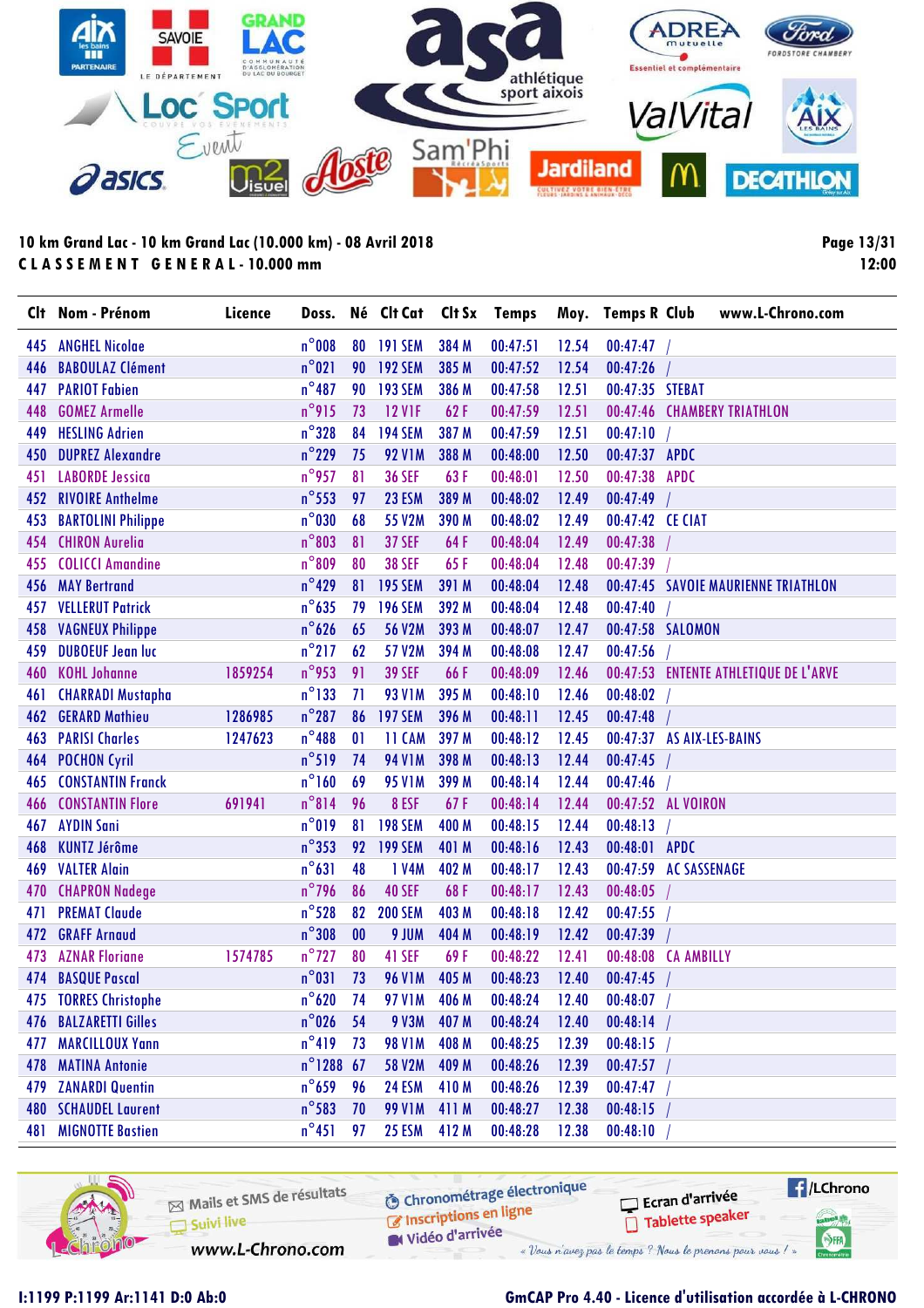

**Page 14/31 12:00**

| Clt | Nom - Prénom                 | Licence | Doss.            |    | Né Clt Cat     |       | Clt Sx Temps |       | Moy. Temps R Club | www.L-Chrono.com                               |
|-----|------------------------------|---------|------------------|----|----------------|-------|--------------|-------|-------------------|------------------------------------------------|
| 482 | <b>DANET Christophe</b>      |         | $n^{\circ}182$   | 73 | <b>100 V1M</b> | 413 M | 00:48:28     | 12.38 | 00:47:55          |                                                |
| 483 | <b>COSTE Alice</b>           |         | $n^{\circ}816$   | 95 | 42 SEF         | 70F   | 00:48:29     | 12.38 | 00:47:57          |                                                |
| 484 | <b>CADOUX Sébastien</b>      |         | $n^{\circ}105$   | 81 | <b>201 SEM</b> | 414 M | 00:48:29     | 12.38 | 00:48:21          |                                                |
| 485 | <b>AUNAY Maryline</b>        | 1761701 | $n^{\circ}$ 725  | 75 | <b>13 V1F</b>  | 71F   | 00:48:31     | 12.37 | 00:48:11          | <b>UA MAURIENNE</b>                            |
| 486 | <b>FRANCHEQUIN Fanny</b>     | 845371  | $n^{\circ}885$   | 98 | 9 ESF          | 72F   | 00:48:33     | 12.36 | 00:48:26 AC EVIAN |                                                |
| 487 | <b>ROTHARMEL Céline</b>      | 2020423 | $n^{\circ}$ 1078 | 82 | <b>43 SEF</b>  | 73F   | 00:48:35     | 12.35 |                   | 00:48:23 AS AIX-LES-BAINS                      |
| 488 | <b>MESTRALLET David</b>      |         | n°1263 74        |    | <b>101 V1M</b> | 415 M | 00:48:40     | 12.33 | 00:48:20          |                                                |
| 489 | <b>BOUSSIER Garance</b>      |         | $n^{\circ}$ 769  | 93 | <b>44 SEF</b>  | 74F   | 00:48:41     | 12.33 | 00:48:24          |                                                |
| 490 | <b>PERALDO Pauline</b>       |         | n°1036 90        |    | <b>45 SEF</b>  | 75F   | 00:48:42     | 12.32 | 00:48:18          |                                                |
| 491 | <b>BONNAIRE Baptiste</b>     |         | $n^{\circ}071$   | 84 | <b>202 SEM</b> | 416 M | 00:48:44     | 12.31 | 00:48:10          |                                                |
| 492 | <b>DECAESTECKER Baptiste</b> |         | $n^{\circ}187$   | 98 | <b>26 ESM</b>  | 417 M | 00:48:47     | 12.30 | 00:48:05          |                                                |
| 493 | <b>GRAFTIAUX Alix</b>        |         | $n^{\circ}$ 922  | 86 | <b>46 SEF</b>  | 76F   | 00:48:48     | 12.30 | 00:48:26          |                                                |
| 494 | <b>KUNTZ Rodolphe</b>        |         | $n^{\circ}$ 354  | 64 | <b>59 V2M</b>  | 418 M | 00:48:50     | 12.29 | 00:48:34          |                                                |
| 495 | <b>LEFEBVRE Côme</b>         |         | $n^{\circ}$ 1298 | 83 | <b>203 SEM</b> | 419 M | 00:48:51     | 12.29 | 00:48:18          |                                                |
|     | 496 JANIN Jeremy             |         | $n^{\circ}$ 339  | 87 | <b>204 SEM</b> | 420 M | 00:48:51     | 12.28 | 00:48:28          |                                                |
| 497 | <b>LAURENS Anthony</b>       |         | $n^{\circ}367$   | 84 | <b>205 SEM</b> | 421 M | 00:48:51     | 12.28 | 00:48:21          |                                                |
| 498 | <b>BOLON</b> Ivanne          | 1957486 | $n^{\circ}$ 754  | 76 | <b>14 V1F</b>  | 77 F  | 00:48:52     | 12.28 |                   | 00:48:39 AS AIX LES BAINS                      |
| 499 | <b>DUCRAY Constance</b>      | 1715055 | $n^{\circ}$ 858  | 88 | <b>47 SEF</b>  | 78F   | 00:48:52     | 12.28 |                   | 00:48:34 DECINES MEYZIEU ATHLETISME            |
| 500 | <b>ESMENJAUD Vincent</b>     |         | $n^{\circ}$ 240  | 67 | 60 V2M         | 422 M | 00:48:53     | 12.28 | 00:48:39          |                                                |
| 501 | <b>SCHWARTZMANN Alexis</b>   |         | $n^{\circ}$ 585  | 93 | <b>206 SEM</b> | 423 M | 00:48:55     | 12.27 | 00:48:40          |                                                |
| 502 | <b>GENTELET Kevin</b>        |         | $n^{\circ}$ 285  | 87 | <b>207 SEM</b> | 424 M | 00:49:01     | 12.24 | 00:48:44          |                                                |
| 503 | <b>TAUPIAC Michel</b>        |         | $n^{\circ}609$   | 58 | <b>10 V3M</b>  | 425 M | 00:49:01     | 12.24 | 00:48:53          |                                                |
| 504 | <b>ZAYANA Marielle</b>       | 1973663 | $n^{\circ}$ 1138 | 0  | 4 CAF          | 79F   | 00:49:03     | 12.24 |                   | 00:48:46 AS AIX-LES-BAINS                      |
| 505 | <b>DELGADO Thierry</b>       | 2022512 | $n^{\circ}$ 193  | 71 | <b>102 V1M</b> | 426 M | 00:49:03     | 12.23 | 00:48:41          | CA PONTCHARRA LA ROCHETTE GRESIVAUDAN          |
| 506 | <b>SAOULI Nathalie</b>       |         | n°1089 71        |    | <b>15 V1F</b>  | 80F   | 00:49:03     | 12.23 | 00:48:46          |                                                |
| 507 | <b>CONDY Cécile</b>          |         | $n^{\circ}1511$  | 89 | <b>48 SEF</b>  | 81F   | 00:49:04     | 12.23 | 00:48:32          |                                                |
| 508 | <b>LAVOISIER André</b>       | 242341  | $n^{\circ}371$   | 49 | <b>11 V3M</b>  | 427 M | 00:49:05     | 12.23 |                   | 00:48:53 CA PONTCHARRA LA ROCHETTE GRESIVAUDAN |
| 509 | <b>MARTIN Rémi</b>           |         | $n^{\circ}421$   | 83 | <b>208 SEM</b> | 428 M | 00:49:06     | 12.22 | 00:48:51          |                                                |
| 510 | <b>THABARD Marion</b>        |         | n°1105 93        |    | 49 SEF         | 82F   | 00:49:06     | 12.22 | 00:48:55          |                                                |
| 511 | <b>DOMINGUEZ Laurent</b>     |         | $n^{\circ}$ 215  | 76 | 103 V1M        | 429 M | 00:49:07     | 12.22 | 00:48:31          |                                                |
|     | 512 PETITE Sebastien         |         | $n^{\circ}$ 508  | 73 | 104 V1M        | 430 M | 00:49:07     | 12.22 | 00:48:25          |                                                |
| 513 | <b>DECKER-BREITEL Maxime</b> |         | $n^{\circ}188$   | 93 | <b>209 SEM</b> | 431 M | 00:49:08     | 12.21 | 00:48:39          |                                                |
|     | 514 PEREGO Claire            |         | n°103793         |    | <b>50 SEF</b>  | 83F   | 00:49:09     | 12.21 | 00:48:57          |                                                |
| 515 | <b>MONTMESSIN Loick</b>      |         | $n^{\circ}$ 463  | 96 | 27 ESM         | 432 M | 00:49:13     | 12.19 | 00:48:32          |                                                |
|     | 516 JACQUOT Philippe         |         | $n^{\circ}$ 337  | 87 | <b>210 SEM</b> | 433 M | 00:49:14     | 12.19 | 00:48:54          |                                                |
| 517 | <b>VANSPEYBROCK Younn</b>    |         | $n^{\circ}$ 633  | 77 | <b>105 V1M</b> | 434 M | 00:49:14     | 12.19 | 00:48:42          |                                                |
|     | 518 DEBOVE Mélanie           |         | $n^{\circ}$ 829  | 84 | <b>51 SEF</b>  | 84F   | 00:49:18     | 12.17 |                   | 00:49:00 VEO2000 LA PLAGNE                     |

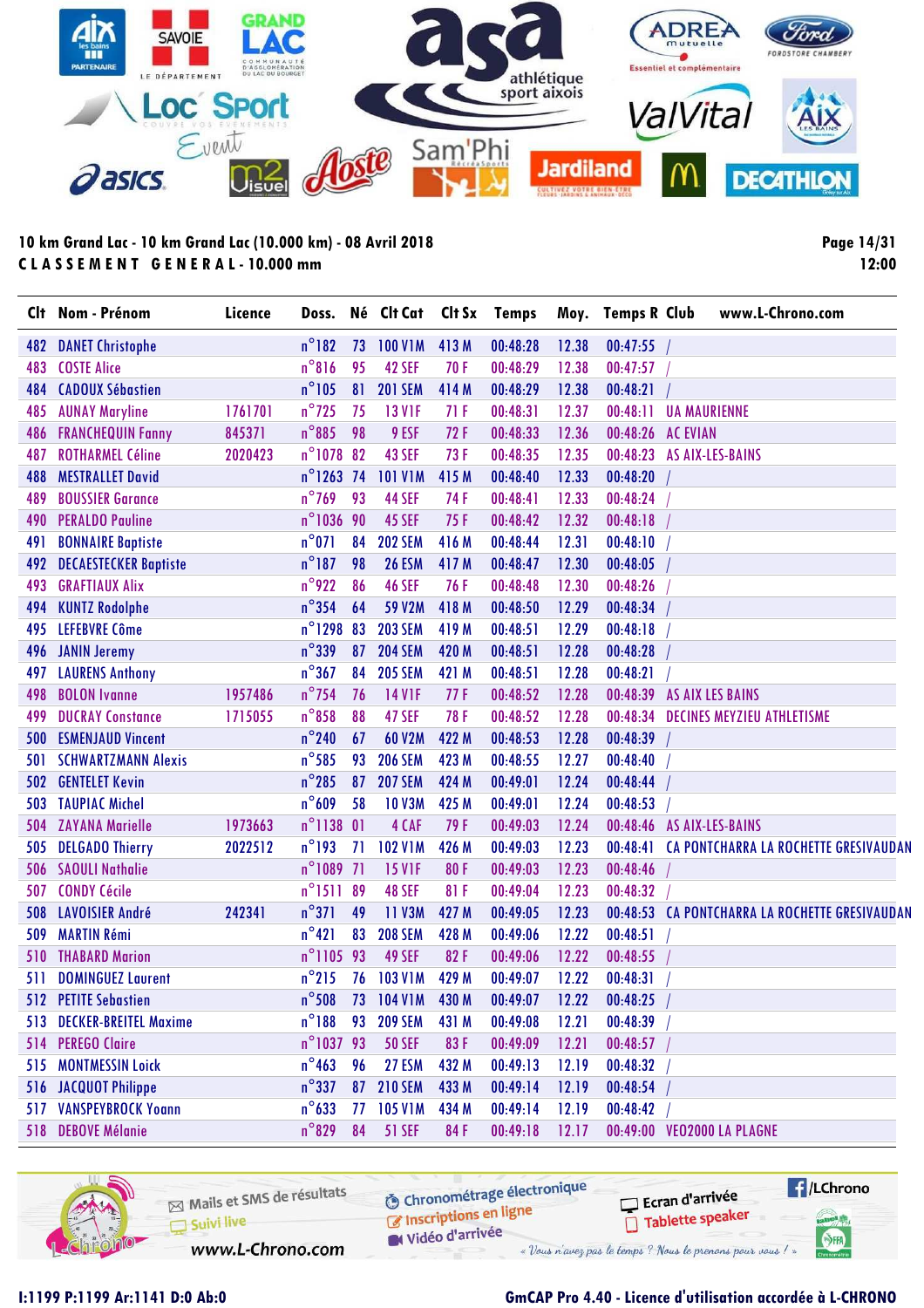

**Page 15/31 12:00**

|     | Clt Nom - Prénom            | Licence | Doss.               |              | Né Clt Cat     | Clt Sx | <b>Temps</b> |       | Moy. Temps R Club | www.L-Chrono.com                               |
|-----|-----------------------------|---------|---------------------|--------------|----------------|--------|--------------|-------|-------------------|------------------------------------------------|
| 519 | <b>BOURGOIS Julien</b>      |         | $n^{\circ}088$      | 90           | <b>211 SEM</b> | 435 M  | 00:49:23     | 12.15 | 00:49:03          |                                                |
| 520 | <b>REYNAUD Christian</b>    |         | n°1285 52           |              | <b>12 V3M</b>  | 436 M  | 00:49:27     | 12.14 | 00:49:12          |                                                |
| 521 | <b>DERAIN Nicolas</b>       |         | $n^{\circ}$ 200     | 73           | <b>106 V1M</b> | 437 M  | 00:49:28     | 12.13 |                   | 00:49:15 CHAMBERY TRIATHLON                    |
| 522 | <b>DIEN Cyril</b>           |         | $n^{\circ}$ 209     | 72           | <b>107 V1M</b> | 438 M  | 00:49:28     | 12.13 | 00:49:11          |                                                |
| 523 | <b>BLACHE Adrien</b>        |         | $n^{\circ}$ 058     | 83           | <b>212 SEM</b> | 439 M  | 00:49:30     | 12.12 | 00:49:01          |                                                |
| 524 | <b>LACROIX Hugo</b>         |         | $n^{\circ}360$      | 83           | <b>213 SEM</b> | 440 M  | 00:49:31     | 12.12 | 00:49:04          |                                                |
| 525 | <b>GIRAUDO Jérôme</b>       |         | $n^{\circ}$ 294     | 74           | <b>108 V1M</b> | 441 M  | 00:49:33     | 12.11 | 00:48:46          |                                                |
| 526 | <b>TISSOT Matthieu</b>      |         | $n^{\circ}618$      | 88           | <b>214 SEM</b> | 442 M  | 00:49:38     | 12.09 | 00:49:13          |                                                |
| 527 | <b>PARRINELLO Maryse</b>    |         | $n^{\circ}$ 1028    | 69           | <b>16 V1F</b>  | 85F    | 00:49:38     | 12.09 | 00:49:15          |                                                |
| 528 | <b>CALY Sandrine</b>        | 386425  | $n^{\circ}$ 784     | 92           | <b>52 SEF</b>  | 86F    | 00:49:39     | 12.09 | 00:49:15 EANM     |                                                |
| 529 | <b>GAJOVIC Jérôme</b>       |         | $n^{\circ}$ 275     | 86           | <b>215 SEM</b> | 443 M  | 00:49:43     | 12.07 | 00:49:27          |                                                |
| 530 | <b>TRIQUET Romain</b>       |         | $n^{\circ}623$      | 90           | <b>216 SEM</b> | 444 M  | 00:49:44     | 12.07 | 00:49:33          |                                                |
| 531 | <b>MEYRIEUX Nadège</b>      |         | $n^{\circ}1001$     | 85           | <b>53 SEF</b>  | 87F    | 00:49:45     | 12.06 | 00:49:36          |                                                |
| 532 | <b>DEFIX Hervé</b>          |         | $n^{\circ}189$      | 69           | <b>109 V1M</b> | 445 M  | 00:49:47     | 12.05 | 00:49:02          |                                                |
| 533 | <b>RICAULT Marion</b>       |         | $n^{\circ}1066$     | 97           | <b>10 ESF</b>  | 88F    | 00:49:48     | 12.05 | 00:49:33          |                                                |
| 534 | <b>RICAULT Fabrice</b>      |         | $n^{\circ}$ 545     | 64           | 61 V2M         | 446 M  | 00:49:48     | 12.05 | 00:49:32          |                                                |
| 535 | <b>MISIARCZYK Jimmy</b>     |         | $n^{\circ}$ 453     | 78           | <b>110 V1M</b> | 447 M  | 00:49:51     | 12.04 |                   | 00:49:12 SLIMTONIC SAINT JORIOZ                |
| 536 | <b>LEROY Fabien</b>         |         | $n^{\circ}$ 394     | 86           | <b>217 SEM</b> | 448 M  | 00:49:54     | 12.03 | 00:49:25          |                                                |
| 537 | <b>GAUTHIER Héloise</b>     |         | $n^{\circ}$ 902     | 97           | 11 ESF         | 89F    | 00:49:56     | 12.02 | 00:49:43          |                                                |
| 538 | <b>BOULANGE Laurence</b>    | 1863650 | $n^{\circ}$ 764     | 66           | 3 V2F          | 90F    | 00:49:57     | 12.01 |                   | 00:49:33 CA PONTCHARRA LA ROCHETTE GRESIVAUDAN |
| 539 | <b>BERAIL Eric</b>          |         | $n^{\circ}$ 1252    | 69           | <b>111 V1M</b> | 449 M  | 00:49:58     | 12.01 | 00:49:47          |                                                |
| 540 | <b>CRAUSAZ Rachel</b>       |         | $n^{\circ}819$      | 84           | <b>54 SEF</b>  | 91 F   | 00:50:02     | 11.99 | 00:49:48          |                                                |
| 541 | <b>HUET Laurent</b>         |         | $n^{\circ}$ 330     | 62           | 62 V2M         | 450 M  | 00:50:02     | 11.99 | 00:49:45          |                                                |
| 542 | <b>CHESSA Christian</b>     |         | $n^{\circ}$ 146     | 68           | 63 V2M         | 451 M  | 00:50:03     | 11.99 | 00:49:47          |                                                |
| 543 | <b>LEGRON Yvelyne</b>       |         | $n^{\circ}$ 973     | 55           | 1 V3F          | 92F    | 00:50:06     | 11.98 | 00:50:02          |                                                |
| 544 | <b>CALVET Jérome</b>        |         | $n^{\circ}$ 107     | 67           | 64 V2M         | 452 M  | 00:50:07     | 11.98 | 00:49:48          |                                                |
| 545 | <b>CADOUX Monique</b>       | 938748  | $n^{\circ}$ 782     | 60           | 4 V2F          | 93F    | 00:50:08     | 11.97 | 00:50:01          | CA PONTCHARRA LA ROCHETTE GRESIVAUDAN          |
| 546 | <b>PONCIN Laurence</b>      |         | n°1056 72           |              | <b>17 V1F</b>  | 94F    | 00:50:09     | 11.97 |                   | 00:49:48 FOULEE COLIGNOISE                     |
| 547 | <b>PETIT Magali</b>         |         | $n^{\circ}1041$     | 92           | <b>55 SEF</b>  | 95F    | 00:50:12     | 11.95 | 00:49:53          |                                                |
| 548 | <b>CLEMENT Stephanie</b>    |         | $n^{\circ}806$      | 77           | <b>18 V1F</b>  | 96F    | 00:50:12     | 11.95 | 00:49:54          |                                                |
|     | 549 VITALLY Guy             |         | $n^{\circ}$ 647     | 69           | <b>112 V1M</b> | 453 M  | 00:50:14     | 11.95 | 00:49:57          |                                                |
|     | 550 FRANKOUAL Clémence      | 535018  | $n^{\circ}$ 888     | 91           | <b>56 SEF</b>  | 97F    | 00:50:16     | 11.94 |                   | 00:49:53 UA MAURIENNE                          |
|     | <b>551 CHAPUIS Claire</b>   |         | $n^{\circ}$ 797     | 73           | <b>19 V1F</b>  | 98F    | 00:50:18     | 11.93 | 00:50:04          |                                                |
|     | 552 CHARDON Jean-Yves       | 1948064 | $n^{\circ}$ 1255 52 |              | 13 V3M         | 454 M  | 00:50:20     | 11.92 |                   | 00:50:09 TEAM LECHERE COURSE PEDESTRE          |
|     | <b>553 DUCHATEL Maxence</b> |         | $n^{\circ}$ 223     | $\mathbf{0}$ | <b>12 CAM</b>  | 455 M  | 00:50:27     | 11.90 | 00:49:52          |                                                |
|     | 554 MAILLÉ Denis            |         | $n^{\circ}415$      | 63           | 65 V2M         | 456 M  | 00:50:28     | 11.89 | 00:50:21          |                                                |
|     | 555 PEDRON Julien           |         | $n^{\circ}$ 497     |              | 84 218 SEM     | 457 M  | 00:50:29     | 11.89 | 00:50:16          |                                                |

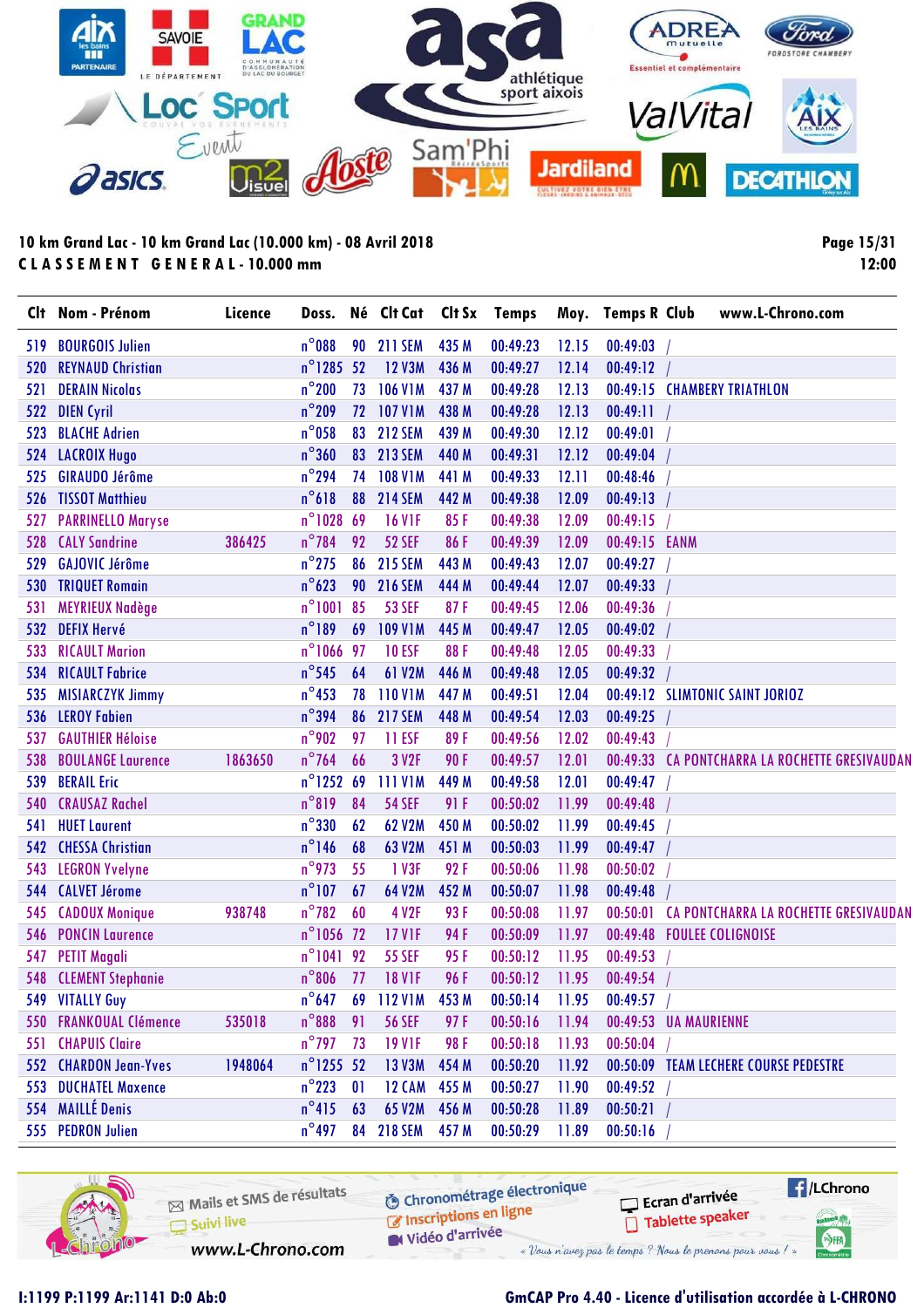

**Page 16/31 12:00**

|     | Clt Nom - Prénom              | Licence | Doss.               |    | Né Clt Cat Clt Sx Temps |       |          |       | Moy. Temps R Club         |                     | www.L-Chrono.com                         |
|-----|-------------------------------|---------|---------------------|----|-------------------------|-------|----------|-------|---------------------------|---------------------|------------------------------------------|
| 556 | <b>BERTAIOLA Theo</b>         |         | $n^{\circ}$ 049     | 01 | <b>13 CAM</b>           | 458 M | 00:50:34 | 11.87 | 00:49:58                  |                     |                                          |
| 557 | <b>GALASSINI Gianmaria</b>    |         | $n^{\circ}$ 1282 89 |    | <b>219 SEM</b>          | 459 M | 00:50:36 | 11.86 | 00:50:18                  |                     |                                          |
| 558 | <b>GHEZZI Damien</b>          |         | $n^{\circ}$ 290     | 80 | <b>220 SEM</b>          | 460 M | 00:50:36 | 11.86 | 00:49:50                  |                     |                                          |
| 559 | <b>PELISSON Elodie</b>        |         | n°1034 92           |    | <b>57 SEF</b>           | 99F   | 00:50:37 | 11.86 | 00:50:27                  |                     |                                          |
| 560 | <b>PISU Romain</b>            |         | $n^{\circ}515$      | 89 | <b>221 SEM</b>          | 461 M | 00:50:40 | 11.84 | 00:49:56                  |                     |                                          |
| 561 | <b>ROUXEL Jérome</b>          |         | $n^{\circ}$ 567     | 74 | 113 V1M                 | 462 M | 00:50:43 | 11.83 | 00:50:27                  |                     |                                          |
| 562 | <b>BOSSON Marie-laure</b>     |         | $n^{\circ}761$      | 78 | <b>20 V1F</b>           | 100F  | 00:50:44 | 11.83 | 00:50:39                  |                     |                                          |
| 563 | <b>PIQUET Vincent</b>         |         | $n^{\circ}$ 514     | 85 | <b>222 SEM</b>          | 463 M | 00:50:45 | 11.83 | 00:50:12                  |                     |                                          |
| 564 | <b>TUR Josian</b>             |         | $n^{\circ}$ 1262 64 |    | 66 V2M                  | 464 M | 00:50:46 | 11.82 | 00:50:33                  |                     |                                          |
| 565 | <b>BRAY Olivier</b>           |         | $n^{\circ}$ 093     | 78 | 114 V1M                 | 465 M | 00:50:47 | 11.81 | 00:50:17                  |                     |                                          |
| 566 | <b>PRIMARD Marie</b>          |         | $n^{\circ}106191$   |    | <b>58 SEF</b>           | 101 F | 00:50:49 | 11.81 | 00:50:23                  |                     |                                          |
| 567 | <b>TRINCAL Monique</b>        | 216902  | $n^{\circ}$ 1507 55 |    | 2 V3F                   | 102F  | 00:50:50 | 11.80 | 00:50:38                  |                     | <b>MCM MARJEVOLS</b>                     |
| 568 | <b>LAURENT Sabine</b>         |         | $n^{\circ}$ 965     | 89 | <b>59 SEF</b>           | 103F  | 00:50:51 | 11.80 | 00:50:10 AS AIX-LES-BAINS |                     |                                          |
| 569 | <b>LEMAIRE Jacques</b>        |         | $n^{\circ}$ 388     | 54 | 14 V3M                  | 466 M | 00:50:52 | 11.80 | 00:50:41                  |                     |                                          |
| 570 | <b>JANSSEN Thomas</b>         |         | $n^{\circ}340$      | 84 | <b>223 SEM</b>          | 467 M | 00:50:55 | 11.79 | 00:50:06                  |                     |                                          |
| 571 | <b>RUMIANO Cédric</b>         |         | $n^{\circ}$ 570     | 89 | <b>224 SEM</b>          | 468 M | 00:50:56 | 11.78 | 00:50:31                  |                     |                                          |
| 572 | <b>THEOBALD Mickael</b>       |         | $n^{\circ}615$      | 84 | <b>225 SEM</b>          | 469 M | 00:50:56 | 11.78 | 00:50:27                  |                     | <b>BLANCHON SYNTILOR</b>                 |
| 573 | <b>COUDURIER CURVEUR Eric</b> |         | $n^{\circ}$ 167     | 69 | 115 V1M                 | 470 M | 00:50:56 | 11.78 | 00:50:43                  |                     |                                          |
| 574 | <b>WATRELOT Audrey</b>        |         | n°1134 75           |    | <b>21 V1F</b>           | 104F  | 00:51:03 | 11.75 | 00:50:58                  |                     |                                          |
| 575 | <b>BERBERAT Xavier</b>        |         | $n^{\circ}$ 045     | 71 | <b>116 V1M</b>          | 471 M | 00:51:05 | 11.75 | 00:50:54                  |                     |                                          |
| 576 | <b>BAUMOND Jérome</b>         |         | $n^{\circ}$ 034     | 87 | <b>226 SEM</b>          | 472 M | 00:51:06 | 11.74 | 00:50:42                  |                     |                                          |
| 577 | <b>FROST Lydie</b>            | 1862545 | $n^{\circ}$ 890     | 68 | 5 V <sub>2F</sub>       | 105F  | 00:51:06 | 11.74 | 00:50:48                  | <b>ASPTT ANNECY</b> |                                          |
| 578 | <b>BREE Edgar</b>             |         | $n^{\circ}$ 094     | 01 | <b>14 CAM</b>           | 473 M | 00:51:08 | 11.74 | 00:50:54                  |                     |                                          |
| 579 | <b>PENY Magali</b>            | 1916770 | n°1035 68           |    | 6 V2F                   | 106F  | 00:51:09 | 11.73 | 00:50:55 AS AIX-LES-BAINS |                     |                                          |
| 580 | <b>MICHEL Philippe</b>        |         | $n^{\circ}$ 445     | 57 | <b>15 V3M</b>           | 474 M | 00:51:09 | 11.73 |                           |                     | 00:51:06 MARCHE N'FITNESS                |
| 581 | <b>LEROY Benjamin</b>         |         | $n^{\circ}$ 395     | 98 | <b>28 ESM</b>           | 475 M | 00:51:09 | 11.73 | 00:50:43                  |                     |                                          |
| 582 | <b>CHAPON Martin</b>          |         | $n^{\circ}$ 128     | 96 | <b>29 ESM</b>           | 476 M | 00:51:09 | 11.73 | 00:50:45                  |                     |                                          |
| 583 | <b>KUKOLEWSKY Alexandra</b>   | 154776  | $n^{\circ}$ 955     | 88 | <b>60 SEF</b>           | 107F  | 00:51:10 | 11.73 | 00:50:29                  |                     | <b>AS AIX-LES-BAINS</b>                  |
| 584 | <b>BERTHE Mickael</b>         |         | $n^{\circ}691$      | 81 | <b>227 SEM</b>          | 477 M | 00:51:11 | 11.73 | 00:50:38                  |                     | <b>AEROPORT CHAMBERY SAVOIE MT BLANC</b> |
|     | 585 COTTAREL Marie            |         | $n^{\circ}817$      | 84 | <b>61 SEF</b>           | 108F  | 00:51:11 | 11.73 | 00:50:42                  |                     |                                          |
|     | 586 COSTE Jérome              |         | $n^{\circ}164$      |    | 87 228 SEM              | 478 M | 00:51:12 | 11.72 | 00:50:40                  |                     |                                          |
| 587 | <b>FUNG-KWOK Frédéric</b>     |         |                     |    | n°1295 69 117 V1M       | 479 M | 00:51:12 | 11.72 | 00:50:36                  |                     |                                          |
| 588 | <b>POURCEL Fabrice</b>        |         | $n^{\circ}$ 526     |    | 76 118 V1M              | 480 M | 00:51:12 | 11.72 | 00:50:22                  |                     |                                          |
| 589 | <b>MADELON Isabelle</b>       |         | $n^{\circ}$ 978     | 73 | <b>22 V1F</b>           | 109F  | 00:51:12 | 11.72 | 00:50:56                  |                     |                                          |
| 590 | <b>DELACOURT Jessica</b>      |         | $n^{\circ}$ 1515 80 |    | <b>62 SEF</b>           | 110F  | 00:51:12 | 11.72 | 00:51:06                  |                     |                                          |
| 591 | <b>BLAIRVACQ Julien</b>       |         | $n^{\circ}$ 060     | 82 | <b>229 SEM</b>          | 481 M | 00:51:13 | 11.72 | 00:50:31                  |                     |                                          |
|     | 592 GUET Jeremy               |         | $n^{\circ}316$      |    | 78 119 V1M              | 482 M | 00:51:13 | 11.71 | 00:50:44                  |                     |                                          |

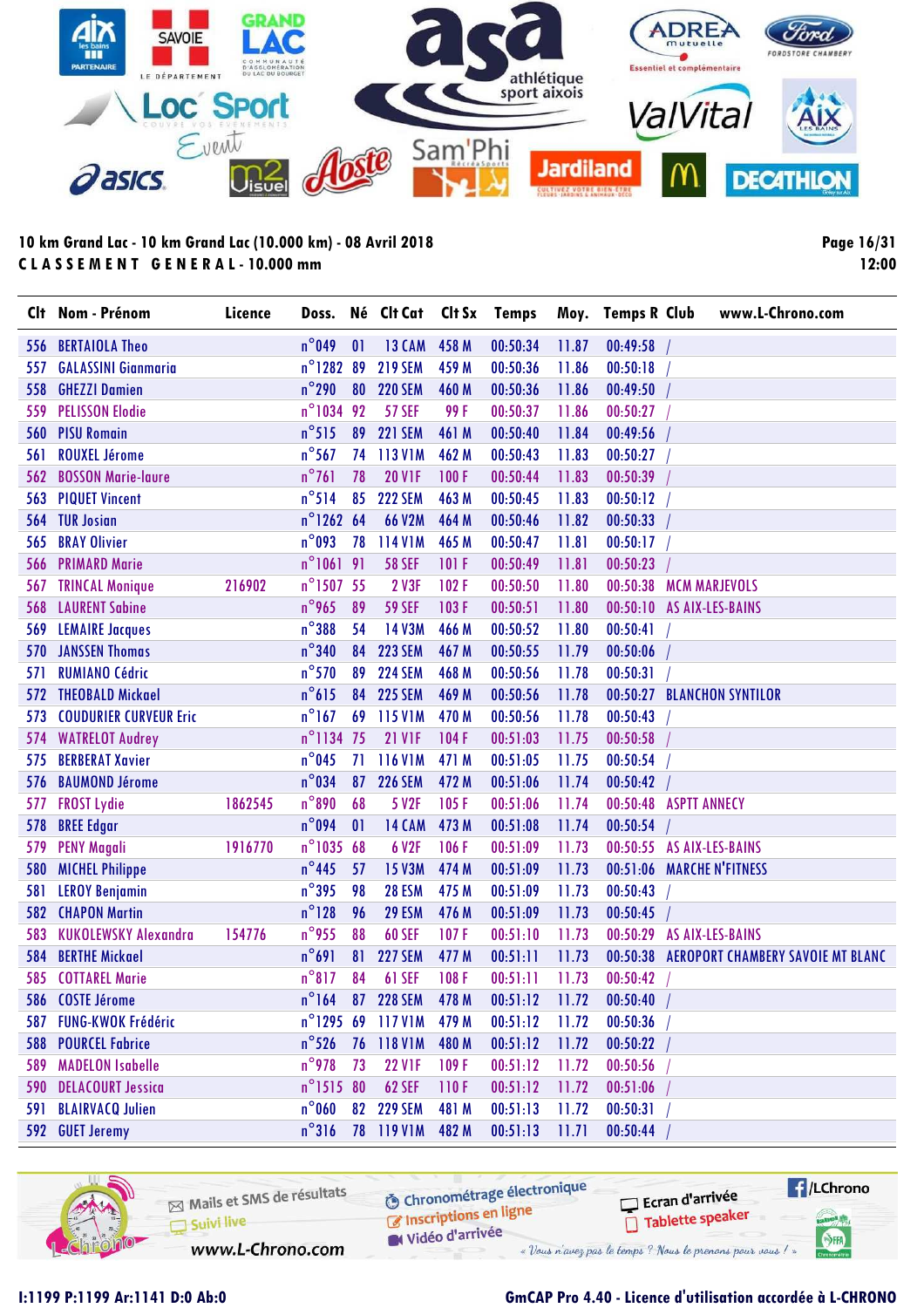

**Page 17/31 12:00**

|     | Clt Nom - Prénom               | Licence | Doss.               |    | Né Clt Cat Clt Sx Temps |       |          |       | Moy. Temps R Club |                  | www.L-Chrono.com                |
|-----|--------------------------------|---------|---------------------|----|-------------------------|-------|----------|-------|-------------------|------------------|---------------------------------|
| 593 | <b>MAILLÉ Dominique</b>        |         | $n^{\circ}$ 980     | 64 | <b>7 V2F</b>            | 111F  | 00:51:15 | 11.71 | 00:51:08          |                  |                                 |
| 594 | <b>NAULIN Olivier</b>          |         | $n^{\circ}474$      | 64 | 67 V2M                  | 483 M | 00:51:15 | 11.71 | 00:51:10          |                  |                                 |
| 595 | <b>STRAZZERI Antonin</b>       |         | $n^{\circ}603$      | 00 | <b>10 JUM</b>           | 484 M | 00:51:23 | 11.68 | 00:51:08          |                  | <b>SAVATE, BOXE FRANÇAISE</b>   |
| 596 | <b>DECULLIER Viviane</b>       |         | $n^{\circ}831$      | 80 | <b>63 SEF</b>           | 112F  | 00:51:26 | 11.67 | 00:51:18          |                  |                                 |
| 597 | <b>JULLIEN Florence</b>        |         | $n^{\circ}$ 950     | 94 | 64 SEF                  | 113F  | 00:51:26 | 11.67 | 00:51:15          |                  |                                 |
| 598 | <b>HOUSSIN Mathias</b>         |         | n°1268 58           |    | <b>16 V3M</b>           | 485 M | 00:51:29 | 11.66 | 00:50:56          |                  | <b>CAP SUR LA FORME</b>         |
| 599 | <b>SICLARI Pierre</b>          |         | $n^{\circ}$ 590     | 70 | <b>120 V1M</b>          | 486 M | 00:51:35 | 11.63 | 00:51:01          |                  |                                 |
| 600 | <b>GUERAUD Xavier</b>          |         | $n^{\circ}314$      | 72 | <b>121 V1M</b>          | 487 M | 00:51:35 | 11.63 | 00:51:00          |                  |                                 |
| 601 | <b>CHATAIN Sylvestre</b>       |         | $n^{\circ}$ 137     | 68 | 68 V2M                  | 488 M | 00:51:35 | 11.63 | 00:51:05          |                  |                                 |
| 602 | <b>PLASSART Stéphan</b>        |         | $n^{\circ}517$      | 91 | <b>230 SEM</b>          | 489 M | 00:51:38 | 11.62 | 00:51:03          |                  |                                 |
| 603 | <b>LISIEWICZ Marc</b>          |         | $n^{\circ}400$      | 68 | 69 V2M                  | 490 M | 00:51:39 | 11.62 | 00:51:14          |                  |                                 |
| 604 | <b>EYMERY Margot</b>           |         | $n^{\circ}871$      | 95 | <b>65 SEF</b>           | 114F  | 00:51:44 | 11.60 | 00:51:26          |                  | <b>DECATHLON LYON PART DIEU</b> |
| 605 | <b>MERLIER Francis</b>         |         | $n^{\circ}441$      | 58 | 17 V3M                  | 491 M | 00:51:47 | 11.59 | 00:51:36          |                  |                                 |
| 606 | <b>ROZE Agnès</b>              |         | $n^{\circ}$ 1082    | 82 | <b>66 SEF</b>           | 115F  | 00:51:47 | 11.59 | 00:51:18          |                  |                                 |
| 607 | <b>LOSANA David</b>            |         | $n^{\circ}403$      | 88 | <b>231 SEM</b>          | 492 M | 00:51:55 | 11.56 | 00:51:19          |                  |                                 |
| 608 | <b>MICHEL Mathieu</b>          |         | $n^{\circ}$ 446     | 81 | <b>232 SEM</b>          | 493 M | 00:51:59 | 11.54 | 00:51:08          |                  |                                 |
| 609 | <b>VOIRON Florian</b>          | 1198241 | $n^{\circ}649$      | 00 | <b>11 JUM</b>           | 494 M | 00:52:00 | 11.54 | 00:51:46          |                  |                                 |
| 610 | <b>DUVAL Daniel</b>            |         | $n^{\circ}$ 236     | 65 | <b>70 V2M</b>           | 495 M | 00:52:01 | 11.54 | 00:51:44          |                  |                                 |
| 611 | <b>YKRELEF Yamina</b>          |         | n°1137 50           |    | 3 V3F                   | 116F  | 00:52:02 | 11.53 | 00:51:54          |                  |                                 |
| 612 | <b>FRANCHINO Gilles</b>        |         | $n^{\circ}261$      | 59 | <b>71 V2M</b>           | 496 M | 00:52:08 | 11.51 | 00:51:57          |                  |                                 |
| 613 | <b>MARTINS Camille</b>         |         | $n^{\circ}991$      | 98 | <b>12 ESF</b>           | 117F  | 00:52:08 | 11.51 | 00:51:20          | <b>DECATHLON</b> |                                 |
| 614 | <b>MOIROUD Bastien</b>         |         | $n^{\circ}$ 455     | 86 | <b>233 SEM</b>          | 497 M | 00:52:09 | 11.51 | 00:51:28          |                  |                                 |
| 615 | <b>JACQUIER Damien</b>         |         | $n^{\circ}$ 336     | 81 | <b>234 SEM</b>          | 498 M | 00:52:09 | 11.51 | 00:51:27          |                  |                                 |
| 616 | <b>SIMEON Stephane</b>         |         | $n^{\circ}$ 594     | 66 | <b>72 V2M</b>           | 499 M | 00:52:10 | 11.51 | 00:51:39          |                  |                                 |
| 617 | <b>DUCHATEL Nathalie</b>       |         | $n^{\circ}$ 857     | 75 | <b>23 V1F</b>           | 118F  | 00:52:17 | 11.48 | 00:51:42          |                  |                                 |
| 618 | <b>DURVILLE Laurent</b>        |         | $n^{\circ}$ 235     | 79 | <b>235 SEM</b>          | 500 M | 00:52:19 | 11.47 | 00:51:58          |                  |                                 |
| 619 | <b>LAPEGUE Frédéric</b>        |         | $n^{\circ}$ 1276 73 |    | <b>122 V1M</b>          | 501 M | 00:52:19 | 11.47 | 00:51:29          |                  |                                 |
| 620 | <b>SCHLEIFER Magaly</b>        |         | n°1092 80           |    | <b>67 SEF</b>           | 119F  | 00:52:20 | 11.47 | 00:51:58          | <b>AVOC</b>      |                                 |
| 621 | <b>PONS-RAMELLS Christelle</b> | 1976327 | $n^{\circ}105767$   |    | <b>8 V2F</b>            | 120F  | 00:52:20 | 11.47 | 00:51:58          | <b>AVOC</b>      |                                 |
|     | <b>622 GUERIAUD Florian</b>    |         | $n^{\circ}315$      | 89 | <b>236 SEM</b>          | 502 M | 00:52:25 | 11.45 | 00:51:49          |                  |                                 |
| 623 | <b>BREE Thomas</b>             |         | $n^{\circ}$ 095     | 66 | <b>73 V2M</b>           | 503 M | 00:52:25 | 11.45 | 00:52:11          |                  |                                 |
|     | 624 GOURBIERE Maggy            |         | $n^{\circ}$ 921     | 72 | <b>24 V1F</b>           | 121F  | 00:52:28 | 11.44 | 00:51:54          |                  |                                 |
|     | <b>625 WILLIAME Lilian</b>     |         | $n^{\circ}$ 653     | 70 | <b>123 V1M</b>          | 504 M | 00:52:28 | 11.44 | 00:51:54          |                  |                                 |
| 626 | <b>NASCIMENTO Jorge</b>        | 1635960 | $n^{\circ}472$      | 79 | <b>237 SEM</b>          | 505 M | 00:52:29 | 11.44 | 00:52:05          |                  |                                 |
| 627 | <b>MARTIN Patrick</b>          |         | $n^{\circ}422$      | 59 | 74 V2M                  | 506 M | 00:52:31 | 11.43 | 00:52:17          |                  |                                 |
|     | 628 PREOBRAZENSKA Anastasija   |         | n°1060 88           |    | <b>68 SEF</b>           | 122F  | 00:52:33 | 11.42 | 00:52:04          |                  |                                 |
| 629 | <b>MARMET Alexandra</b>        |         | $n^{\circ}$ 985     | 79 | <b>69 SEF</b>           | 123F  | 00:52:37 | 11.41 |                   |                  | 00:52:04 BLANCHON SYNTILOR      |

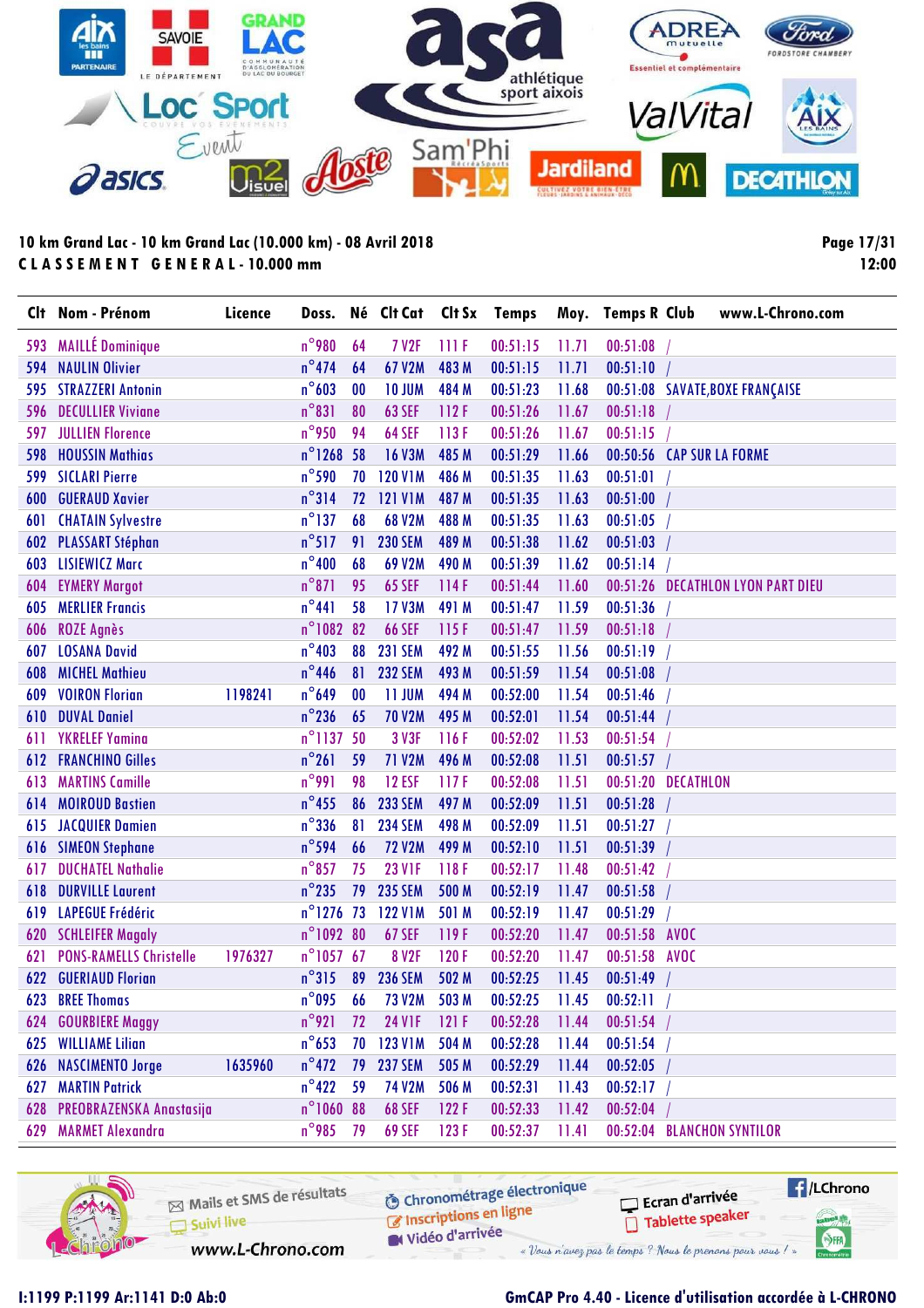

**Page 18/31 12:00**

|     | Clt Nom - Prénom            | Licence | Doss.            |    | Né Clt Cat Clt Sx Temps |       |          |       | Moy. Temps R Club                   | www.L-Chrono.com         |
|-----|-----------------------------|---------|------------------|----|-------------------------|-------|----------|-------|-------------------------------------|--------------------------|
| 630 | <b>MARIN Myriam</b>         |         | $n^{\circ}$ 984  | 68 | 9 V2F                   | 124F  | 00:52:41 | 11.39 | 00:52:24                            |                          |
| 631 | <b>MOURVILLIER Patide</b>   | 1478982 | $n^{\circ}$ 173  | 71 | <b>124 V1M</b>          | 507 M | 00:52:41 | 11.39 | 00:52:23 ASPTT ANNECY               |                          |
| 632 | <b>EDOUARD Michael</b>      |         | $n^{\circ}$ 238  | 72 | <b>125 V1M</b>          | 508 M | 00:52:42 | 11.39 | 00:52:04                            |                          |
| 633 | <b>CHARRE Sébastien</b>     |         | $n^{\circ}$ 134  | 77 | <b>126 V1M</b>          | 509 M | 00:52:48 | 11.37 | 00:51:57                            |                          |
| 634 | <b>VANHELMON Kévin</b>      |         | $n^{\circ}632$   | 92 | <b>238 SEM</b>          | 510M  | 00:52:52 | 11.35 | 00:52:11                            |                          |
| 635 | <b>DELERUE Mélanie</b>      |         | $n^{\circ}$ 835  | 80 | <b>70 SEF</b>           | 125F  | 00:52:53 | 11.35 | 00:52:47                            |                          |
| 636 | <b>CHEVASSU Dorothée</b>    | 1825346 | $n^{\circ}802$   | 76 | <b>25 V1F</b>           | 126F  | 00:52:54 | 11.34 | 00:52:41<br><b>ASA CULOZ</b>        |                          |
| 637 | <b>HUBAIL Julien</b>        | 1926848 | $n^{\circ}$ 329  | 89 | <b>239 SEM</b>          | 511 M | 00:52:54 | 11.34 | 00:52:42<br><b>ASA CULOZ</b>        |                          |
| 638 | <b>TANDONNET Fanny</b>      |         | $n^{\circ}$ 1104 | 82 | <b>71 SEF</b>           | 127F  | 00:52:55 | 11.34 | 00:52:50                            |                          |
| 639 | <b>GARDA Maurine</b>        |         | $n^{\circ}$ 899  | 97 | <b>13 ESF</b>           | 128F  | 00:52:56 | 11.34 | 00:52:38                            |                          |
| 640 | <b>VENET-JALADE Alexia</b>  |         | $n^{\circ}1121$  | 94 | <b>72 SEF</b>           | 129F  | 00:52:58 | 11.33 | 00:52:37                            |                          |
| 641 | <b>DE MITA Valérie</b>      |         | $n^{\circ}827$   | 70 | <b>26 V1F</b>           | 130F  | 00:53:00 | 11.32 | 00:52:46                            |                          |
| 642 | <b>CEBADA Sylvia</b>        |         | $n^{\circ}$ 792  | 87 | <b>73 SEF</b>           | 131F  | 00:53:00 | 11.32 | 00:52:29                            | <b>BLANCHON SYNTILOR</b> |
| 643 | <b>BUIRET Amandine</b>      |         | $n^{\circ}$ 778  | 67 | <b>10 V2F</b>           | 132F  | 00:53:00 | 11.32 | 00:52:27                            | <b>BLANCHON SYNTILOR</b> |
| 644 | <b>FOURNIER Blandine</b>    |         | $n^{\circ}884$   | 82 | <b>74 SEF</b>           | 133F  | 00:53:04 | 11.31 | 00:52:36                            |                          |
| 645 | <b>NASCIMENTO Victor</b>    |         | $n^{\circ}473$   | 76 | <b>127 V1M</b>          | 512 M | 00:53:05 | 11.30 | 00:52:21                            |                          |
| 646 | <b>EMPRIN Coline</b>        |         | $n^{\circ}$ 866  | 98 | <b>14 ESF</b>           | 134 F | 00:53:06 | 11.30 | 00:52:52                            |                          |
| 647 | <b>MENGOTTI Christian</b>   |         | $n^{\circ}437$   | 63 | <b>75 V2M</b>           | 513 M | 00:53:08 | 11.29 | 00:52:41                            |                          |
| 648 | <b>GUET Mylene</b>          |         | n°926            | 81 | <b>75 SEF</b>           | 135F  | 00:53:09 | 11.29 | 00:52:38                            |                          |
| 649 | <b>HYVERT Romain</b>        |         | $n^{\circ}332$   | 87 | <b>240 SEM</b>          | 514 M | 00:53:11 | 11.28 | 00:52:19                            |                          |
| 650 | <b>MAHE Virginie</b>        |         | $n^{\circ}$ 979  | 82 | <b>76 SEF</b>           | 136 F | 00:53:11 | 11.28 | 00:52:40                            |                          |
| 651 | <b>WOHLBANG Kévin</b>       |         | $n^{\circ}$ 655  | 91 | <b>241 SEM</b>          | 515 M | 00:53:11 | 11.28 | 00:52:52                            |                          |
| 652 | <b>CLEMENT Matthieu</b>     |         | $n^{\circ}$ 154  | 88 | <b>242 SEM</b>          | 516 M | 00:53:12 | 11.28 | 00:52:36                            |                          |
| 653 | <b>GAY Sébastien</b>        |         | $n^{\circ}$ 283  | 70 | <b>128 V1M</b>          | 517 M | 00:53:13 | 11.28 | 00:52:35                            |                          |
| 654 | JANIN Anne-cécile           |         | $n^{\circ}$ 945  | 71 | <b>27 V1F</b>           | 137F  | 00:53:14 | 11.27 | 00:52:31                            |                          |
| 655 | <b>JUMEAU Sandrine</b>      |         | $n^{\circ}$ 1518 | 72 | <b>28 V1F</b>           | 138 F | 00:53:18 | 11.26 | 00:52:40                            |                          |
| 656 | <b>MASSE Mickael</b>        |         | $n^{\circ}$ 424  | 78 | <b>129 V1M</b>          | 518 M | 00:53:20 | 11.25 | 00:52:42                            |                          |
| 657 | <b>MEURVILLE Valérie</b>    | 2058631 | $n^{\circ}$ 999  | 72 | <b>29 V1F</b>           | 139F  | 00:53:21 | 11.25 | 00:52:39<br><b>AS AIX-LES-BAINS</b> |                          |
| 658 | <b>HYENNE Adèle</b>         |         | $n^{\circ}$ 939  | 98 | <b>15 ESF</b>           | 140F  | 00:53:23 | 11.24 | 00:52:52<br><b>RUN IN ANNECY</b>    |                          |
|     | 659 LEFORT Baptiste         |         | $n^{\circ}$ 386  |    | 95 243 SEM              | 519 M | 00:53:24 | 11.24 | 00:53:14                            |                          |
| 660 | <b>DERAIN Emma</b>          |         | $n^{\circ}842$   | 02 | <b>5 CAF</b>            | 141F  | 00:53:30 | 11.22 | 00:53:01 CHAMBERY TRIATHLON         |                          |
| 661 | <b>GUIRAL Véronique</b>     |         | $n^{\circ}$ 930  | 65 | 11 V <sub>2F</sub>      | 142F  | 00:53:31 | 11.21 | 00:53:06                            |                          |
|     | <b>662 FAURIE Maureen</b>   |         | $n^{\circ}$ 874  | 93 | <b>77 SEF</b>           | 143 F | 00:53:32 | 11.21 | 00:53:20                            |                          |
| 663 | <b>ESMENJAUD Carole</b>     |         | $n^{\circ}868$   | 69 | <b>30 V1F</b>           | 144 F | 00:53:33 | 11.21 | 00:53:18                            |                          |
|     | <b>664 POTELUNE Laurent</b> |         | $n^{\circ}$ 525  | 59 | 76 V2M                  | 520 M | 00:53:34 | 11.20 | 00:53:10                            |                          |
|     | 665 DELAHAYE Léo            |         | $n^{\circ}$ 190  | 89 | <b>244 SEM</b>          | 521 M | 00:53:40 | 11.18 | 00:53:03                            |                          |
| 666 | <b>CLOU Mathilde</b>        |         | $n^{\circ}807$   | 97 | <b>16 ESF</b>           | 145 F | 00:53:43 | 11.17 | 00:53:19                            |                          |

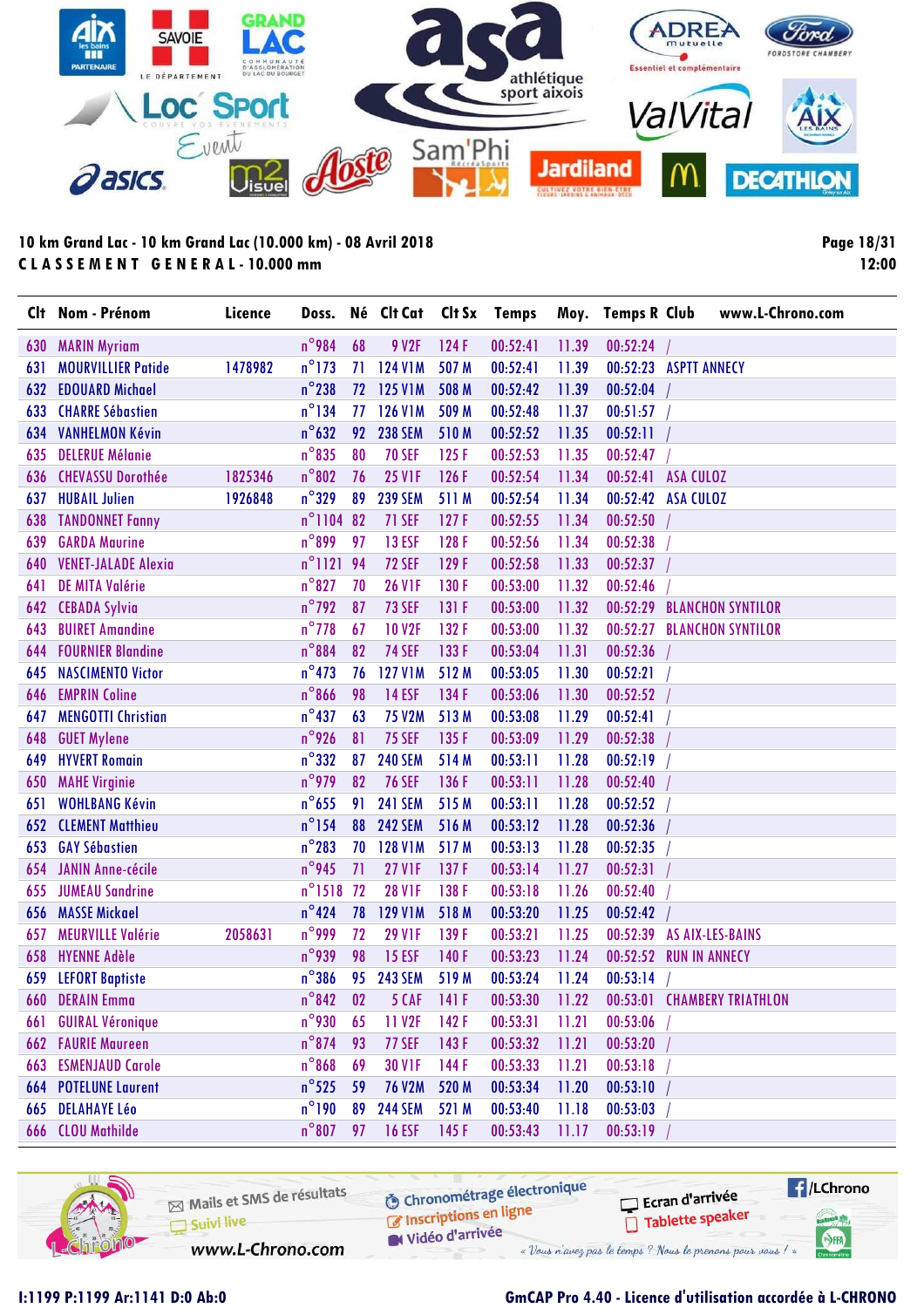

**Page 19/31 12:00**

|     | Clt Nom - Prénom                | Licence | Doss.               |      | Né Clt Cat     |       | Clt Sx Temps |       | Moy. Temps R Club         | www.L-Chrono.com                               |
|-----|---------------------------------|---------|---------------------|------|----------------|-------|--------------|-------|---------------------------|------------------------------------------------|
| 667 | <b>BANTI Hélène</b>             |         | $n^{\circ}$ 732     | 90   | <b>78 SEF</b>  | 146F  | 00:53:43     | 11.17 | 00:53:12 APDC             |                                                |
| 668 | <b>BRANCHARD Julie</b>          | 153244  | $n^{\circ}$ 772     | 88   | <b>79 SEF</b>  | 147F  | 00:53:45     | 11.16 | 00:53:26 EA CHAMBERY      |                                                |
| 669 | <b>PATRIGEON Béatrice</b>       | 1659012 | $n^{\circ}$ 1029    | - 77 | <b>31 V1F</b>  | 148F  | 00:53:46     | 11.16 |                           | 00:53:22 CA PONTCHARRA LA ROCHETTE GRESIVAUDAN |
| 670 | <b>NEBOIS-GUILHOT Dominique</b> |         | $n^{\circ}$ 1015 72 |      | <b>32 V1F</b>  | 149F  | 00:53:48     | 11.15 | 00:53:19                  |                                                |
| 671 | <b>BOURGEOIS Stéphane</b>       |         | $n^{\circ}087$      | 68   | <b>77 V2M</b>  | 522 M | 00:53:49     | 11.15 | 00:53:21                  |                                                |
| 672 | <b>MASSON Sandrine</b>          |         | n°993               | 67   | <b>12 V2F</b>  | 150F  | 00:53:50     | 11.15 | 00:53:26                  |                                                |
| 673 | <b>TISSOT Justine</b>           |         | $n^{\circ}$ 1111    | 93   | <b>80 SEF</b>  | 151F  | 00:53:51     | 11.14 | 00:53:04 DECATHLON        |                                                |
| 674 | <b>LAFON Martine</b>            |         | $n^{\circ}$ 959     | 64   | <b>13 V2F</b>  | 152F  | 00:53:54     | 11.13 | 00:53:42                  |                                                |
| 675 | <b>DUPONT Marc</b>              |         | $n^{\circ}$ 228     | 77   | <b>130 V1M</b> | 523 M | 00:53:55     | 11.13 | 00:53:26                  |                                                |
| 676 | <b>ROBOT Françoise</b>          |         | $n^{\circ}1074$ 71  |      | <b>33 V1F</b>  | 153F  | 00:53:56     | 11.13 | 00:53:16                  |                                                |
| 677 | <b>BEAUDIER Christophe</b>      |         | $n^{\circ}$ 039     | 74   | <b>131 V1M</b> | 524 M | 00:53:58     | 11.12 |                           | 00:53:18 ALBENS CLUB PEDESTRE                  |
| 678 | <b>BONNOT Ludovic</b>           |         | $n^{\circ}$ 1269    | 82   | <b>245 SEM</b> | 525 M | 00:53:59     | 11.12 | 00:53:15                  |                                                |
| 679 | <b>DI MATTEO Congezio</b>       |         | $n^{\circ}$ 208     | 67   | <b>78 V2M</b>  | 526 M | 00:54:03     | 11.10 | 00:53:49                  |                                                |
| 680 | <b>HINCKER Amandine</b>         |         | $n^{\circ}$ 936     | 82   | <b>81 SEF</b>  | 154F  | 00:54:07     | 11.09 | 00:53:39                  |                                                |
| 681 | <b>THOMAS Audrey</b>            |         | n°110783            |      | <b>82 SEF</b>  | 155F  | 00:54:10     | 11.08 | 00:53:52                  |                                                |
| 682 | <b>VAGNARD Aurélie</b>          |         | $n^{\circ}$ 1116 81 |      | <b>83 SEF</b>  | 156F  | 00:54:10     | 11.08 | 00:53:51                  |                                                |
| 683 | <b>GUTLEBEN David</b>           |         | $n^{\circ}322$      | 79   | <b>246 SEM</b> | 527 M | 00:54:10     | 11.08 | 00:53:53                  |                                                |
| 684 | <b>BOMPAS Anne-laure</b>        | 1997792 | $n^{\circ}$ 755     | 77   | <b>34 V1F</b>  | 157F  | 00:54:13     | 11.07 | 00:53:31 AS AIX-LES-BAINS |                                                |
| 685 | <b>NOYER Séverine</b>           |         | n°1513 72           |      | <b>35 V1F</b>  | 158F  | 00:54:13     | 11.07 | 00:53:47                  |                                                |
| 686 | <b>BOULINGUEZ Pauline</b>       |         | $n^{\circ}$ 765     | 74   | <b>36 V1F</b>  | 159F  | 00:54:14     | 11.06 | 00:53:58                  |                                                |
| 687 | <b>SIMOND Marilyn</b>           |         | $n^{\circ}1099$     | 87   | <b>84 SEF</b>  | 160F  | 00:54:15     | 11.06 | 00:53:25 DECATHLON        |                                                |
| 688 | <b>MAGADOUX Romain</b>          |         | $n^{\circ}410$      | 91   | <b>247 SEM</b> | 528 M | 00:54:17     | 11.05 | 00:54:07                  |                                                |
| 689 | <b>SULPICE Flavien</b>          |         | $n^{\circ}604$      | 90   | <b>248 SEM</b> | 529 M | 00:54:19     | 11.05 | 00:53:59 FLAVIEN SULPICE  |                                                |
| 690 | <b>GARAVEL Nicolas</b>          |         | $n^{\circ}$ 279     | 85   | <b>249 SEM</b> | 530 M | 00:54:20     | 11.05 | 00:53:49                  |                                                |
| 691 | <b>OCZOWSKI Rebecca</b>         |         | $n^{\circ}1018$     | 73   | <b>37 V1F</b>  | 161F  | 00:54:20     | 11.05 |                           | 00:53:52 BLANCHON SYNTILOR                     |
| 692 | <b>DUPUY Joël</b>               |         | $n^{\circ}231$      | 62   | <b>79 V2M</b>  | 531 M | 00:54:20     | 11.04 | 00:53:38                  |                                                |
| 693 | <b>NEMOZ Yan</b>                |         | $n^{\circ}$ 476     | 82   | <b>250 SEM</b> | 532 M | 00:54:21     | 11.04 |                           | 00:53:51 BLANCHON SYNTILOR                     |
| 694 | <b>COMBEY Fanny</b>             |         | $n^{\circ}813$      | 89   | <b>85 SEF</b>  | 162F  | 00:54:21     | 11.04 | 00:54:10                  |                                                |
| 695 | <b>OLIVETTO Romain</b>          |         | $n^{\circ}481$      | 88   | <b>251 SEM</b> | 533 M | 00:54:21     | 11.04 | 00:53:48                  |                                                |
|     | <b>696 FACHINELLO Franck</b>    |         | $n^{\circ}$ 1265 64 |      | <b>80 V2M</b>  | 534 M | 00:54:22     | 11.04 | 00:54:17                  |                                                |
|     | 697 VALLET Pascale              |         | $n^{\circ}$ 1118 71 |      | <b>38 V1F</b>  | 163F  | 00:54:24     | 11.03 | 00:53:54                  |                                                |
|     | <b>698 GUILLAUMOND Bertrand</b> |         | $n^{\circ}317$      | 87   | <b>252 SEM</b> | 535 M | 00:54:27     | 11.02 | 00:54:08                  |                                                |
|     | 699 BERTHOD Sophie              |         | $n^{\circ}$ 746     | 70   | <b>39 V1F</b>  | 164F  | 00:54:29     | 11.01 | 00:53:49                  |                                                |
|     | <b>700 BOUVEYRON Romain</b>     |         | $n^{\circ}$ 090     | 89   | <b>253 SEM</b> | 536 M | 00:54:30     | 11.01 | 00:53:54                  |                                                |
| 701 | <b>MONNIOT-LALOGE Claude</b>    |         | $n^{\circ}1010$ 52  |      | 4 V3F          | 165F  | 00:54:31     | 11.01 | 00:54:15 GV AIX LES BAINS |                                                |
|     | 702 SIRI Clément                |         | $n^{\circ}$ 595     | 81   | <b>254 SEM</b> | 537 M | 00:54:35     | 10.99 | 00:54:06                  |                                                |
|     | 703 ALEXANDRE Laëtitia          |         | $n^{\circ}$ 709     | 78   | <b>40 V1F</b>  | 166F  | 00:54:38     | 10.98 | 00:54:12                  |                                                |
|     |                                 |         |                     |      |                |       |              |       |                           |                                                |

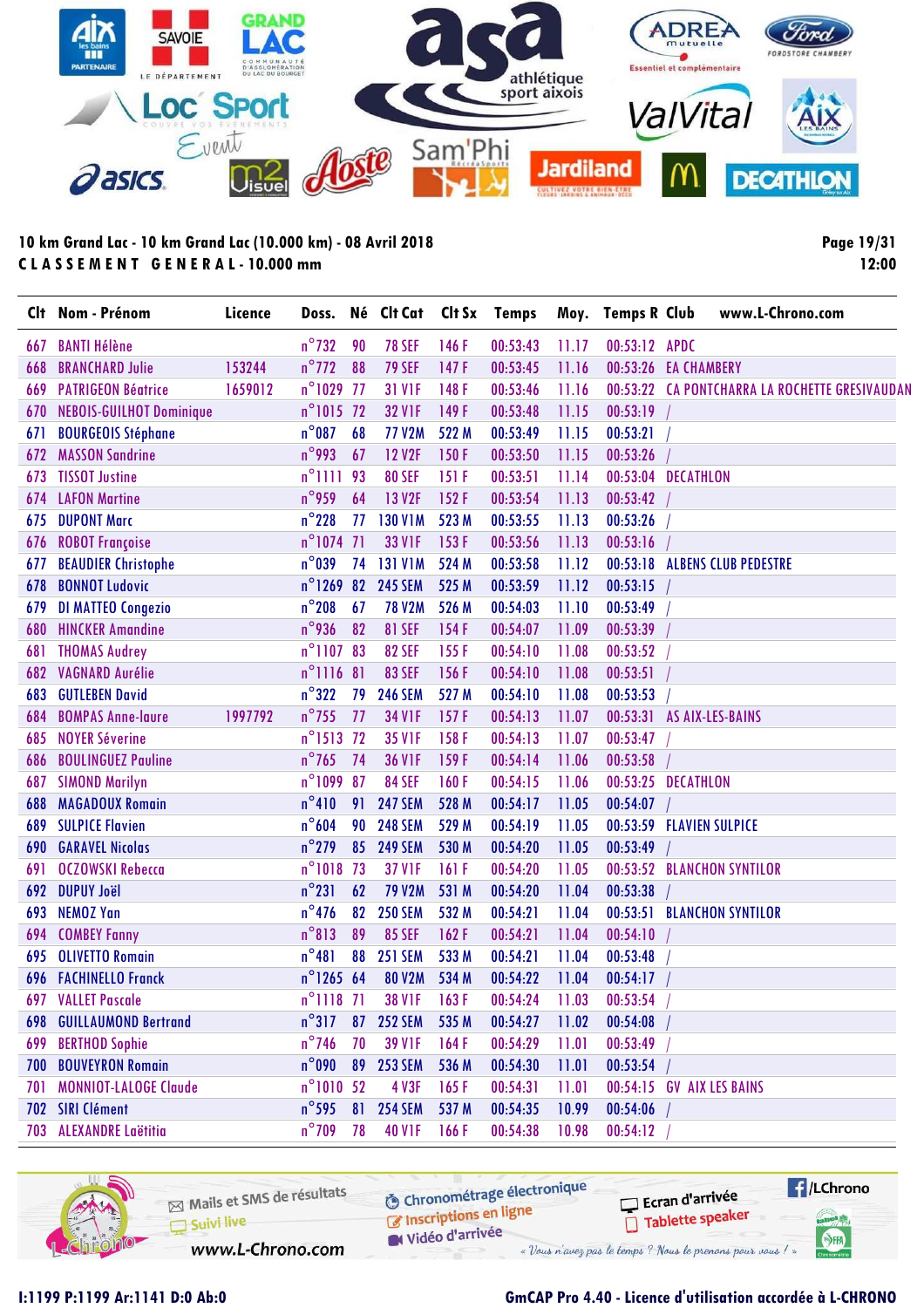

**Page 20/31 12:00**

|     | Clt Nom - Prénom                   | Licence |                     |    | Doss. Né Clt Cat | Clt Sx | Temps    |       | Moy. Temps R Club         | www.L-Chrono.com                               |
|-----|------------------------------------|---------|---------------------|----|------------------|--------|----------|-------|---------------------------|------------------------------------------------|
| 704 | <b>MONTMAIN Pascal</b>             |         | $n^{\circ}$ 462     | 61 | <b>81 V2M</b>    | 538 M  | 00:54:41 | 10.97 | 00:54:26                  |                                                |
| 705 | <b>GONCALVEZ DIAS PEREIRA Luci</b> |         | $n^{\circ}917$      | 86 | <b>86 SEF</b>    | 167F   | 00:54:43 | 10.97 | 00:54:36                  |                                                |
| 706 | <b>RICHIERO Estelle</b>            | 1962061 | $n^{\circ}$ 1068    | 90 | <b>87 SEF</b>    | 168F   | 00:54:44 | 10.97 |                           | 00:54:19 CA PONTCHARRA LA ROCHETTE GRESIVAUDAN |
| 707 | <b>RAMBURE Morgan</b>              |         | $n^{\circ}$ 536     | 86 | <b>255 SEM</b>   | 539 M  | 00:54:44 | 10.96 | 00:54:01                  |                                                |
| 708 | <b>ROGES Guillaume</b>             |         | $n^{\circ}$ 557     | 86 | <b>256 SEM</b>   | 540 M  | 00:54:46 | 10.96 | 00:54:25                  |                                                |
| 709 | <b>BRUANT Sylvain</b>              |         | $n^{\circ}$ 098     | 88 | <b>257 SEM</b>   | 541 M  | 00:54:47 | 10.95 | 00:54:13                  |                                                |
| 710 | <b>MASSON Loïc</b>                 |         | $n^{\circ}$ 1270 78 |    | 132 V1M          | 542 M  | 00:54:47 | 10.95 | 00:54:10                  |                                                |
| 711 | <b>PAYOT Aurore</b>                |         | n°1032 87           |    | <b>88 SEF</b>    | 169F   | 00:54:48 | 10.95 | 00:54:43                  |                                                |
| 712 | <b>VIOLA Sandrine</b>              | 1104308 | $n^{\circ}$ 1128    | 65 | 14 V2F           | 170F   | 00:54:49 | 10.95 | 00:54:31                  | <b>THONON ATHLETIC CLUB</b>                    |
| 713 | <b>MASSON Anne laure</b>           |         | $n^{\circ}$ 992     | 83 | <b>89 SEF</b>    | 171F   | 00:54:49 | 10.95 | 00:54:12                  |                                                |
| 714 | <b>ZILBER Nadine</b>               | 1930182 | $n^{\circ}$ 1140    | 71 | <b>41 V1F</b>    | 172F   | 00:54:49 | 10.95 |                           | 00:54:30 THONON ATHLETIC CLUB                  |
| 715 | <b>AMORAVIETA Laurent</b>          |         | $n^{\circ}1281$     | 68 | <b>82 V2M</b>    | 543 M  | 00:54:49 | 10.95 | 00:54:29                  |                                                |
| 716 | <b>HOCHET Mael</b>                 |         | $n^{\circ}$ 937     | 88 | <b>90 SEF</b>    | 173F   | 00:54:51 | 10.94 | 00:54:31                  |                                                |
| 717 | <b>VANNAIRE Florence</b>           |         | $n^{\circ}$ 1119    | 70 | <b>42 V1F</b>    | 174F   | 00:54:53 | 10.93 | 00:54:26                  |                                                |
| 718 | <b>CHEVANCHE Denis</b>             |         | $n^{\circ}$ 147     | 63 | <b>83 V2M</b>    | 544 M  | 00:54:54 | 10.93 | 00:54:30                  |                                                |
| 719 | <b>JOSUE Franck</b>                |         | $n^{\circ}$ 347     | 66 | 84 V2M           | 545 M  | 00:54:54 | 10.93 | 00:54:50                  |                                                |
| 720 | <b>BUCHOT Rodolphe</b>             |         | $n^{\circ}101$      | 66 | 85 V2M           | 546 M  | 00:54:54 | 10.93 | 00:54:24                  |                                                |
| 721 | <b>GENDRY Marion</b>               |         | $n^{\circ}$ 906     | 88 | <b>91 SEF</b>    | 175F   | 00:54:55 | 10.93 | 00:54:29                  |                                                |
| 722 | <b>CHAZAUX Bertille</b>            |         | $n^{\circ}$ 799     | 94 | <b>92 SEF</b>    | 176F   | 00:54:55 | 10.93 | 00:54:06                  |                                                |
| 723 | <b>FOUASSIER Eric</b>              |         | $n^{\circ}$ 257     | 63 | <b>86 V2M</b>    | 547 M  | 00:54:56 | 10.92 | 00:54:29                  |                                                |
| 724 | <b>TRUPPA Jean-pierre</b>          |         | $n^{\circ}624$      | 64 | 87 V2M           | 548 M  | 00:54:57 | 10.92 | 00:54:37                  |                                                |
| 725 | <b>VUILLAUME Lorène</b>            |         | $n^{\circ}$ 1521    | 84 | <b>93 SEF</b>    | 177F   | 00:54:57 | 10.92 | 00:54:17 LRDC             |                                                |
| 726 | <b>ZAPELLONI David</b>             | 1921903 | $n^{\circ}$ 660     | 68 | <b>88 V2M</b>    | 549 M  | 00:54:57 | 10.92 | 00:54:20 AS AIX-LES-BAINS |                                                |
| 727 | <b>GAUTHIER Henri</b>              | 1747757 | $n^{\circ}281$      | 48 | <b>2 V4M</b>     | 550 M  | 00:54:59 | 10.91 | 00:54:49 TO BE SPORT      |                                                |
| 728 | <b>ADOR Sylvie</b>                 |         | $n^{\circ}$ 707     | 67 | <b>15 V2F</b>    | 178F   | 00:55:00 | 10.91 | 00:54:21                  |                                                |
| 729 | <b>OUF Thomas</b>                  |         | $n^{\circ}485$      | 89 | <b>258 SEM</b>   | 551 M  | 00:55:00 | 10.91 | 00:54:44                  |                                                |
| 730 | <b>QUAY-THEVENON Fouzia</b>        |         | $n^{\circ}$ 1063    | 73 | <b>43 V1F</b>    | 179F   | 00:55:05 | 10.89 | 00:54:48                  |                                                |
| 731 | <b>MAHUT Francis</b>               | 1758847 | $n^{\circ}413$      | 69 | <b>133 V1M</b>   | 552 M  | 00:55:05 | 10.89 | 00:54:34                  |                                                |
| 732 | <b>BERNARD Jean-louis</b>          |         | $n^{\circ}$ 047     | 59 | <b>89 V2M</b>    | 553 M  | 00:55:06 | 10.89 | 00:54:47                  |                                                |
| 733 | <b>BENEDETTI HAGUET Karine</b>     | 2006983 | $n^{\circ}$ 739     | 77 | <b>44 V1F</b>    | 180F   | 00:55:06 | 10.89 | 00:54:36 UA MAURIENNE     |                                                |
|     | 734 IMBERT Mylène                  |         | $n^{\circ}$ 941 67  |    | <b>16 V2F</b>    | 181 F  | 00:55:07 | 10.89 | 00:54:48                  |                                                |
| 735 | <b>MAUJEAN Sophie</b>              |         | n°1506 82           |    | <b>94 SEF</b>    | 182F   | 00:55:09 | 10.88 | 00:54:53                  |                                                |
| 736 | <b>DUCHATEL Thibault</b>           |         | $n^{\circ}$ 222     | 96 | <b>30 ESM</b>    | 554 M  | 00:55:10 | 10.88 | 00:54:36                  |                                                |
| 737 | <b>FONTAINE Jacqueline</b>         | 1598060 | $n^{\circ}$ 878     | 60 | 17 V2F           | 183F   | 00:55:11 | 10.87 | 00:54:40 UA MAURIENNE     |                                                |
| 738 | <b>EXCOFFON Gilles</b>             |         | $n^{\circ}$ 243     | 72 | 134 V1M          | 555 M  | 00:55:11 | 10.87 | 00:54:34                  |                                                |
| 739 | <b>SKLIAR Emilie</b>               |         | n°1100 86           |    | <b>95 SEF</b>    | 184F   | 00:55:11 | 10.87 | 00:54:27                  |                                                |
| 740 | <b>DAZY Amandine</b>               |         | $n^{\circ}$ 826     | 90 | <b>96 SEF</b>    | 185F   | 00:55:11 | 10.87 | 00:54:56                  |                                                |

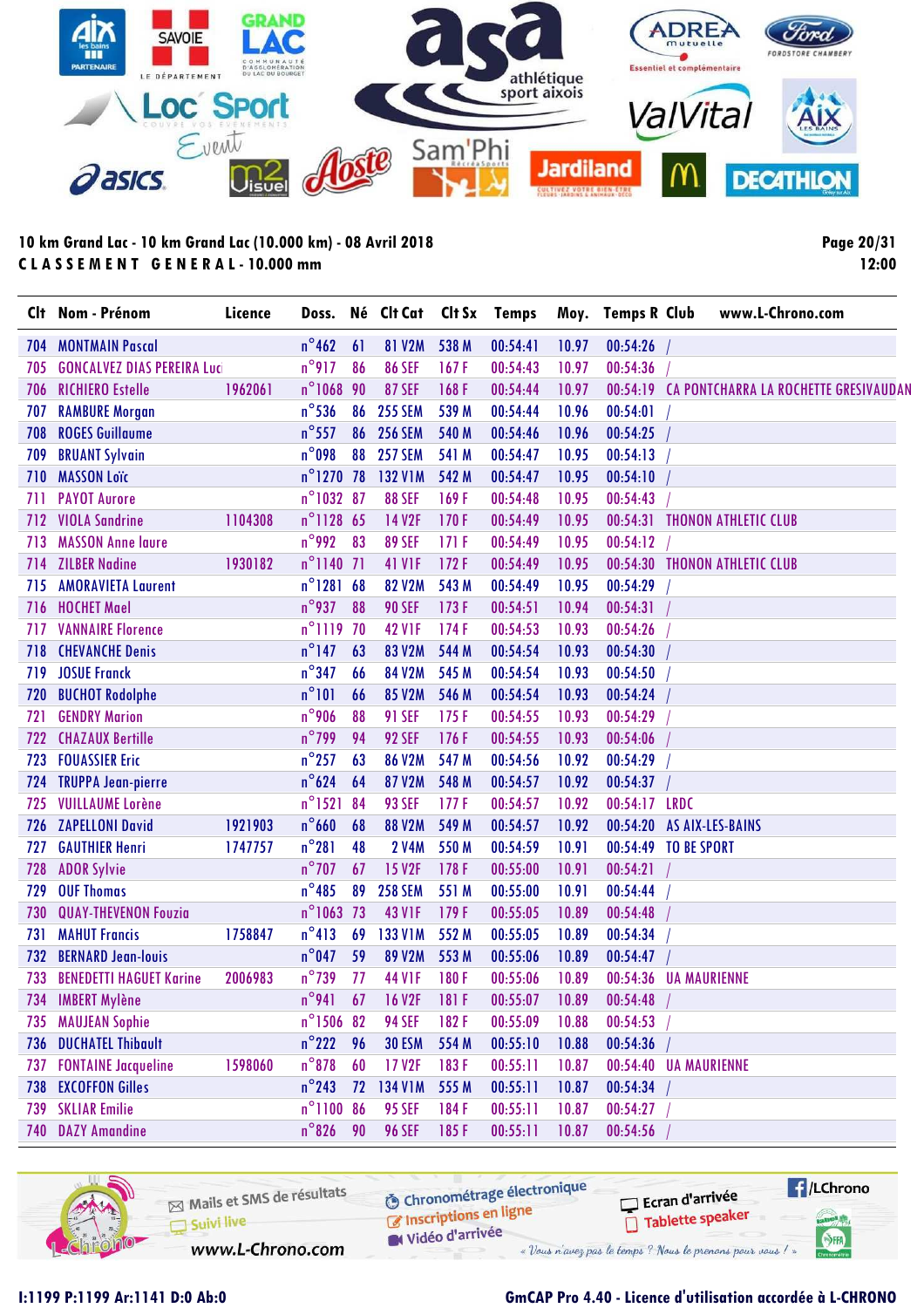

**Page 21/31 12:00**

| CI† | Nom - Prénom                               | Licence | Doss.               |    | Né Clt Cat     | Clt Sx | <b>Temps</b> |       | Moy. Temps R Club    |                      | www.L-Chrono.com                    |
|-----|--------------------------------------------|---------|---------------------|----|----------------|--------|--------------|-------|----------------------|----------------------|-------------------------------------|
| 741 | <b>BEQUIN Léa</b>                          |         | $n^{\circ}$ 742     | 99 | 4 JUF          | 186F   | 00:55:13     | 10.87 | 00:54:27             |                      |                                     |
| 742 | <b>PHILIPPOT MENET Marie rose</b>          |         | n°1046 54           |    | 5 V3F          | 187F   | 00:55:15     | 10.86 | 00:54:48             | <b>CLL LIVRON</b>    |                                     |
| 743 | <b>DA SILVA Christophe</b>                 |         | $n^{\circ}$ 175     | 83 | <b>259 SEM</b> | 556 M  | 00:55:15     | 10.86 | 00:54:48             |                      |                                     |
| 744 | <b>PILATO Marie-louise</b>                 |         | n°1050 65           |    | <b>18 V2F</b>  | 188F   | 00:55:16     | 10.86 | 00:54:51             |                      |                                     |
| 745 | <b>GAUME Christophe</b>                    |         | $n^{\circ}280$      | 72 | <b>135 V1M</b> | 557 M  | 00:55:18     | 10.85 | 00:54:49             |                      |                                     |
| 746 | <b>GAMBIER Annabelle</b>                   |         | $n^{\circ}897$      | 74 | <b>45 V1F</b>  | 189F   | 00:55:25     | 10.83 | 00:55:05             |                      |                                     |
| 747 | <b>PETITJEAN Ariane</b>                    | 1808779 | n°1042 90           |    | <b>97 SEF</b>  | 190F   | 00:55:27     | 10.82 | 00:55:07 EA CHAMBERY |                      |                                     |
| 748 | <b>BERTOLINI Cedric</b>                    |         | $n^{\circ}$ 050     | 82 | <b>260 SEM</b> | 558 M  | 00:55:27     | 10.82 | 00:55:00             |                      |                                     |
| 749 | <b>GAILLARD Delphine</b>                   |         | $n^{\circ}$ 893     | 79 | <b>98 SEF</b>  | 191 F  | 00:55:29     | 10.82 | 00:55:17             |                      |                                     |
| 750 | <b>ROBIN Valérie</b>                       |         | $n^{\circ}$ 1073 67 |    | <b>19 V2F</b>  | 192F   | 00:55:29     | 10.82 | 00:55:12             |                      |                                     |
| 751 | <b>LEFORT Aymeric</b>                      |         | $n^{\circ}387$      | 99 | <b>12 JUM</b>  | 559 M  | 00:55:29     | 10.81 | 00:54:41             |                      |                                     |
| 752 | <b>CADARS Elise</b>                        |         | $n^{\circ}781$      | 92 | <b>99 SEF</b>  | 193F   | 00:55:32     | 10.81 | 00:55:17             |                      |                                     |
| 753 | <b>MALARA Joseph</b>                       |         | $n^{\circ}417$      | 67 | <b>90 V2M</b>  | 560 M  | 00:55:32     | 10.81 | 00:54:53             |                      |                                     |
| 754 | <b>FONTA Maxence</b>                       |         | $n^{\circ}$ 252     | 89 | <b>261 SEM</b> | 561 M  | 00:55:33     | 10.80 | 00:55:11             |                      |                                     |
| 755 | <b>PAILLET MAGNIN ROBIN Cécile 1793889</b> |         | $n^{\circ}1021$     | 67 | <b>20 V2F</b>  | 194F   | 00:55:34     | 10.80 | 00:54:51             |                      | AS AIX-LES-BAINS                    |
| 756 | <b>SOUBLIN Philippe</b>                    |         | $n^{\circ}$ 599     | 60 | <b>91 V2M</b>  | 562 M  | 00:55:34     | 10.80 | 00:55:24             |                      |                                     |
| 757 | <b>TUFFERY Cendrine</b>                    |         | n°1113 74           |    | <b>46 V1F</b>  | 195F   | 00:55:36     | 10.79 | 00:55:23             |                      |                                     |
| 758 | <b>ALCANTARA Stephanie</b>                 |         | $n^{\circ}$ 708     | 73 | <b>47 V1F</b>  | 196F   | 00:55:38     | 10.79 | 00:55:26             |                      |                                     |
| 759 | <b>GRAFF Laurent</b>                       |         | $n^{\circ}307$      | 71 | <b>136 V1M</b> | 563 M  | 00:55:38     | 10.79 | 00:54:56             |                      |                                     |
| 760 | <b>QUAZZOLA Jacques</b>                    |         | $n^{\circ}$ 533     | 74 | <b>137 V1M</b> | 564 M  | 00:55:38     | 10.79 |                      |                      | 00:54:59 SLIMTONIC SAINT JORIOZ     |
| 761 | <b>MASSELIS Dimitri</b>                    |         | $n^{\circ}$ 425     | 94 | <b>262 SEM</b> | 565 M  | 00:55:40     | 10.78 | 00:55:11             |                      |                                     |
| 762 | <b>MORI Cédric</b>                         |         | $n^{\circ}$ 466     | 76 | <b>138 V1M</b> | 566 M  | 00:55:41     | 10.78 | 00:55:06             |                      |                                     |
| 763 | <b>BURDIN Brice</b>                        |         | $n^{\circ}102$      | 78 | <b>139 V1M</b> | 567 M  | 00:55:41     | 10.78 | 00:55:16             |                      |                                     |
| 764 | <b>SCALVENZI Julien</b>                    |         | $n^{\circ}$ 582     | 78 | <b>140 V1M</b> | 568 M  | 00:55:42     | 10.77 |                      |                      | 00:54:53 SHBC LA MOTTE SERVOLEX     |
| 765 | <b>PEREZ Marc</b>                          |         | $n^{\circ}$ 502     | 84 | <b>263 SEM</b> | 569 M  | 00:55:43     | 10.77 | 00:54:54             |                      |                                     |
| 766 | <b>LA GRECA Marie christine</b>            |         | $n^{\circ}$ 956     | 69 | <b>48 V1F</b>  | 197F   | 00:55:44     | 10.77 | 00:55:31             |                      |                                     |
| 767 | <b>BOUDJERDA Fatiha</b>                    |         | $n^{\circ}$ 762     | 77 | <b>49 V1F</b>  | 198F   | 00:55:44     | 10.77 | 00:55:28             |                      |                                     |
| 768 | <b>PETERMANN Sabrina</b>                   | 2059868 | $n^{\circ}$ 1040    | 87 | <b>100 SEF</b> | 199F   | 00:55:47     | 10.76 | 00:55:28             |                      | <b>BAYER RUNNING CLUB</b>           |
| 769 | <b>CHEYVIALLE Frédéric</b>                 |         | $n^{\circ}$ 148     | 79 | <b>264 SEM</b> | 570 M  | 00:55:48     | 10.75 | 00:55:07             |                      | <b>ENDURANCE GRIGNON</b>            |
|     | 770 HYENNE Anne                            |         | $n^{\circ}$ 940     | 88 | <b>101 SEF</b> | 200F   | 00:55:50     | 10.75 | 00:55:19             | <b>RUN IN ANNECY</b> |                                     |
| 771 | <b>LENGRAND Jean-marc</b>                  |         | $n^{\circ}391$      | 59 | <b>92 V2M</b>  | 571 M  | 00:55:52     | 10.74 | 00:55:12             |                      |                                     |
|     | 772 SANCHEZ Chantal                        |         | $n^{\circ}$ 1087 70 |    | <b>50 V1F</b>  | 201 F  | 00:55:55     | 10.73 | 00:55:27             |                      |                                     |
| 773 | <b>ANDREYS Stéphane</b>                    |         | $n^{\circ}$ 007     | 59 | <b>93 V2M</b>  | 572 M  | 00:55:58     | 10.72 | 00:55:19             |                      |                                     |
| 774 | <b>ROSSENEN Stephane</b>                   |         | $n^{\circ}$ 1294 70 |    | <b>141 V1M</b> | 573 M  | 00:55:58     | 10.72 | 00:55:11             |                      |                                     |
| 775 | <b>BALZAN Jean louis</b>                   |         | $n^{\circ}$ 025     | 59 | <b>94 V2M</b>  | 574 M  | 00:55:59     | 10.72 | 00:55:12             |                      |                                     |
| 776 | <b>AVENAS Gérald</b>                       |         | $n^{\circ}017$      |    | 77 142 V1M     | 575 M  | 00:56:00     | 10.72 |                      |                      | 00:55:42 CREDIT AGRICOLE DES SAVOIE |
| 777 | <b>CAPLOT David</b>                        |         | $n^{\circ}112$      |    | 70 143 V1M     | 576 M  | 00:56:01     | 10.71 | 00:55:21             |                      |                                     |

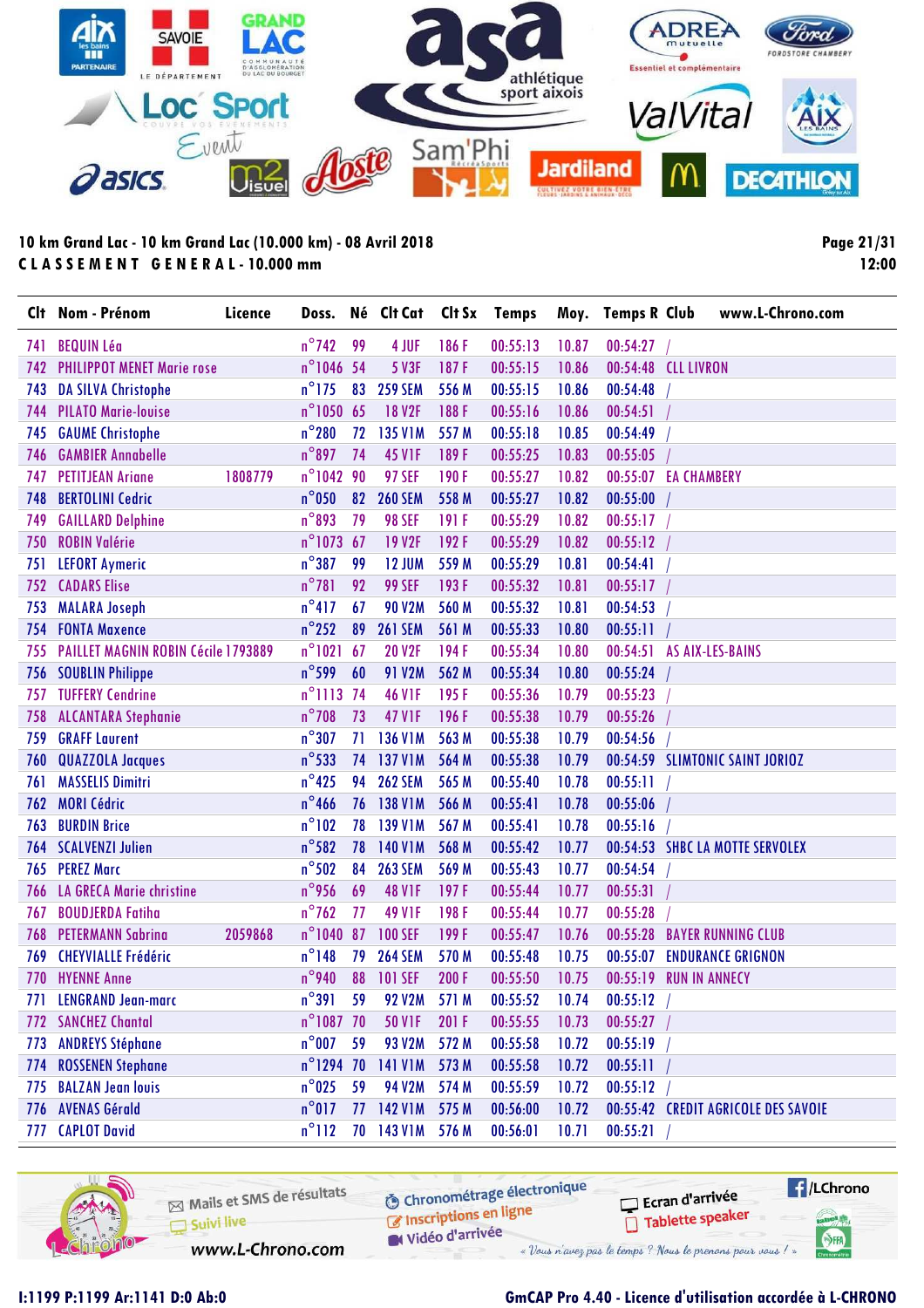

**Page 22/31 12:00**

|     | Clt Nom - Prénom                | Licence |                     |    | Doss. Né Clt Cat |       | Clt Sx Temps |       | Moy. Temps R Club    | www.L-Chrono.com                           |
|-----|---------------------------------|---------|---------------------|----|------------------|-------|--------------|-------|----------------------|--------------------------------------------|
|     | <b>778 TISEIRE Anais</b>        |         | $n^{\circ}110988$   |    | 102 SEF          | 202F  | 00:56:01     | 10.71 | 00:55:41             |                                            |
| 779 | <b>LE MASSON Guillaume</b>      |         | $n^{\circ}$ 376     | 89 | <b>265 SEM</b>   | 577 M | 00:56:01     | 10.71 |                      | 00:55:42 CREDIT AGRICOLE DES SAVOIE        |
| 780 | <b>BOUILLER Yannick</b>         |         | $n^{\circ}693$      | 83 | <b>266 SEM</b>   | 578 M | 00:56:07     | 10.69 |                      | 00:55:33 AEROPORT CHAMBERY SAVOIE MT BLANC |
| 781 | <b>FOUASSIER Marie-céline</b>   |         | $n^{\circ}881$      | 93 | <b>103 SEF</b>   | 203F  | 00:56:10     | 10.69 | 00:55:42             |                                            |
| 782 | <b>GALLAND Julie</b>            |         | $n^{\circ}$ 894     | 90 | <b>104 SEF</b>   | 204 F | 00:56:11     | 10.68 | 00:55:54             |                                            |
| 783 | <b>BLANC-JAMIN Karen</b>        |         | $n^{\circ}$ 752     | 82 | <b>105 SEF</b>   | 205F  | 00:56:13     | 10.68 | 00:56:05             |                                            |
| 784 | <b>COLLET Tereza</b>            |         | $n^{\circ}810$      | 77 | <b>51 V1F</b>    | 206 F | 00:56:13     | 10.68 | 00:55:52             |                                            |
| 785 | <b>PARISI Lucas</b>             |         | $n^{\circ}$ 489     | 73 | 144 V1M          | 579 M | 00:56:14     | 10.67 |                      | 00:55:55 AS AIX-LES-BAINS                  |
| 786 | <b>MOMMESSIN Céline</b>         |         | $n^{\circ}$ 1008    | 83 | 106 SEF          | 207F  | 00:56:16     | 10.67 | 00:56:00             |                                            |
| 787 | <b>MARTIN Candice</b>           |         | n°988               | 79 | <b>107 SEF</b>   | 208F  | 00:56:17     | 10.66 | 00:55:58             |                                            |
| 788 | <b>GRELIER Pauline</b>          |         | $n^{\circ}$ 924     | 88 | <b>108 SEF</b>   | 209 F | 00:56:17     | 10.66 | 00:55:52             |                                            |
| 789 | <b>NOUHAUD Stéphane</b>         |         | $n^{\circ}477$      |    | 74 145 V1M       | 580 M | 00:56:21     | 10.65 | 00:56:00             |                                            |
| 790 | <b>CARCREFF Vincent</b>         |         | $n^{\circ}694$      |    | 78 146 V1M       | 581 M | 00:56:25     | 10.64 |                      | 00:55:22 AEROPORT CHAMBERY SAVOIE MT BLANC |
| 791 | <b>CARCREFF Elise</b>           |         | $n^{\circ}$ 787     | 89 | <b>109 SEF</b>   | 210F  | 00:56:26     | 10.63 | 00:55:36             |                                            |
| 792 | <b>BEAUMONT Candice</b>         |         | $n^{\circ}$ 737     |    | 87 110 SEF       | 211F  | 00:56:27     | 10.63 | 00:55:52             |                                            |
| 793 | <b>GOURDON Romain</b>           |         | $n^{\circ}306$      | 81 | <b>267 SEM</b>   | 582 M | 00:56:27     | 10.63 | 00:55:53             |                                            |
| 794 | <b>PILLOT Charlotte</b>         |         | $n^{\circ}1051$     | 89 | 111 SEF          | 212F  | 00:56:30     | 10.62 | 00:55:39             |                                            |
| 795 | <b>SOURMAILLE CECILLE Serge</b> |         | $n^{\circ}$ 600     | 58 | <b>18 V3M</b>    | 583 M | 00:56:32     | 10.61 | 00:56:18             |                                            |
| 796 | <b>GOUJON Mathilde</b>          |         | $n^{\circ}$ 920     |    | 91 112 SEF       | 213F  | 00:56:35     | 10.61 | 00:56:31             |                                            |
| 797 | <b>GHERARDI Carine</b>          |         | $n^{\circ}$ 908     | 82 | 113 SEF          | 214F  | 00:56:38     | 10.60 | 00:55:59             |                                            |
| 798 | <b>ROUX Sébastien</b>           |         | $n^{\circ}$ 565     | 78 | 147 V1M          | 584 M | 00:56:38     | 10.59 | 00:55:56             |                                            |
| 799 | <b>GAGGI Laure</b>              | 1803781 | $n^{\circ}891$      | 71 | <b>52 V1F</b>    | 215F  | 00:56:42     | 10.58 | 00:56:23 EA CHAMBERY |                                            |
| 800 | <b>CACIOPPO Caroline</b>        |         | $n^{\circ}$ 780     | 86 | 114 SEF          | 216F  | 00:56:43     | 10.58 | 00:56:02             |                                            |
| 801 | <b>VIGOUROUX Florent</b>        | 1546135 | $n^{\circ}$ 646     | 68 | <b>95 V2M</b>    | 585 M | 00:56:48     | 10.56 |                      | 00:56:24 LES FOULEES CHABLAISIENNES        |
| 802 | <b>ROMAIN Nathalie</b>          |         | $n^{\circ}$ 1076 72 |    | 53 V1F           | 217F  | 00:56:49     | 10.56 | 00:56:04             |                                            |
| 803 | <b>LAPERETTE Pascal</b>         |         | $n^{\circ}364$      | 61 | <b>96 V2M</b>    | 586 M | 00:56:50     | 10.56 | 00:56:06             |                                            |
| 804 | <b>BENTO Lysiane</b>            |         | $n^{\circ}$ 741     | 85 | 115 SEF          | 218F  | 00:56:51     | 10.56 | 00:56:27             |                                            |
| 805 | <b>RICHER Frédéric</b>          |         | $n^{\circ}$ 699     | 75 | 148 V1M          | 587 M | 00:56:52     | 10.55 | 00:56:16             | <b>AEROPORT CHAMBERY SAVOIE MT BLANC</b>   |
| 806 | <b>POUPENEY Floriane</b>        |         | n°1058 84           |    | 116 SEF          | 219F  | 00:56:52     | 10.55 | 00:56:25             |                                            |
|     | 807 RENE Nathalie               |         | $n^{\circ}1065$ 71  |    | <b>54 V1F</b>    | 220 F | 00:56:53     | 10.55 | 00:56:37             |                                            |
|     | 808 BRUYERE Frédéric            |         | $n^{\circ}$ 1300 64 |    | 97 V2M           | 588 M | 00:56:56     | 10.54 | 00:56:21             |                                            |
|     | 809 DUROT Gilles                |         | $n^{\circ}$ 234     | 72 | 149 V1M          | 589 M | 00:56:59     | 10.53 | 00:56:53             |                                            |
|     | 810 PRESTON Robert              |         | $n^{\circ}$ 529     | 62 | <b>98 V2M</b>    | 590 M | 00:57:00     | 10.53 | 00:56:30             |                                            |
|     | 811 OUMEHDI Emilien             |         | $n^{\circ}$ 486     |    | 90 268 SEM       | 591 M | 00:57:01     | 10.52 |                      | 00:56:14 AUVERGNE-RHONE-ALPES ENTREPRISES  |
|     | 812 EA Claire                   |         | $n^{\circ}864$      |    | 90 117 SEF       | 221 F | 00:57:01     | 10.52 | 00:56:13             |                                            |
|     | 813 VAGLIO LORO Elise           |         | n°1115 47           |    | 1 V4F            | 222 F | 00:57:06     | 10.51 | 00:56:51             |                                            |
|     | 814 BIEZ Guénaëlle              |         | $n^{\circ}$ 748     | 78 | 55 V1F           | 223F  | 00:57:08     | 10.50 | 00:56:38             |                                            |

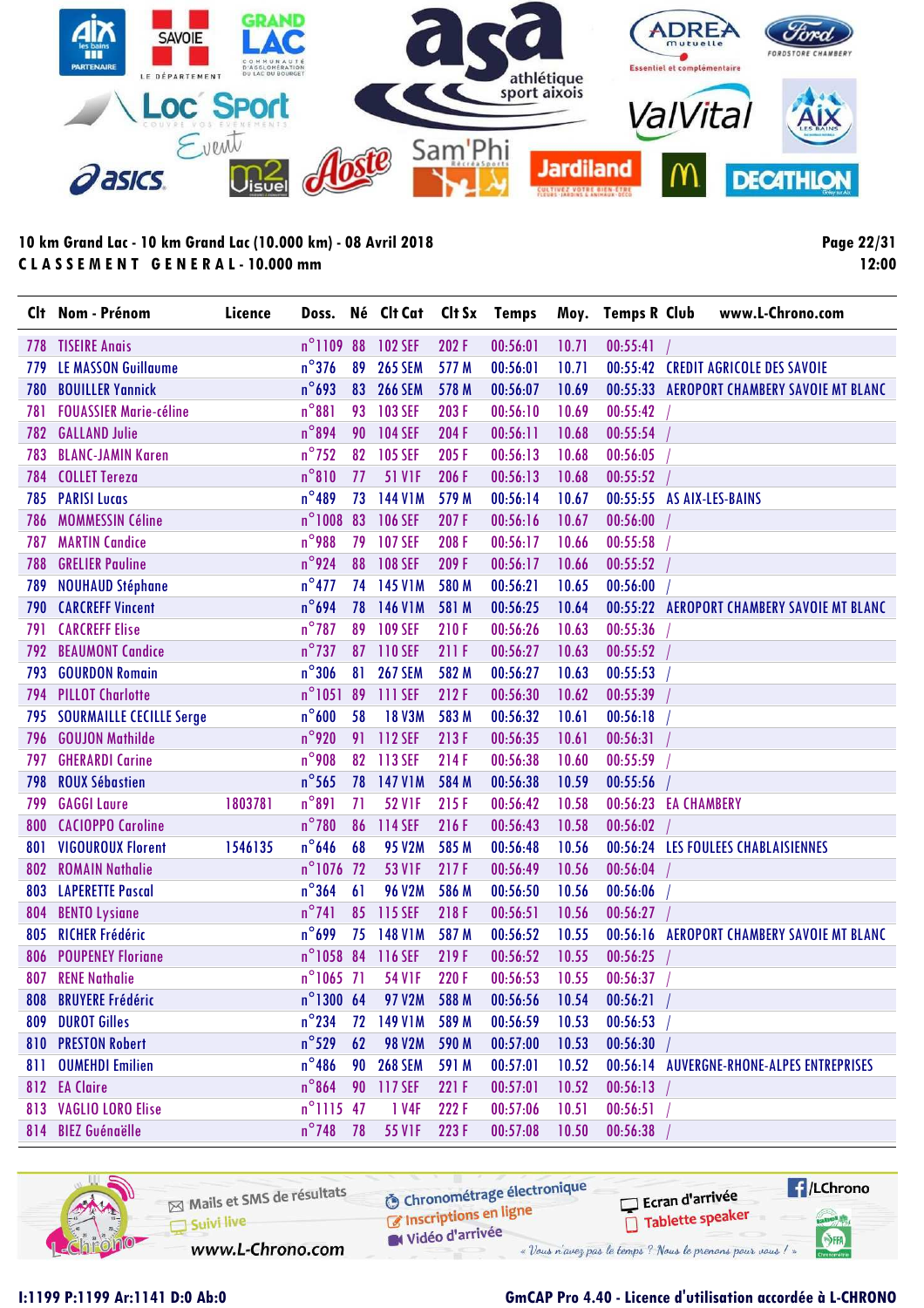

**Page 23/31 12:00**

| CI† | Nom - Prénom                | Licence | Doss.              |    | Né Clt Cat         | Clt Sx | <b>Temps</b> |       | Moy. Temps R Club | www.L-Chrono.com                                      |
|-----|-----------------------------|---------|--------------------|----|--------------------|--------|--------------|-------|-------------------|-------------------------------------------------------|
| 815 | <b>FRIAS Stéphanie</b>      |         | $n^{\circ}889$     | 80 | 118 SEF            | 224 F  | 00:57:09     | 10.50 | 00:56:49          |                                                       |
| 816 | <b>KOSTUCH Lucie</b>        |         | $n^{\circ}$ 954    |    | 82 119 SEF         | 225F   | 00:57:14     | 10.49 | 00:56:31          |                                                       |
| 817 | <b>BAUTISTA Pierre</b>      |         | $n^{\circ}$ 036    | 70 | <b>150 V1M</b>     | 592 M  | 00:57:16     | 10.48 | 00:56:36          |                                                       |
| 818 | <b>LEPAS Didier</b>         |         | $n^{\circ}$ 393    | 65 | <b>99 V2M</b>      | 593 M  | 00:57:20     | 10.47 | 00:56:41          |                                                       |
| 819 | <b>DERAI Stéphanie</b>      |         | $n^{\circ}841$     | 74 | <b>56 V1F</b>      | 226 F  | 00:57:20     | 10.47 | 00:57:11          |                                                       |
| 820 | <b>GOUBAN Vincent</b>       |         | $n^{\circ}303$     | 71 | <b>151 V1M</b>     | 594 M  | 00:57:20     | 10.47 |                   | 00:56:44 SEPAS IMPOSSIBLE                             |
| 821 | <b>BARUTEL Jenny</b>        |         | $n^{\circ}$ 734    | 88 | <b>120 SEF</b>     | 227F   | 00:57:21     | 10.46 | 00:56:31          |                                                       |
| 822 | <b>ODOUX Anne</b>           |         | $n^{\circ}1019$    | 92 | 121 SEF            | 228 F  | 00:57:25     | 10.45 |                   | 00:56:52 BLANCHON SYNTILOR                            |
| 823 | <b>DEBES Margaux</b>        |         | $n^{\circ}$ 828    | 95 | <b>122 SEF</b>     | 229F   | 00:57:25     | 10.45 | 00:57:08          |                                                       |
| 824 | <b>AULIAC Aurélie</b>       |         | $n^{\circ}$ 724    | 79 | 123 SEF            | 230 F  | 00:57:33     | 10.43 | 00:57:00          |                                                       |
| 825 | <b>CAVILLON Alexandra</b>   | 1949667 | $n^{\circ}$ 791    | 79 | <b>124 SEF</b>     | 231 F  | 00:57:33     | 10.43 |                   | 00:57:01 CA PONTCHARRA LA ROCHETTE GRESIVAUDAN        |
| 826 | JOSSELIN Valérie            |         | $n^{\circ}$ 947    | 73 | <b>57 V1F</b>      | 232 F  | 00:57:35     | 10.42 | 00:56:54          |                                                       |
| 827 | <b>BUZIO Lionel</b>         |         | $n^{\circ}104$     | 71 | <b>152 V1M</b>     | 595 M  | 00:57:43     | 10.40 | 00:56:54          |                                                       |
| 828 | <b>GILLIOT Amandine</b>     |         | $n^{\circ}911$     | 87 | 125 SEF            | 233 F  | 00:57:45     | 10.39 | 00:57:33          |                                                       |
| 829 | <b>LOCATELLI Berangere</b>  | 2034627 | $n^{\circ}$ 975    | 78 | <b>58 V1F</b>      | 234 F  | 00:57:45     | 10.39 |                   | <b>00:57:11 CA PONTCHARRA LA ROCHETTE GRESIVAUDAN</b> |
| 830 | <b>GILLIOT Elodie</b>       |         | $n^{\circ}$ 910    | 91 | <b>126 SEF</b>     | 235F   | 00:57:45     | 10.39 | 00:57:33          |                                                       |
| 831 | <b>CHARPINE François</b>    |         | $n^{\circ}$ 132    | 72 | <b>153 V1M</b>     | 596 M  | 00:57:48     | 10.38 | 00:56:59          |                                                       |
| 832 | <b>CHENAVIER Damien</b>     |         | $n^{\circ}$ 143    | 81 | <b>269 SEM</b>     | 597 M  | 00:57:52     | 10.37 | 00:57:15          |                                                       |
| 833 | <b>CAPITANIO Johanna</b>    |         | $n^{\circ}$ 786    |    | 87 127 SEF         | 236 F  | 00:57:56     | 10.36 |                   | 00:57:12 TEAM MULTI ATHLON OUTDOOR                    |
| 834 | <b>ROSSI Sébastien</b>      |         | $n^{\circ}$ 560    | 73 | 154 V1M            | 598 M  | 00:57:56     | 10.36 | 00:57:20          |                                                       |
| 835 | <b>DEMOLLIEN Francis</b>    |         | $n^{\circ}$ 195    | 58 | <b>19 V3M</b>      | 599 M  | 00:57:57     | 10.35 | 00:57:32          |                                                       |
| 836 | <b>GAY Christelle</b>       |         | $n^{\circ}$ 904    | 74 | <b>59 V1F</b>      | 237F   | 00:57:58     | 10.35 | 00:57:22          |                                                       |
| 837 | <b>WIELICZKO Aurelie</b>    |         | $n^{\circ}$ 1135   | 78 | <b>60 V1F</b>      | 238 F  | 00:57:58     | 10.35 | 00:57:38          |                                                       |
| 838 | <b>DEMOLLIEN Laurane</b>    |         | n°1520 97          |    | <b>17 ESF</b>      | 239 F  | 00:57:59     | 10.35 | 00:57:35          |                                                       |
| 839 | <b>PAULET Rosa pia</b>      |         | $n^{\circ}1031$    | 61 | <b>21 V2F</b>      | 240 F  | 00:58:04     | 10.34 | 00:57:28          |                                                       |
| 840 | <b>BOURAKBA Ilhem</b>       |         | $n^{\circ}$ 766    | 91 | <b>128 SEF</b>     | 241 F  | 00:58:04     | 10.33 | 00:57:37          |                                                       |
| 841 | <b>MERY René</b>            | 511430  | $n^{\circ}$ 443    | 63 | <b>100 V2M</b>     | 600 M  | 00:58:05     | 10.33 | 00:57:39          | <b>AL VOIRON</b>                                      |
| 842 | <b>PELERIN Nicolas</b>      |         | $n^{\circ}$ 697    |    | 70 155 V1M         | 601 M  | 00:58:06     | 10.33 |                   | 00:57:32 AEROPORT CHAMBERY SAVOIE MT BLANC            |
| 843 | <b>CAMPAGNE Hervé</b>       | 1825336 | $n^{\circ}108$     | 61 | <b>101 V2M</b>     | 602 M  | 00:58:10     | 10.32 |                   | 00:57:35 AS AIX-LES-BAINS                             |
| 844 | <b>FOULATIER Cécile</b>     | 1834120 | $n^{\circ}883$     | 71 | <b>61 V1F</b>      | 242F   | 00:58:12     | 10.31 |                   | 00:58:00 COURIR POUR DES POMMES                       |
|     | 845 PRADEL Valerie          |         | $n^{\circ}1059$ 70 |    | 62 V <sub>IF</sub> | 243 F  | 00:58:19     | 10.29 | 00:57:51          |                                                       |
|     | <b>846 TADEUS Gwenaelle</b> |         | n°1103 77          |    | 63 V1F             | 244 F  | 00:58:23     | 10.28 |                   | 00:57:50 BLANCHON SYNTILOR                            |
| 847 | <b>BESQUEUT Antoine</b>     |         | $n^{\circ}$ 052    | 93 | <b>270 SEM</b>     | 603 M  | 00:58:24     | 10.28 |                   | 00:57:42 TEAM VERCORS                                 |
| 848 | <b>GUTTIN Chloé</b>         |         | $n^{\circ}$ 931    |    | 93 129 SEF         | 245F   | 00:58:25     | 10.27 | 00:57:43          |                                                       |
| 849 | <b>GREGOIRE Laurent</b>     |         | $n^{\circ}313$     | 71 | <b>156 V1M</b>     | 604 M  | 00:58:25     | 10.27 | 00:57:58          |                                                       |
| 850 | <b>BASSET Stephane</b>      |         | $n^{\circ}$ 033    | 69 | <b>157 V1M</b>     | 605 M  | 00:58:25     | 10.27 | 00:57:47          |                                                       |
| 851 | <b>MARY Alexandre</b>       |         | $n^{\circ}$ 423    |    | 80 271 SEM         | 606 M  | 00:58:26     | 10.27 | 00:57:30          |                                                       |

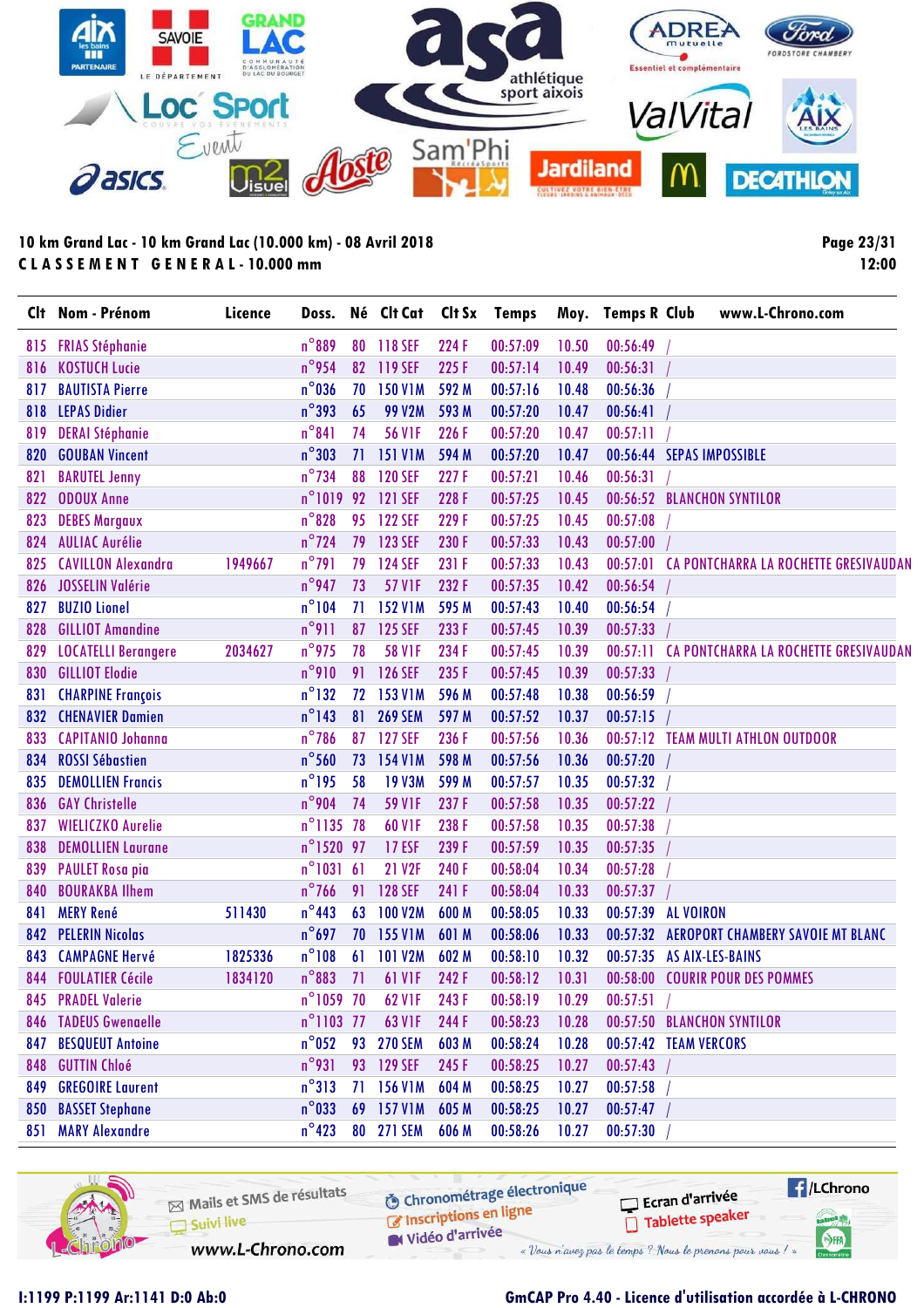

**Page 24/31 12:00**

|     | Clt Nom - Prénom                   | Licence | Doss.               |    | Né Clt Cat     |       | Clt Sx Temps |       | Moy. Temps R Club    |             | www.L-Chrono.com                   |
|-----|------------------------------------|---------|---------------------|----|----------------|-------|--------------|-------|----------------------|-------------|------------------------------------|
|     | <b>852 LAUGIER Bertrand</b>        |         | $n^{\circ}366$      |    | 59 102 V2M     | 607 M | 00:58:26     | 10.27 | 00:57:48             |             |                                    |
| 853 | <b>PROST Claire</b>                |         | $n^{\circ}$ 1062    | 82 | <b>130 SEF</b> | 246 F | 00:58:28     | 10.26 | 00:57:32             |             |                                    |
| 854 | <b>GHEZZI Mathilde</b>             |         | $n^{\circ}$ 909     | 84 | 131 SEF        | 247F  | 00:58:28     | 10.26 | 00:57:43             |             |                                    |
| 855 | <b>CATELAND Joelle</b>             |         | $n^{\circ}$ 790     | 67 | <b>22 V2F</b>  | 248F  | 00:58:29     | 10.26 | 00:57:58             |             |                                    |
| 856 | <b>BOLARD David</b>                |         | $n^{\circ}$ 067     | 79 | <b>272 SEM</b> | 608 M | 00:58:29     | 10.26 | 00:58:29             |             |                                    |
| 857 | <b>BORJON Béatrice</b>             |         | $n^{\circ}$ 759     | 69 | <b>64 V1F</b>  | 249F  | 00:58:33     | 10.25 | 00:58:05             |             |                                    |
| 858 | <b>FORESTIER JOUVE Christelle</b>  |         | $n^{\circ}880$      | 75 | 65 V1F         | 250 F | 00:58:33     | 10.25 | 00:57:57             |             |                                    |
| 859 | <b>ARMAND Caroline</b>             |         | $n^{\circ}$ 717     | 69 | <b>66 V1F</b>  | 251F  | 00:58:35     | 10.24 | 00:58:07             |             |                                    |
| 860 | <b>BROCHE Sophie</b>               |         | $n^{\circ}$ 775     | 70 | 67 V1F         | 252F  | 00:58:35     | 10.24 | 00:57:43 VEO 2000    |             |                                    |
| 861 | <b>JACQUOT Coralie</b>             |         | $n^{\circ}$ 1523    | 90 | <b>132 SEF</b> | 253F  | 00:58:35     | 10.24 | 00:58:03             |             |                                    |
| 862 | <b>KERSTEN Valerie</b>             |         | $n^{\circ}$ 951     | 64 | <b>23 V2F</b>  | 254 F | 00:58:37     | 10.24 | 00:58:10             |             |                                    |
| 863 | <b>DUCHATEL Eric</b>               |         | $n^{\circ}221$      | 72 | <b>158 V1M</b> | 609 M | 00:58:40     | 10.23 | 00:58:05             |             |                                    |
| 864 | <b>BERTRAND Florent</b>            |         | $n^{\circ}051$      | 92 | <b>273 SEM</b> | 610M  | 00:58:40     | 10.23 | 00:57:59             |             |                                    |
| 865 | <b>ETALLAZ Emeline</b>             | 1985707 | $n^{\circ}$ 870     | 83 | 133 SEF        | 255F  | 00:58:41     | 10.23 | 00:58:23 EA CHAMBERY |             |                                    |
| 866 | <b>MARSILLA Alexandra</b>          |         | $n^{\circ}$ 986     | 91 | 134 SEF        | 256F  | 00:58:42     | 10.22 | 00:58:03             |             |                                    |
| 867 | <b>BAUTISTA Richard</b>            |         | $n^{\circ}$ 037     | 69 | <b>159 V1M</b> | 611 M | 00:58:42     | 10.22 | 00:58:03             |             |                                    |
| 868 | <b>GOMEZ Sylvaine</b>              | 1997849 | n°916               | 75 | <b>68 V1F</b>  | 257F  | 00:58:44     | 10.22 | 00:58:23             |             |                                    |
| 869 | <b>LAURENT Anne</b>                |         | n°966               | 78 | <b>69 V1F</b>  | 258F  | 00:58:44     | 10.22 | 00:58:10             |             |                                    |
| 870 | <b>VINCENT Ines</b>                | 1296531 | $n^{\circ}$ 1127 02 |    | 6 CAF          | 259F  | 00:58:45     | 10.21 | 00:58:16 HTAC        |             |                                    |
| 871 | <b>AMIMOUR Alicia</b>              | 1189462 | $n^{\circ}$ 713     | 99 | 5 JUF          | 260F  | 00:58:45     | 10.21 | 00:58:16             | <b>HTAC</b> |                                    |
| 872 | <b>BOUTEILLON / EX MABILON CIC</b> |         | $n^{\circ}$ 770     | 66 | 24 V2F         | 261 F | 00:58:46     | 10.21 |                      |             | 00:58:32 LEO LAGRANGE VIENNE 38200 |
| 873 | <b>LE BERRE Catherine</b>          | 1808754 | $n^{\circ}$ 968     | 78 | <b>70 V1F</b>  | 262F  | 00:58:51     | 10.20 | 00:58:32 EA CHAMBERY |             |                                    |
| 874 | <b>PARRET Nathalie</b>             |         | $n^{\circ}$ 1027 70 |    | <b>71 V1F</b>  | 263F  | 00:58:52     | 10.19 | 00:58:42             |             |                                    |
| 875 | <b>SCHIAVON Claire</b>             |         | n°1091 88           |    | <b>135 SEF</b> | 264F  | 00:58:53     | 10.19 | 00:58:16             |             |                                    |
| 876 | <b>LAIGLE Clarisse</b>             |         | n°962               | 92 | <b>136 SEF</b> | 265F  | 00:58:57     | 10.18 | 00:58:33             |             |                                    |
| 877 | <b>INAUDI Margaret</b>             |         | n°942               | 57 | 6 V3F          | 266F  | 00:58:59     | 10.17 | 00:58:39             |             |                                    |
| 878 | <b>MONIN Alain</b>                 |         | $n^{\circ}$ 457     | 65 | <b>103 V2M</b> | 612M  | 00:59:00     | 10.17 | 00:58:30             |             |                                    |
| 879 | <b>ANKI Hafida</b>                 |         | $n^{\circ}$ 715     | 70 | <b>72 V1F</b>  | 267F  | 00:59:03     | 10.16 | 00:58:30             |             |                                    |
| 880 | <b>AMELA Justine</b>               |         | $n^{\circ}$ 712     | 92 | 137 SEF        | 268F  | 00:59:03     | 10.16 | 00:58:46             |             |                                    |
| 881 | <b>MATHEL THARIN Caroline</b>      |         | $n^{\circ}$ 995     | 93 | 138 SEF        | 269F  | 00:59:10     | 10.14 | 00:58:45             |             |                                    |
|     | 882 WINTER Françoise               | 186766  | $n^{\circ}$ 1136 56 |    | <b>7 V3F</b>   | 270F  | 00:59:11     | 10.14 | 00:58:53 CMI VINAY   |             |                                    |
| 883 | <b>MAUPRIVEZ Monique</b>           | 1704422 | $n^{\circ}$ 996     | 55 | <b>8 V3F</b>   | 271F  | 00:59:11     | 10.14 | 00:58:53 CMI VINAY   |             |                                    |
| 884 | <b>GENOULAZ Véronique</b>          |         | $n^{\circ}$ 1503 67 |    | 25 V2F         | 272F  | 00:59:14     | 10.13 | 00:58:50             |             |                                    |
| 885 | <b>MARCHAL Stéphane</b>            |         | $n^{\circ}418$      | 75 | <b>160 V1M</b> | 613M  | 00:59:15     | 10.13 | 00:58:45             |             |                                    |
| 886 | <b>GODDIN Bruno</b>                |         | $n^{\circ}$ 298     | 71 | <b>161 V1M</b> | 614 M | 00:59:17     | 10.12 | 00:58:37             |             |                                    |
| 887 | <b>BLAIRVACQ Mélanie</b>           |         | $n^{\circ}$ 750     | 89 | <b>139 SEF</b> | 273F  | 00:59:18     | 10.12 | 00:58:36             |             |                                    |
|     | 888 SUPPO Thierry                  |         | $n^{\circ}$ 605     |    | 76 162 V1M     | 615 M | 00:59:18     | 10.12 | 00:58:38             |             |                                    |

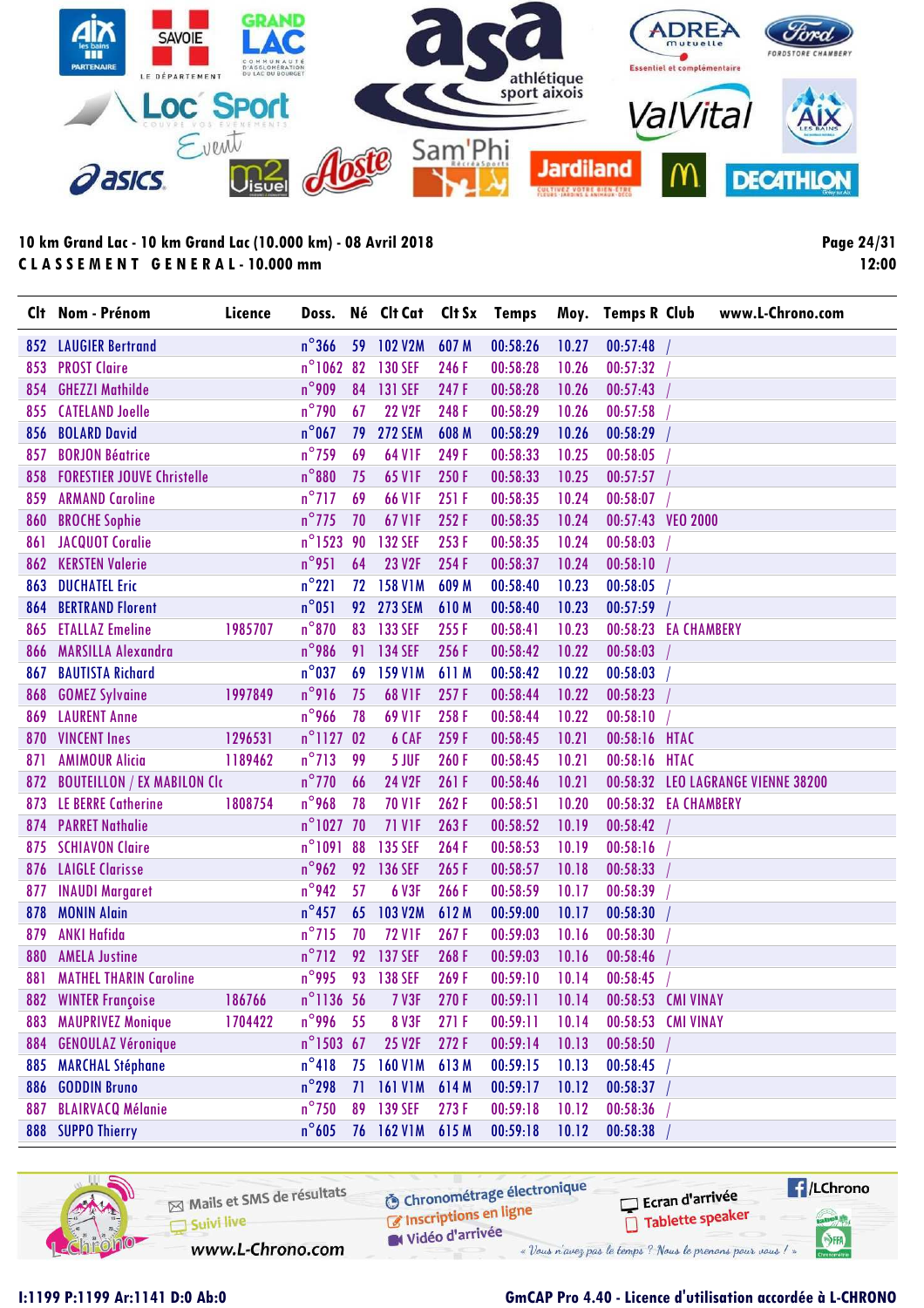

**Page 25/31 12:00**

| Clt | Nom - Prénom                      | Licence | Doss.               |    | Né Clt Cat Clt Sx |       | Temps    |       | Moy. Temps R Club | www.L-Chrono.com                         |
|-----|-----------------------------------|---------|---------------------|----|-------------------|-------|----------|-------|-------------------|------------------------------------------|
| 889 | <b>MARTINET Florence</b>          |         | $n^{\circ}$ 990     | 70 | <b>73 V1F</b>     | 274F  | 00:59:18 | 10.12 | 00:58:38          |                                          |
| 890 | <b>HERNANDEZ Philippe</b>         | 2031852 | $n^{\circ}$ 326     | 71 | <b>163 V1M</b>    | 616M  | 00:59:19 | 10.12 | 00:58:39          | AS AIX-LES-BAINS                         |
| 891 | <b>CARLES-SALMON Nicolas</b>      |         | $n^{\circ}113$      | 69 | <b>164 V1M</b>    | 617M  | 00:59:19 | 10.12 | 00:58:41          | <b>ALBENS CLUB PEDESTRE</b>              |
| 892 | <b>VOURLAT Laurence</b>           |         | $n^{\circ}1131$     | 73 | <b>74 V1F</b>     | 275F  | 00:59:19 | 10.12 | 00:59:05          |                                          |
| 893 | <b>MENDEZ Jean christophe</b>     |         | $n^{\circ}$ 436     | 72 | <b>165 V1M</b>    | 618 M | 00:59:20 | 10.11 | 00:58:51 FSGT     |                                          |
| 894 | <b>JOMNI Souhayel</b>             |         | $n^{\circ}$ 346     | 71 | <b>166 V1M</b>    | 619 M | 00:59:21 | 10.11 | 00:58:54          |                                          |
| 895 | <b>MAZURE Aurore</b>              |         | n°998               | 76 | <b>75 VIF</b>     | 276F  | 00:59:24 | 10.10 | 00:58:59          |                                          |
| 896 | <b>ENJALBERT-MARTIN Marie-mac</b> |         | $n^{\circ}$ 867     | 78 | <b>76 V1F</b>     | 277F  | 00:59:30 | 10.08 | 00:58:53          |                                          |
| 897 | <b>CRAYES Maité</b>               |         | $n^{\circ}820$      | 82 | <b>140 SEF</b>    | 278F  | 00:59:33 | 10.08 | 00:59:03          |                                          |
| 898 | <b>HONORÉ Gaëlle</b>              |         | n°938               | 76 | <b>77 V1F</b>     | 279F  | 00:59:36 | 10.07 | 00:59:23          |                                          |
| 899 | <b>BEZOMBES Didier</b>            |         | $n^{\circ}$ 692     | 58 | <b>20 V3M</b>     | 620 M | 00:59:37 | 10.07 | 00:58:58          | <b>AEROPORT CHAMBERY SAVOIE MT BLANC</b> |
| 900 | <b>HELIER Joël</b>                |         | $n^{\circ}325$      | 51 | <b>21 V3M</b>     | 621 M | 00:59:40 | 10.06 | 00:58:58          |                                          |
| 901 | <b>PAILLARD Morgane</b>           |         | $n^{\circ}$ 1020    | 93 | <b>141 SEF</b>    | 280F  | 00:59:41 | 10.06 | 00:59:04          |                                          |
| 902 | <b>LAIZEAU Sébastien</b>          |         | $n^{\circ}361$      | 69 | <b>167 V1M</b>    | 622 M | 00:59:41 | 10.05 | 00:59:06          |                                          |
| 903 | <b>DESSERTINE Mael</b>            |         | $n^{\circ}$ 205     | 99 | <b>13 JUM</b>     | 623 M | 00:59:42 | 10.05 | 00:59:23          |                                          |
| 904 | <b>DUFAURET Anita</b>             |         | $n^{\circ}$ 860     | 63 | <b>26 V2F</b>     | 281 F | 00:59:45 | 10.04 | 00:59:39          |                                          |
| 905 | LECOCQ Jean-louis                 |         | $n^{\circ}382$      | 61 | <b>104 V2M</b>    | 624 M | 00:59:46 | 10.04 | 00:58:55          |                                          |
| 906 | <b>LECOCQ Marion</b>              |         | $n^{\circ}$ 972     | 72 | <b>78 V1F</b>     | 282F  | 00:59:46 | 10.04 | 00:58:57          |                                          |
| 907 | <b>BOUVET Philippe</b>            |         | n°1284 59           |    | <b>105 V2M</b>    | 625 M | 00:59:46 | 10.04 |                   | 00:59:00 VEO 2000 LA PLAGNE              |
| 908 | <b>WAREMBOURG Emilie</b>          |         | $n^{\circ}$ 1133 83 |    | 142 SEF           | 283F  | 00:59:48 | 10.03 | 00:59:20          |                                          |
| 909 | <b>DAIME Joann</b>                |         | $n^{\circ}$ 177     | 92 | <b>274 SEM</b>    | 626 M | 00:59:49 | 10.03 | 00:59:25          |                                          |
| 910 | <b>CORDOLIANI Frédéric</b>        |         | $n^{\circ}$ 1279    | 65 | <b>106 V2M</b>    | 627 M | 00:59:51 | 10.03 | 00:59:05          |                                          |
| 911 | <b>RENAUD Romain</b>              |         | $n^{\circ}$ 540     | 89 | <b>275 SEM</b>    | 628 M | 00:59:51 | 10.03 | 00:59:14          |                                          |
| 912 | <b>AISSAOUI Kamel</b>             |         | $n^{\circ}002$      |    | 70 168 V1M        | 629 M | 00:59:51 | 10.03 | 00:59:24          |                                          |
| 913 | <b>PROVENT Maxime</b>             |         | $n^{\circ}$ 530     | 89 | <b>276 SEM</b>    | 630 M | 00:59:55 | 10.02 | 00:59:12          |                                          |
| 914 | <b>RICHARD Jean-christophe</b>    |         | $n^{\circ}$ 550     | 89 | <b>277 SEM</b>    | 631 M | 00:59:55 | 10.02 | 00:59:12          |                                          |
| 915 | <b>CHARLES Jean luc</b>           |         | $n^{\circ}$ 130     | 55 | <b>22 V3M</b>     | 632 M | 00:59:57 | 10.01 | 00:59:05          |                                          |
| 916 | <b>ZACCHEI Claude</b>             | 2043597 | $n^{\circ}$ 658     | 57 | <b>23 V3M</b>     | 633 M | 01:00:01 | 10.00 | 00:59:25          | <b>MERIBEL SPORT MONTAGNE</b>            |
| 917 | <b>LUTHRINGER Selma</b>           |         | $n^{\circ}$ 977     | 66 | 27 V2F            | 284F  | 01:00:02 | 10.00 | 00:59:14          |                                          |
| 918 | <b>AMARI MOURCHAD Yasmina</b>     |         | $n^{\circ}$ 710     | 84 | 143 SEF           | 285F  | 01:00:09 | 9.98  | 00:59:47          |                                          |
|     | 919 SAUVAL Ludovic                |         | $n^{\circ}$ 580     |    | 75 169 V1M        | 634 M | 01:00:13 | 9.97  | 00:59:22          |                                          |
| 920 | <b>SANIEZ Amélie</b>              |         |                     |    | n°1088 91 144 SEF | 286F  | 01:00:15 | 9.96  | 01:00:01          |                                          |
| 921 | <b>GONDARD Nicolas</b>            |         |                     |    | n°1261 90 278 SEM | 635 M | 01:00:15 | 9.96  | 01:00:04          |                                          |
| 922 | <b>QUINCIEU Philippe</b>          |         | $n^{\circ}$ 534     |    | 79 279 SEM        | 636 M | 01:00:16 | 9.96  | 00:59:28          |                                          |
| 923 | <b>BALAGUIER Gery</b>             |         | $n^{\circ}$ 023     |    | 64 107 V2M        | 637 M | 01:00:16 | 9.96  | 00:59:33          |                                          |
| 924 | <b>GUIGNARD Orlane</b>            |         | $n^{\circ}$ 928     |    | 94 145 SEF        | 287F  | 01:00:19 | 9.95  | 00:59:29          |                                          |
|     | 925 FRANCOIS Sandrine             |         | $n^{\circ}886$      |    | 84 146 SEF        | 288F  | 01:00:20 | 9.95  | 00:59:57          |                                          |

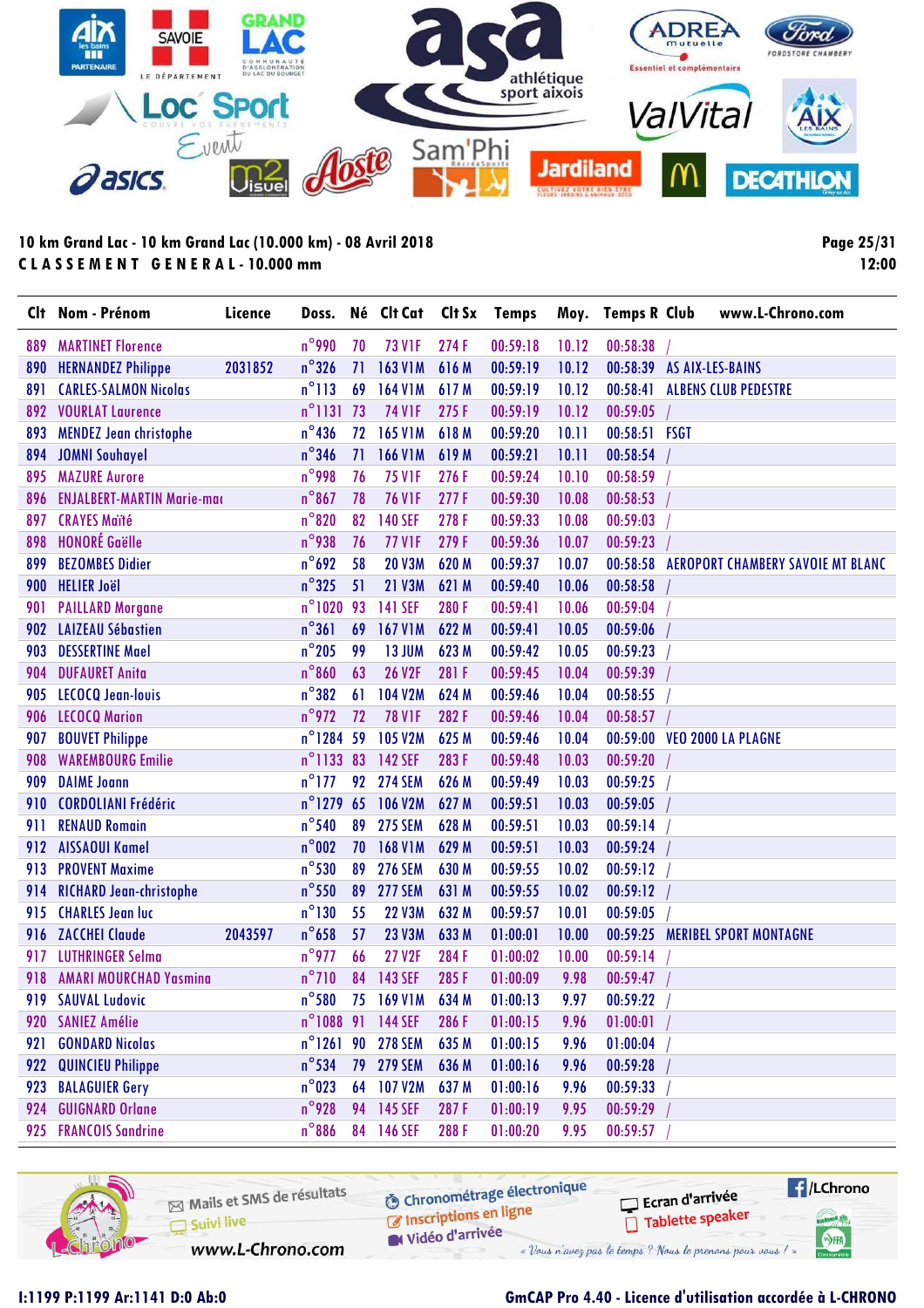

**Page 26/31 12:00**

|     | Clt Nom - Prénom                | Licence |                     |    | Doss. Né Clt Cat                | Clt Sx | <b>Temps</b> | Moy. | <b>Temps R Club</b> |                      | www.L-Chrono.com                |
|-----|---------------------------------|---------|---------------------|----|---------------------------------|--------|--------------|------|---------------------|----------------------|---------------------------------|
|     | 926 XAMIN Anne                  |         | n°1522 77           |    | <b>79 V1F</b>                   | 289F   | 01:00:25     | 9.93 | 00:59:58            |                      |                                 |
| 927 | <b>DI-PIRO Cédric</b>           |         | $n^{\circ}210$      | 77 | <b>170 V1M</b>                  | 638 M  | 01:00:29     | 9.92 | 00:59:58            |                      |                                 |
| 928 | <b>CHERAK Sabah</b>             |         | $n^{\circ}800$      | 84 | <b>147 SEF</b>                  | 290F   | 01:00:35     | 9.91 | 01:00:12            |                      |                                 |
| 929 | <b>CHARVIER Angélique</b>       |         | $n^{\circ}$ 798     | 75 | <b>80 V1F</b>                   | 291 F  | 01:00:35     | 9.91 | 01:00:03            |                      |                                 |
| 930 | <b>GRANGE Daniel</b>            |         | $n^{\circ}$ 1286 61 |    | <b>108 V2M</b>                  | 639 M  | 01:00:36     | 9.90 | 00:59:45            |                      |                                 |
| 931 | <b>POLONY Evelyne</b>           |         | n°1055 57           |    | <b>9 V3F</b>                    | 292F   | 01:00:40     | 9.89 | 01:00:21            |                      |                                 |
| 932 | <b>RICHARD Yves</b>             |         | $n^{\circ}$ 548     | 53 | <b>24 V3M</b>                   | 640 M  | 01:00:40     | 9.89 | 01:00:21            |                      |                                 |
| 933 | <b>PEYRET Blandine</b>          |         | n°1045 77           |    | <b>81 V1F</b>                   | 293F   | 01:00:43     | 9.88 | 01:00:13            |                      | LES ALLIGATORS SEYNOD TRIATHLON |
| 934 | <b>BONNEFOND JACQUET Sophie</b> |         | $n^{\circ}$ 757     | 93 | <b>148 SEF</b>                  | 294 F  | 01:00:49     | 9.87 | 01:00:14            |                      | <b>BLANCHON SYNTILOR</b>        |
| 935 | <b>BALIZIAUX Kevin</b>          |         | $n^{\circ}$ 024     | 99 | <b>14 JUM</b>                   | 641 M  | 01:00:49     | 9.87 | 01:00:11            |                      |                                 |
| 936 | <b>BOURGEOIS Charline</b>       |         | $n^{\circ}$ 767     | 99 | 6 JUF                           | 295F   | 01:00:49     | 9.87 | 01:00:12            |                      |                                 |
| 937 | <b>CHALENDARD Christelle</b>    |         | $n^{\circ}$ 793     | 77 | <b>82 V1F</b>                   | 296F   | 01:00:53     | 9.86 | 01:00:22            |                      |                                 |
| 938 | <b>SORIN Emmanuel</b>           |         | $n^{\circ}$ 1296    | 68 | <b>109 V2M</b>                  | 642 M  | 01:00:59     | 9.84 | 01:00:29            |                      |                                 |
| 939 | <b>PAVERO Guillaume</b>         |         | $n^{\circ}$ 494     | 90 | <b>280 SEM</b>                  | 643 M  | 01:01:00     | 9.84 | 01:00:29            |                      | <b>CHAMBERY TRIATHLON</b>       |
| 940 | <b>LABORET Anais</b>            |         | $n^{\circ}$ 1527    | 91 | 149 SEF                         | 297F   | 01:01:03     | 9.83 | 01:00:47            | <b>ACTI'V ATHLON</b> |                                 |
| 941 | <b>BRIZE Virginie</b>           |         | $n^{\circ}$ 774     | 78 | <b>83 V1F</b>                   | 298F   | 01:01:06     | 9.82 | 01:00:28            |                      |                                 |
| 942 | <b>LAFOND Elodie</b>            |         | $n^{\circ}$ 960     | 86 | <b>150 SEF</b>                  | 299 F  | 01:01:06     | 9.82 | 01:00:27            |                      |                                 |
| 943 | <b>RIERA Jennifer</b>           |         | $n^{\circ}$ 1069    | 88 | 151 SEF                         | 300 F  | 01:01:08     | 9.82 | 01:00:48            |                      |                                 |
| 944 | <b>CIAMBRONE Laurie</b>         |         | $n^{\circ}804$      | 90 | <b>152 SEF</b>                  | 301 F  | 01:01:08     | 9.82 | 01:00:18            |                      |                                 |
| 945 | <b>BASQUIN Frederic</b>         |         | $n^{\circ}$ 032     |    | 74 171 V1M                      | 644 M  | 01:01:08     | 9.81 | 01:00:32            |                      |                                 |
| 946 | <b>CRENIAULT Laetitia</b>       |         | $n^{\circ}821$      | 81 | 153 SEF                         | 302 F  | 01:01:12     | 9.80 | 01:00:55            |                      |                                 |
| 947 | <b>ARQUIZAN Clara</b>           |         | $n^{\circ}$ 721     | 93 | <b>154 SEF</b>                  | 303 F  | 01:01:14     | 9.80 | 01:00:39            |                      |                                 |
| 948 | <b>RICHARD Thomas</b>           |         | $n^{\circ}$ 546     | 89 | <b>281 SEM</b>                  | 645 M  | 01:01:14     | 9.80 | 01:00:24            |                      |                                 |
| 949 | <b>DUPONT Christophe</b>        |         | $n^{\circ}$ 227     | 81 | <b>282 SEM</b>                  | 646 M  | 01:01:15     | 9.80 | 01:00:38            |                      |                                 |
| 950 | <b>GITTON Olivier</b>           |         | $n^{\circ}$ 296     | 76 | 172 V1M                         | 647 M  | 01:01:17     | 9.79 | 01:00:39            |                      |                                 |
| 951 | <b>NOVAK Morgane</b>            |         | $n^{\circ}1016$     | 88 | <b>155 SEF</b>                  | 304F   | 01:01:21     | 9.78 | 01:01:02            |                      |                                 |
| 952 | <b>BALMON Virginie</b>          |         | $n^{\circ}$ 730     | 70 | <b>84 V1F</b>                   | 305 F  | 01:01:22     | 9.78 | 01:00:49            |                      | <b>BLANCHON SYNTILOR</b>        |
| 953 | <b>LANCE Julien</b>             |         | $n^{\circ}363$      | 87 | <b>283 SEM</b>                  | 648 M  | 01:01:22     | 9.78 | 01:00:39            |                      |                                 |
| 954 | <b>BEGGIORA Marion</b>          |         | $n^{\circ}$ 738     | 84 | 156 SEF                         | 306 F  | 01:01:25     | 9.77 | 01:00:51            |                      |                                 |
|     | 955 DESCHAMPS Virginie          |         | $n^{\circ}$ 843     | 72 | <b>85 V1F</b>                   | 307F   | 01:01:26     | 9.77 | 01:00:56            |                      |                                 |
|     | 956 COUESNON Jérémie            |         |                     |    | n°168 94 284 SEM 649 M 01:01:28 |        |              |      | $9.76$ 01:00:48 /   |                      |                                 |
| 957 | <b>ROBINET Florian</b>          |         | $n^{\circ}$ 556     | 92 | <b>285 SEM</b>                  | 650 M  | 01:01:30     | 9.76 | 01:00:43            |                      |                                 |
|     | 958 LONNEVILLE Robert loic      |         | $n^{\circ}402$      |    | 69 173 V1M                      | 651 M  | 01:01:30     | 9.76 | 01:01:04            |                      |                                 |
| 959 | <b>CHANIAC Deborah</b>          |         | $n^{\circ}$ 794     | 77 | <b>86 V1F</b>                   | 308 F  | 01:01:30     | 9.76 | 01:00:58            |                      |                                 |
| 960 | <b>POINOT Marie</b>             |         | n°1054 97           |    | <b>18 ESF</b>                   | 309 F  | 01:01:31     | 9.76 | 01:00:43            |                      |                                 |
| 961 | <b>PELANNE Camille</b>          |         | $n^{\circ}$ 1033 91 |    | <b>157 SEF</b>                  | 310F   | 01:01:31     | 9.75 | 01:00:44            |                      |                                 |
|     | 962 LOGNOZ Jean                 |         | $n^{\circ}401$      | 88 | <b>286 SEM</b>                  | 652 M  | 01:01:32     | 9.75 | 01:00:54            |                      |                                 |

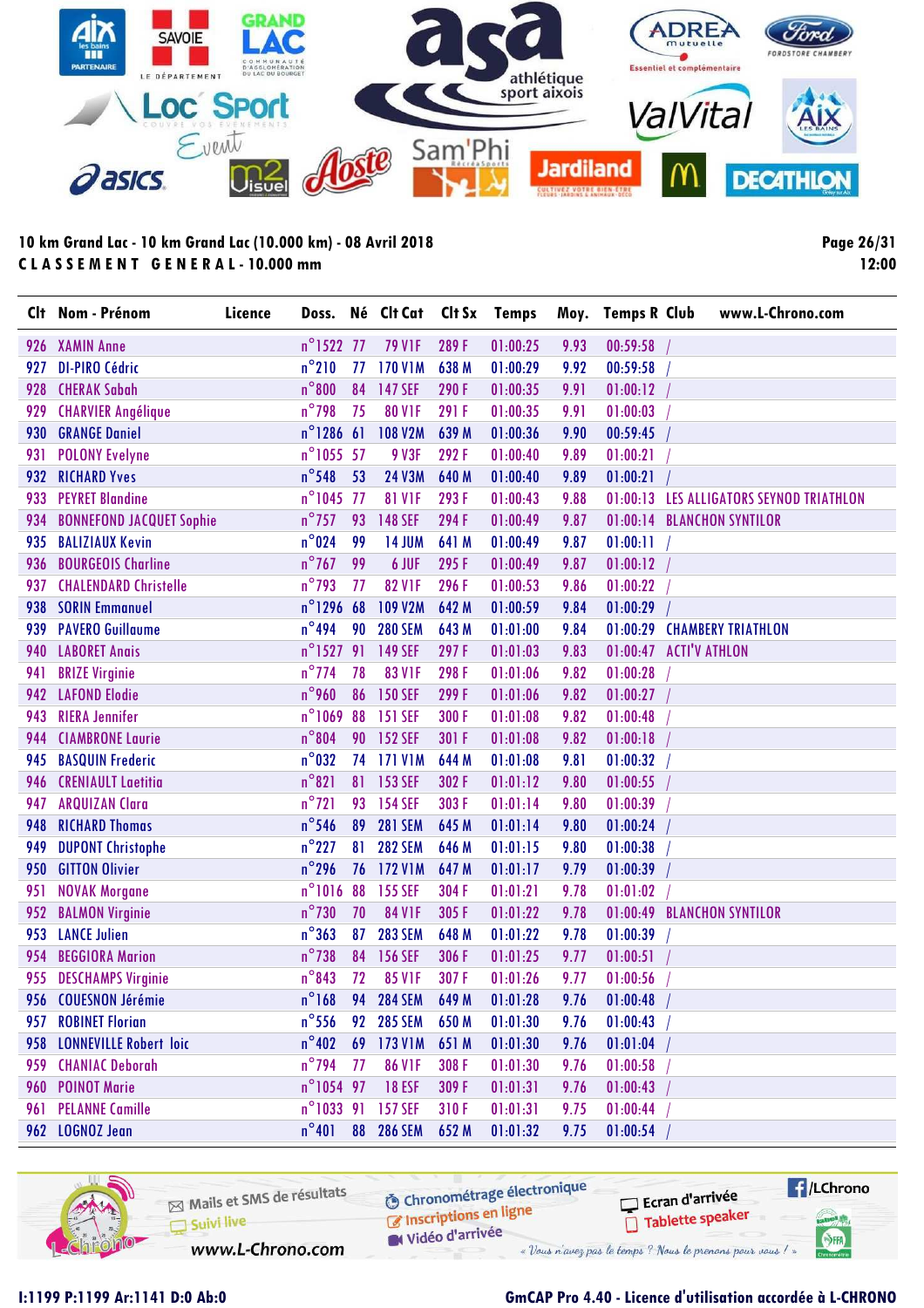

**Page 27/31 12:00**

| Clt | Nom - Prénom                    | Licence | Doss.               |    | Né Clt Cat        | Clt Sx | <b>Temps</b> | Moy. | <b>Temps R Club</b> |                    | www.L-Chrono.com                    |
|-----|---------------------------------|---------|---------------------|----|-------------------|--------|--------------|------|---------------------|--------------------|-------------------------------------|
| 963 | <b>ANTHOINE-MILHOMME Claire</b> |         | $n^{\circ}$ 716     | 72 | <b>87 V1F</b>     | 311 F  | 01:01:34     | 9.75 | 01:00:51            |                    |                                     |
| 964 | <b>DESSERTINE Fatima</b>        |         | $n^{\circ}$ 845     | 77 | <b>88 V1F</b>     | 312F   | 01:01:34     | 9.75 | 01:01:14            |                    |                                     |
| 965 | <b>BRESCIA Carole</b>           |         | $n^{\circ}$ 773     | 86 | <b>158 SEF</b>    | 313F   | 01:01:34     | 9.75 |                     |                    | 01:01:25 TRAIL ENTRE ELLES          |
| 966 | <b>SERBI Naoval</b>             |         | n°1094 85           |    | 159 SEF           | 314F   | 01:01:35     | 9.75 | 01:01:25            |                    |                                     |
| 967 | <b>UMANO Maéva</b>              |         | n°1114 90           |    | <b>160 SEF</b>    | 315F   | 01:01:36     | 9.74 | 01:00:48            |                    |                                     |
| 968 | <b>MIZON Pauline</b>            |         | n°100789            |    | 161 SEF           | 316F   | 01:01:37     | 9.74 | 01:01:04            |                    |                                     |
| 969 | <b>LECOCQ Lucile</b>            |         | $n^{\circ}$ 971     | 99 | 7 JUF             | 317F   | 01:01:39     | 9.73 | 01:00:51            |                    |                                     |
| 970 | <b>TISON Anne</b>               |         | n°1110 54           |    | <b>10 V3F</b>     | 318F   | 01:01:39     | 9.73 | 01:01:10            |                    |                                     |
| 971 | <b>ROBERT Fabrice</b>           |         | $n^{\circ}$ 554     | 67 | 110 V2M           | 653 M  | 01:01:39     | 9.73 | 01:00:49            |                    |                                     |
| 972 | <b>MEYER Suzanne</b>            |         | $n^{\circ}$ 1000 67 |    | <b>28 V2F</b>     | 319F   | 01:01:40     | 9.73 | 01:00:52            |                    |                                     |
| 973 | <b>JOYEUX Julie</b>             |         | $n^{\circ}$ 949     | 93 | <b>162 SEF</b>    | 320 F  | 01:01:40     | 9.73 | 01:00:51            |                    |                                     |
| 974 | <b>PICTON Mélanie</b>           |         | $n^{\circ}104986$   |    | 163 SEF           | 321 F  | 01:01:40     | 9.73 |                     |                    | 01:01:04 SAVOIE MAURIENNE TRIATHLON |
| 975 | <b>RICHEBOIS Alexandre</b>      |         | $n^{\circ}$ 551     | 88 | <b>287 SEM</b>    | 654 M  | 01:01:44     | 9.72 | 01:00:59            |                    |                                     |
| 976 | <b>LE TURDU Florian</b>         |         | $n^{\circ}$ 378     | 81 | <b>288 SEM</b>    | 655 M  | 01:01:44     | 9.72 | 01:01:07            |                    |                                     |
| 977 | <b>SABATIER Laurence</b>        |         | n°1085 79           |    | <b>164 SEF</b>    | 322 F  | 01:01:47     | 9.71 | 01:01:32            |                    |                                     |
| 978 | <b>FANARA Nicolas</b>           |         | $n^{\circ}$ 246     | 84 | <b>289 SEM</b>    | 656 M  | 01:01:48     | 9.71 | 01:01:10            |                    |                                     |
| 979 | <b>ARMANDON Lidwine</b>         |         | $n^{\circ}718$      | 90 | <b>165 SEF</b>    | 323F   | 01:01:49     | 9.71 | 01:01:33            |                    |                                     |
| 980 | <b>GAYDON Benjamin</b>          |         |                     |    | n°1303 92 290 SEM | 657 M  | 01:01:49     | 9.71 | 01:01:22            |                    |                                     |
| 981 | <b>FOUQUE Jimmy</b>             |         | $n^{\circ}$ 260     | 79 | <b>291 SEM</b>    | 658 M  | 01:01:55     | 9.69 | 01:01:35            |                    |                                     |
| 982 | <b>LEBRUN Florentin</b>         |         | $n^{\circ}$ 379     | 92 | <b>292 SEM</b>    | 659 M  | 01:01:55     | 9.69 | 01:01:21            | <b>ASO NTN-SNR</b> |                                     |
| 983 | <b>GRELLIER Maxime</b>          |         | $n^{\circ}$ 1305 93 |    | <b>293 SEM</b>    | 660 M  | 01:01:58     | 9.68 | 01:01:32            |                    |                                     |
| 984 | <b>PICHARD Fausto</b>           |         |                     |    | n°1304 95 294 SEM | 661 M  | 01:02:02     | 9.67 | 01:01:37            |                    |                                     |
| 985 | <b>TURCK Anne</b>               |         | n°1517 66           |    | <b>29 V2F</b>     | 324 F  | 01:02:03     | 9.67 | 01:01:27            |                    |                                     |
| 986 | <b>CASTELLAN Laurie</b>         |         | $n^{\circ}$ 789     | 77 | <b>89 V1F</b>     | 325F   | 01:02:05     | 9.67 | 01:01:29            |                    |                                     |
| 987 | <b>LE TURDU Nathalie</b>        |         | $n^{\circ}$ 970     | 82 | <b>166 SEF</b>    | 326 F  | 01:02:06     | 9.66 | 01:01:31            |                    |                                     |
| 988 | <b>COURGEON Vincent</b>         |         | $n^{\circ}$ 170     | 89 | <b>295 SEM</b>    | 662 M  | 01:02:09     | 9.65 | 01:01:19            |                    |                                     |
| 989 | <b>MARTIN Axelle</b>            |         | $n^{\circ}$ 987     | 62 | 30 V2F            | 327F   | 01:02:11     | 9.65 | 01:01:43            |                    |                                     |
| 990 | <b>TIXIER Anne</b>              |         | $n^{\circ}$ 1112 61 |    | 31 V2F            | 328 F  | 01:02:11     | 9.65 | 01:01:43            |                    |                                     |
| 991 | <b>BOURLARD Odile</b>           |         | $n^{\circ}$ 768     | 6  | 32 V2F            | 329F   | 01:02:11     | 9.65 | 01:01:43            |                    |                                     |
| 992 | <b>DESHOUILLERES Franck</b>     |         | $n^{\circ}$ 204     | 68 | 111 V2M           | 663 M  | 01:02:12     | 9.65 | 01:01:33            |                    |                                     |
| 993 | LE BERRIGO Anne-lise            |         | $n^{\circ}$ 969     | 89 | <b>167 SEF</b>    | 330 F  | 01:02:12     | 9.65 | 01:01:37            |                    |                                     |
| 994 | <b>ROTHARMEL David</b>          |         | $n^{\circ}$ 561     |    | 78 174 V1M        | 664 M  | 01:02:18     | 9.63 | 01:02:03            |                    |                                     |
| 995 | <b>LUTHRINGER Jean-françois</b> |         | $n^{\circ}$ 408     |    | 59 112 V2M        | 665 M  | 01:02:18     | 9.63 | 01:01:30            |                    |                                     |
| 996 | <b>RAKOTONANAHARY Helene</b>    |         | $n^{\circ}1064$ 83  |    | 168 SEF           | 331 F  | 01:02:19     | 9.63 | 01:01:33            |                    |                                     |
| 997 | <b>BESTARD Charline</b>         |         | $n^{\circ}$ 747     | 89 | <b>169 SEF</b>    | 332 F  | 01:02:21     | 9.62 | 01:01:30            |                    |                                     |
| 998 | <b>LEYRIS François</b>          |         | $n^{\circ}$ 398     | 56 | <b>25 V3M</b>     | 666 M  | 01:02:23     | 9.62 | 01:02:00            |                    |                                     |
| 999 | <b>GREGOIRE Elodie</b>          |         | $n^{\circ}$ 923     |    | 90 170 SEF        | 333 F  | 01:02:24     | 9.62 | 01:01:59            |                    |                                     |

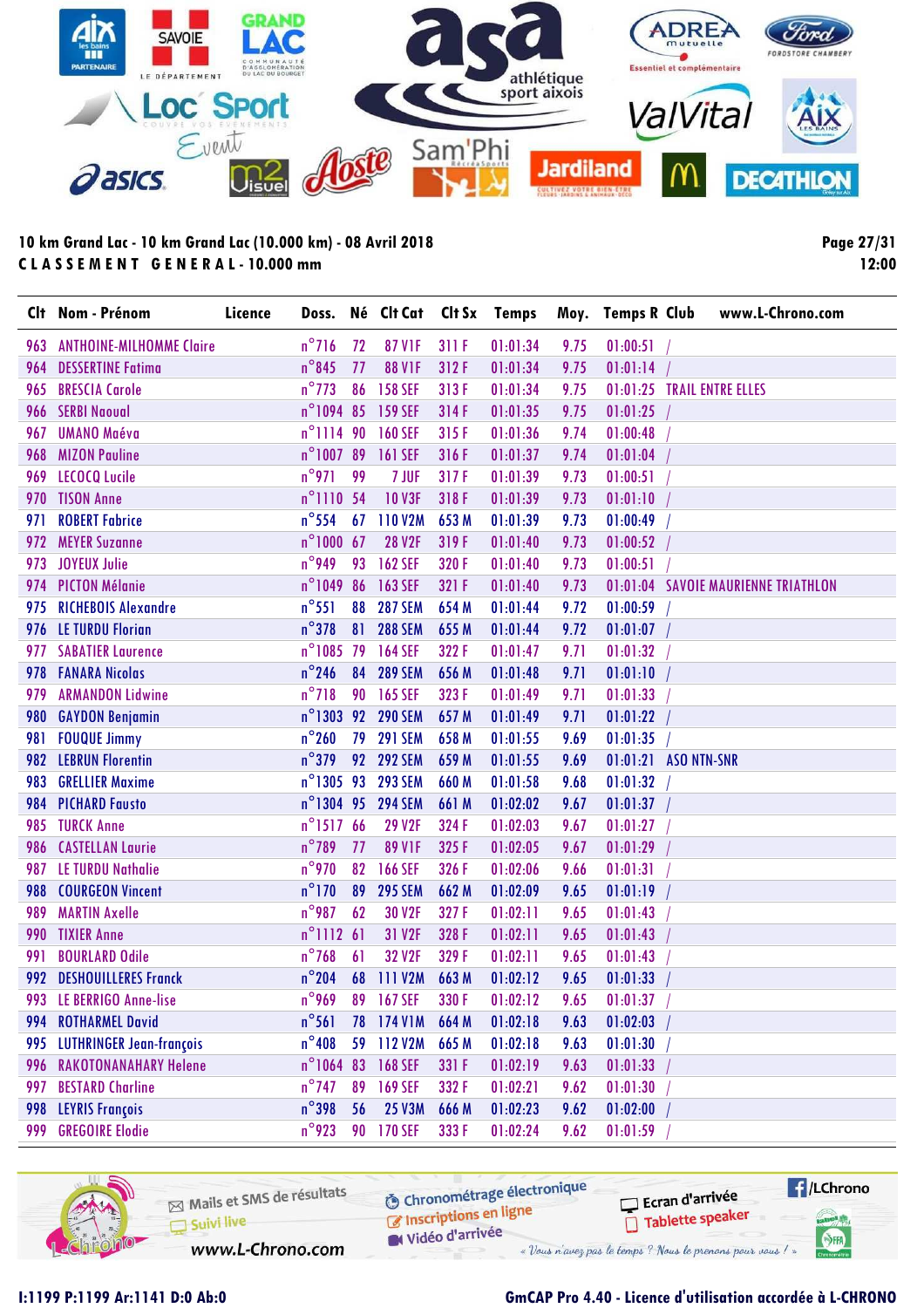

**Page 28/31 12:00**

|      | Clt Nom - Prénom                | Licence  |                     |    | Doss. Né Clt Cat  |       | Clt Sx Temps |      | Moy. Temps R Club         | www.L-Chrono.com                               |
|------|---------------------------------|----------|---------------------|----|-------------------|-------|--------------|------|---------------------------|------------------------------------------------|
|      | 1000 VERNOUD Julie              |          |                     |    | n°1123 87 171 SEF | 334 F | 01:02:24     | 9.62 | 01:01:59                  |                                                |
| 1001 | <b>BOUKATEM Sandrine</b>        |          | $n^{\circ}$ 763     | 76 | <b>90 V1F</b>     | 335 F | 01:02:26     | 9.61 | 01:02:06                  |                                                |
|      | <b>1002 PINA Victor</b>         |          | $n^{\circ}513$      | 67 | 113 V2M           | 667 M | 01:02:31     | 9.60 | 01:02:08                  |                                                |
|      | 1003 TAVARES-FIGUEIREDO Filipe  |          | $n^{\circ}610$      | 84 | <b>296 SEM</b>    | 668 M | 01:02:34     | 9.59 | 01:02:05                  |                                                |
|      | 1004 GALLIOZ Sandra             | 1442179  | n°1510 77           |    | <b>91 V1F</b>     | 336 F | 01:02:36     | 9.59 | 01:01:51 AS AIX LES BAINS |                                                |
|      | 1005 VASSEL Sandrine            | 837731   | n°1120 75           |    | <b>92 V1F</b>     | 337F  | 01:02:36     | 9.59 | 01:01:52 AS AIX-LES-BAINS |                                                |
|      | 1006 MILLIET Yves               | 1156222  | $n^{\circ}$ 452     | 65 | 114 V2M           | 669 M | 01:02:36     | 9.59 | 01:01:52 AS AIX-LES-BAINS |                                                |
| 1007 | <b>VUILLERMET Valérie</b>       | 1599324  | n°1132 68           |    | 33 V2F            | 338 F | 01:02:36     | 9.59 | 01:01:52 AS AIX-LES-BAINS |                                                |
|      | <b>1008 VERGAS Martine</b>      | 1506179  | $n^{\circ}$ 1122 65 |    | 34 V2F            | 339 F | 01:02:37     | 9.58 | 01:01:52 AS AIX-LES-BAINS |                                                |
|      | 1009 BARLET Marie-laure         | 2045980  | $n^{\circ}$ 733     | 64 | 35 V2F            | 340 F | 01:02:37     | 9.58 | 01:01:52 AS AIX-LES-BAINS |                                                |
|      | <b>1010 PERINET Claire</b>      | 18411010 | $n^{\circ}$ 1512 77 |    | <b>93 V1F</b>     | 341 F | 01:02:37     | 9.58 | 01:01:52 AS AIX LES BAINS |                                                |
|      | 1011 SEVINO Nathalie            | 1213314  | n°1095 64           |    | 36 V2F            | 342F  | 01:02:37     | 9.58 | 01:01:55 AS AIX-LES-BAINS |                                                |
|      | 1012 VERGAS Jean-marie          | 1619161  | $n^{\circ}639$      | 64 | 115 V2M           | 670 M | 01:02:37     | 9.58 | 01:01:52 AS AIX-LES-BAINS |                                                |
|      | 1013 KIROLIVANOU Vasiliki       |          | $n^{\circ}$ 952     | 60 | 37 V2F            | 343 F | 01:02:38     | 9.58 | 01:02:32                  |                                                |
|      | 1014 PICHON Cecile              |          | n°104893            |    | <b>172 SEF</b>    | 344 F | 01:02:42     | 9.57 | 01:01:53                  |                                                |
|      | 1015 GUIGAZ Nathalie            |          | $n^{\circ}$ 927     | 64 | 38 V2F            | 345 F | 01:02:50     | 9.55 | 01:02:18                  |                                                |
|      | 1016 CAPDEVIELLE Laura          |          | $n^{\circ}$ 785     | 91 | 173 SEF           | 346 F | 01:02:56     | 9.53 | 01:02:45                  |                                                |
|      | <b>1017 VANBELLINGHEN Julia</b> |          | $n^{\circ}$ 1519    | 85 | 174 SEF           | 347F  | 01:02:59     | 9.53 | 01:02:19                  |                                                |
|      | 1018 LESAGE Flavie              |          | $n^{\circ}$ 704     | 86 | 175 SEF           | 348 F | 01:03:10     | 9.50 |                           | 01:02:33 AEROPORT CHAMBERY SAVOIE MT BLANC     |
|      | 1019 ROUX Corentin              |          | $n^{\circ}$ 566     | 96 | 31 ESM            | 671 M | 01:03:17     | 9.48 | 01:02:48                  |                                                |
|      | 1020 DELBART Valérie            |          | $n^{\circ}$ 834     | 70 | <b>94 V1F</b>     | 349 F | 01:03:17     | 9.48 | 01:03:08                  |                                                |
|      | 1021 PONCET Joel                | 769819   | $n^{\circ}$ 524     | 70 | <b>175 V1M</b>    | 672 M | 01:03:19     | 9.48 |                           | 01:03:19 SALLANCHES PASSY AC                   |
|      | 1022 ZOUARI Imen                |          | $n^{\circ}$ 1141    | 89 | 176 SEF           | 350 F | 01:03:23     | 9.47 |                           | 01:02:53 CHAMBERY TRIATHLON                    |
|      | <b>1023 CHERBUT Fabien</b>      |          | $n^{\circ}$ 144     | 80 | <b>297 SEM</b>    | 673 M | 01:03:25     | 9.46 | 01:02:48                  |                                                |
|      | <b>1024 FERRARI Marie laure</b> |          | $n^{\circ}$ 875     | 71 | <b>95 V1F</b>     | 351 F | 01:03:26     | 9.46 | 01:02:40                  |                                                |
|      | 1025 DUPENT Corinne             |          | $n^{\circ}861$      | 67 | 39 V2F            | 352F  | 01:03:26     | 9.46 | 01:02:40                  |                                                |
|      | 1026 BENOIST Jérémy             |          | $n^{\circ}$ 1302 91 |    | <b>298 SEM</b>    | 674 M | 01:03:28     | 9.46 | 01:03:01                  |                                                |
|      | 1027 DELGADO Florence           | 2022537  | $n^{\circ}$ 836     | 74 | <b>96 V1F</b>     | 353F  | 01:03:41     | 9.42 |                           | 01:03:09 CA PONTCHARRA LA ROCHETTE GRESIVAUDAN |
|      | 1028 DESGARDIN Rachel           |          | $n^{\circ}$ 844     | 72 | <b>97 V1F</b>     | 354 F | 01:03:43     | 9.42 | 01:03:16                  |                                                |
|      | <b>1029 DEMAISON Beatrice</b>   |          | $n^{\circ}839$      | 64 | <b>40 V2F</b>     | 355F  | 01:03:44     | 9.41 | 01:03:19                  |                                                |
|      | 1030 JACQUOT Camille            |          |                     |    | n°944 93 177 SEF  | 356 F | 01:03:47     | 9.41 | 01:03:14                  |                                                |
|      | 1031 MONOD Cécile               |          | $n^{\circ}1011$ 71  |    | <b>98 V1F</b>     | 357F  | 01:03:48     | 9.41 | 01:03:02 SEPAS IMPOSSIBLE |                                                |
|      | 1032 MONNIER Sophie             |          | n°1009 76           |    | <b>99 V1F</b>     | 358 F | 01:03:48     | 9.41 | 01:03:02 SEPAS IMPOSSIBLE |                                                |
|      | 1033 MESSAGER Laurent           |          | $n^{\circ}$ 444     | 80 | <b>299 SEM</b>    | 675 M | 01:03:54     | 9.39 | 01:03:05                  |                                                |
|      | 1034 CATTELAN Sébastien         |          | $n^{\circ}120$      |    | 77 176 V1M        | 676 M | 01:03:55     | 9.39 | 01:03:04 TEAM PRINCE      |                                                |
|      | 1035 BONZI Sylvie               |          | $n^{\circ}$ 758     |    | 79 178 SEF        | 359F  | 01:03:56     | 9.39 | 01:03:26                  |                                                |
|      | 1036 CALVET Audrey              |          | $n^{\circ}$ 783     |    | 89 179 SEF        | 360 F | 01:04:03     | 9.37 | 01:03:43                  |                                                |

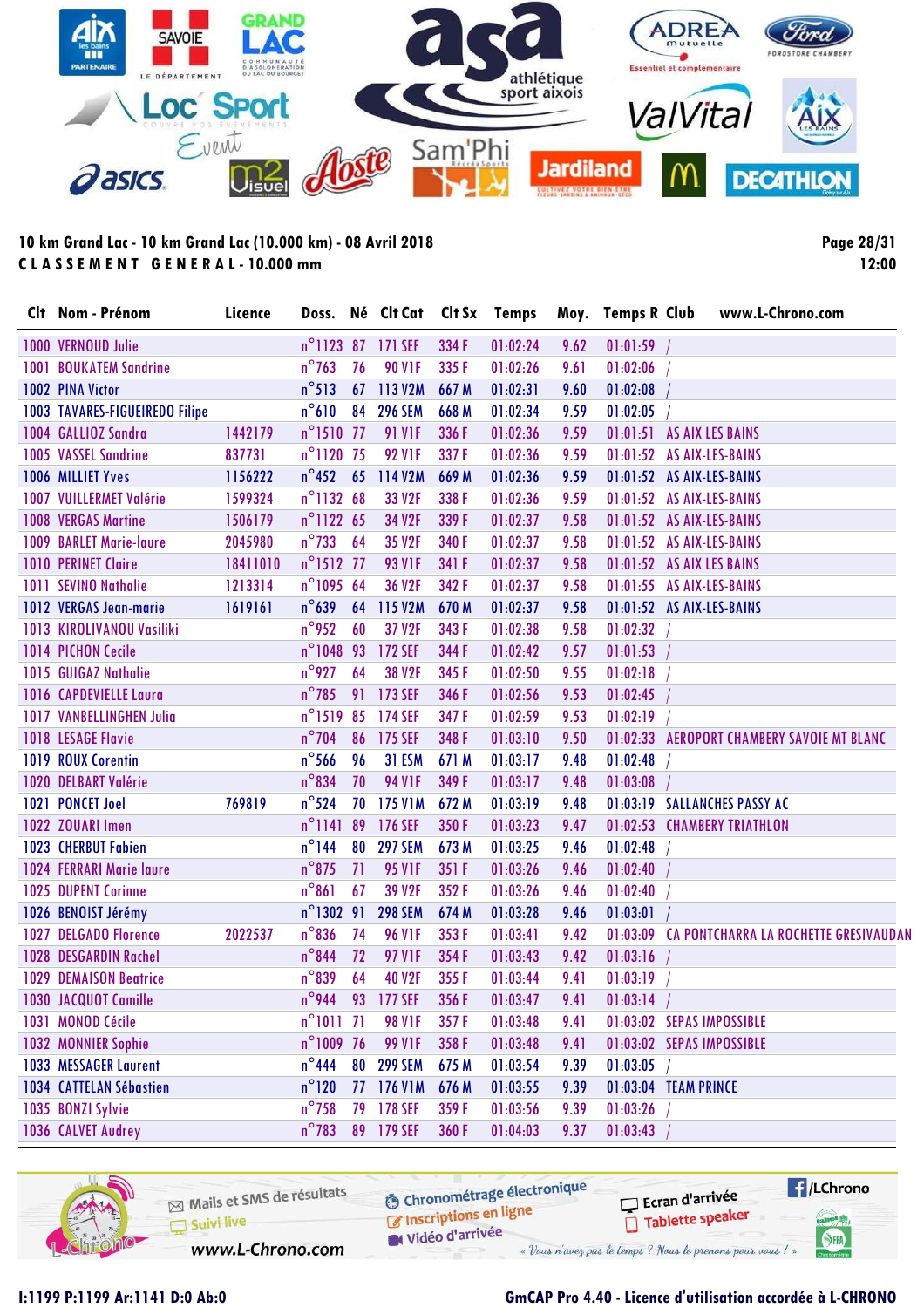

**Page 29/31 12:00**

| Clt Nom - Prénom               | Licence | Doss.               |    | Né Clt Cat Clt Sx Temps |       |          |      | Moy. Temps R Club   | www.L-Chrono.com                           |
|--------------------------------|---------|---------------------|----|-------------------------|-------|----------|------|---------------------|--------------------------------------------|
| 1037 BRETON Denis              |         |                     |    | n°1283 60 116 V2M       | 677 M | 01:04:15 | 9.34 | 01:03:49            |                                            |
| 1038 DROUAL Monique            | 300681  | $n^{\circ}853$      | 46 | <b>2 V4F</b>            | 361 F | 01:04:17 | 9.33 | 01:03:49 ASA BELLEY |                                            |
| 1039 MICOUIN Lisa              |         | $n^{\circ}1006$     | 92 | <b>180 SEF</b>          | 362F  | 01:04:20 | 9.33 | 01:03:30            |                                            |
| 1040 RIGAUD Nadege             |         | $n^{\circ}$ 1070 78 |    | <b>100 V1F</b>          | 363F  | 01:04:23 | 9.32 | 01:04:23            |                                            |
| 1041 GAVILA Margot             |         | $n^{\circ}$ 1514    | 79 | <b>181 SEF</b>          | 364F  | 01:04:53 | 9.25 | 01:04:30 ASPTT      |                                            |
| <b>1042 CHARTON Guillaume</b>  |         | $n^{\circ}$ 135     | 90 | <b>300 SEM</b>          | 678 M | 01:04:57 | 9.24 | 01:04:14            |                                            |
| 1043 COTTET Melinée            |         | $n^{\circ}818$      | 80 | <b>182 SEF</b>          | 365F  | 01:04:59 | 9.23 | 01:04:37            |                                            |
| <b>1044 RICHARD Christian</b>  |         | $n^{\circ}$ 547     | 52 | <b>26 V3M</b>           | 679 M | 01:05:07 | 9.22 | 01:04:24            |                                            |
| <b>1045 RICHARD Claudine</b>   |         | $n^{\circ}1067$     | 48 | 3 V4F                   | 366F  | 01:05:07 | 9.21 | 01:04:29            |                                            |
| 1046 GAUTHIER Séverine         |         | $n^{\circ}$ 903     | 72 | <b>101 V1F</b>          | 367F  | 01:05:15 | 9.20 | 01:04:30            |                                            |
| <b>1047 ROY CAILLE Orignne</b> |         | $n^{\circ}1080$     | 85 | <b>183 SEF</b>          | 368F  | 01:05:17 | 9.19 | 01:04:53            |                                            |
| <b>1048 DIMECH Annie</b>       |         | $n^{\circ}850$      | 57 | 11 V3F                  | 369F  | 01:05:22 | 9.18 | 01:04:31            |                                            |
| 1049 ANCRENAZ Stéphanie        |         | $n^{\circ}701$      | 74 | <b>102 V1F</b>          | 370F  | 01:05:27 | 9.17 | 01:04:51            | AEROPORT CHAMBERY SAVOIE MT BLANC          |
| 1050 MANISCALCO Sabrina        |         | $n^{\circ}$ 983     | 88 | <b>184 SEF</b>          | 371 F | 01:05:28 | 9.17 | 01:04:39            |                                            |
| 1051 GONDRÉ Wendy              |         | $n^{\circ}919$      | 96 | <b>19 ESF</b>           | 372F  | 01:05:28 | 9.17 |                     | 01:05:03 LES CHAMPIGNONS D'ANNECY          |
| 1052 LISIEWICZ Robin           |         | $n^{\circ}$ 399     | 95 | <b>301 SEM</b>          | 680 M | 01:05:29 | 9.16 |                     | 01:05:04 LES CHAMPIGNONS D'ANNECY          |
| <b>1053 GAILLARD Florence</b>  |         | $n^{\circ}892$      | 73 | <b>103 V1F</b>          | 373F  | 01:05:29 | 9.16 | 01:05:29            |                                            |
| <b>1054 SIMIAND Blanche</b>    |         | $n^{\circ}1097$ 41  |    | <b>4 V4F</b>            | 374F  | 01:05:32 | 9.16 | 01:05:05            |                                            |
| <b>1055 FOUASSIER Francine</b> |         | $n^{\circ}882$      | 65 | 41 V2F                  | 375F  | 01:05:35 | 9.15 | 01:05:08            |                                            |
| <b>1056 CHAPPUIS Patricia</b>  |         | $n^{\circ}$ 795     | 80 | <b>185 SEF</b>          | 376F  | 01:05:38 | 9.14 | 01:05:30            |                                            |
| 1057 VIGNOT Laure              |         | $n^{\circ}$ 705     | 71 | <b>104 V1F</b>          | 377F  | 01:05:40 | 9.14 | 01:05:04            | <b>AEROPORT CHAMBERY SAVOIE MT BLANC</b>   |
| <b>1058 BRUNET Béatrice</b>    |         | $n^{\circ}$ 776     | 81 | <b>186 SEF</b>          | 378F  | 01:05:48 | 9.12 | 01:05:01            |                                            |
| 1059 RICHARD Xavier            |         | $n^{\circ}$ 549     | 65 | 117 V2M                 | 681 M | 01:05:48 | 9.12 | 01:05:40            |                                            |
| 1060 DUVIVIER Gwladys          |         | $n^{\circ}863$      | 71 | <b>105 V1F</b>          | 379F  | 01:05:49 | 9.12 | 01:05:41            |                                            |
| <b>1061 MATHAT Vincent</b>     |         | $n^{\circ}427$      | 81 | <b>302 SEM</b>          | 682 M | 01:05:49 | 9.12 | 01:04:56            |                                            |
| <b>1062 GAMBARELLI Emeline</b> |         | $n^{\circ}$ 896     | 80 | <b>187 SEF</b>          | 380 F | 01:05:52 | 9.11 | 01:05:03            |                                            |
| <b>1063 BADARELLI Caroline</b> |         | $n^{\circ}$ 728     | 69 | <b>106 V1F</b>          | 381 F | 01:05:54 | 9.11 | 01:05:01            |                                            |
| <b>1064 GAUTHEY Nathalie</b>   |         | $n^{\circ}$ 901     | 76 | <b>107 V1F</b>          | 382F  | 01:05:54 | 9.11 | 01:05:30            |                                            |
| 1065 VILLAMIZAR Dyrley         |         | n°1126 95           |    | <b>188 SEF</b>          | 383F  | 01:05:56 | 9.10 | 01:05:35            |                                            |
| 1066 BOCQUET Brigitte          |         | $n^{\circ}$ 753     | 57 | <b>12 V3F</b>           | 384F  | 01:05:59 | 9.09 | 01:05:22            |                                            |
| 1067 HAMOUDI Fouzia            |         | $n^{\circ}$ 932     | 76 | <b>108 V1F</b>          | 385F  | 01:06:01 | 9.09 | 01:05:51            |                                            |
| 1068 JOUBERT Cindy             |         | $n^{\circ}$ 948     | 86 | <b>189 SEF</b>          | 386 F | 01:06:07 | 9.08 | 01:05:47            |                                            |
| 1069 CHAPPET Laure             |         | $n^{\circ}$ 702     | 78 | <b>109 V1F</b>          | 387F  | 01:06:07 | 9.08 |                     | 01:05:30 AEROPORT CHAMBERY SAVOIE MT BLANC |
| 1070 MALRAIT Olivia            |         | $n^{\circ}$ 982     | 76 | 110 V1F                 | 388F  | 01:06:10 | 9.07 | 01:05:43            |                                            |
| 1071 ROPTIN Virginie           |         | $n^{\circ}$ 1077 81 |    | <b>190 SEF</b>          | 389F  | 01:06:17 | 9.05 | 01:05:50            |                                            |
| 1072 BLAIRVACQ Marie-pierre    |         | $n^{\circ}$ 751     | 60 | <b>42 V2F</b>           | 390 F | 01:06:18 | 9.05 | 01:05:35            |                                            |
| 1073 KOLANCYK Marie            |         |                     |    | n°1516 71 111 VIF       | 391 F | 01:06:23 | 9.04 | 01:06:17            |                                            |

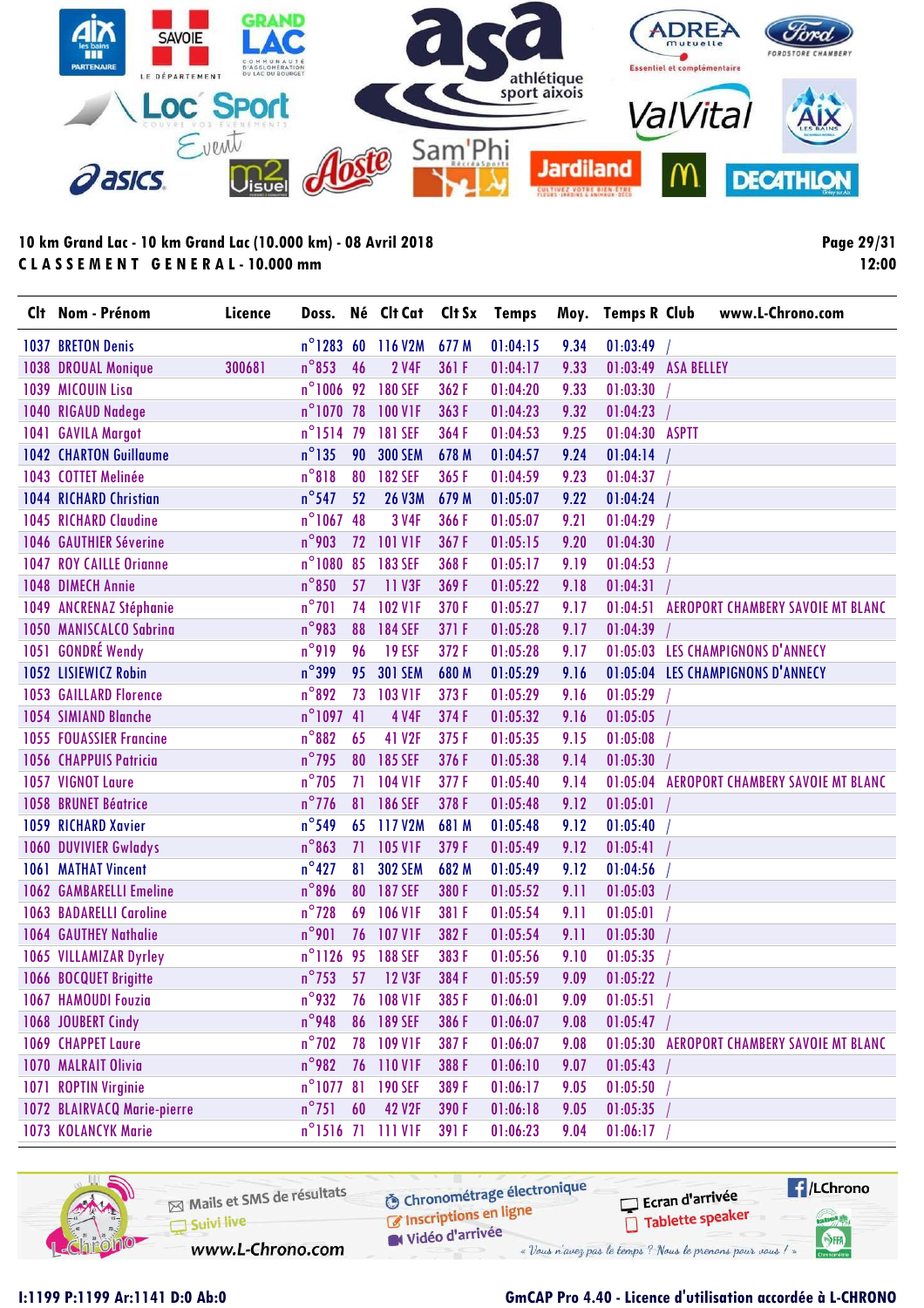

**Page 30/31 12:00**

|      | Clt Nom - Prénom                     | Licence | Doss.               |    | Né Clt Cat     | Clt Sx | <b>Temps</b> |      | Moy. Temps R Club         | www.L-Chrono.com                           |
|------|--------------------------------------|---------|---------------------|----|----------------|--------|--------------|------|---------------------------|--------------------------------------------|
|      | 1074 LOUIS Alain                     |         | $n^{\circ}$ 404     | 56 | <b>27 V3M</b>  | 683 M  | 01:06:29     | 9.03 | 01:05:51                  |                                            |
|      | 1075 FANTIN Céline                   |         | $n^{\circ}$ 873     | 94 | <b>191 SEF</b> | 392F   | 01:06:35     | 9.01 | 01:06:01                  |                                            |
|      | 1076 DETRAZ Evelyne                  |         | $n^{\circ}$ 848     | 44 | <b>5 V4F</b>   | 393F   | 01:06:43     | 8.99 | 01:06:27                  |                                            |
|      | <b>1077 AUCLAIR MAGADOUX Martine</b> |         | $n^{\circ}$ 723     | 59 | <b>43 V2F</b>  | 394F   | 01:06:44     | 8.99 | 01:06:33                  |                                            |
|      | <b>1078 BEAUFORT Fanny</b>           |         | $n^{\circ}$ 736     | 77 | 112 VIF        | 395F   | 01:06:44     | 8.99 | 01:06:44                  |                                            |
|      | <b>1079 LANGLAIS Gaelle</b>          |         | $n^{\circ}$ 963     | 78 | 113 V1F        | 396 F  | 01:06:46     | 8.99 | 01:06:12                  |                                            |
|      | 1080 SIBUT Marine                    |         | n°1096 75           |    | 114 V1F        | 397F   | 01:06:47     | 8.98 | 01:06:09                  |                                            |
| 1081 | <b>DURAND Marie christine</b>        |         | $n^{\circ}862$      | 67 | 44 V2F         | 398 F  | 01:06:49     | 8.98 | 01:06:03 SEPAS IMPOSSIBLE |                                            |
|      | 1082 PINON Géraldine                 |         | $n^{\circ}$ 1053 71 |    | 115 VIF        | 399 F  | 01:06:52     | 8.97 |                           | 01:06:18 BLANCHON SYNTYLOR                 |
|      | 1083 ESTEVAN Janice                  |         | $n^{\circ}869$      | 93 | <b>192 SEF</b> | 400F   | 01:06:56     | 8.97 | 01:06:13                  |                                            |
|      | 1084 DA COSTA Anael                  |         | $n^{\circ}$ 174     | 90 | <b>303 SEM</b> | 684 M  | 01:06:57     | 8.96 | 01:06:13                  |                                            |
|      | 1085 MAYEUX Véronique                |         | $n^{\circ}$ 997     | 68 | 45 V2F         | 401 F  | 01:06:59     | 8.96 | 01:06:07                  |                                            |
|      | <b>1086 FROMONT Laurine</b>          |         | $n^{\circ}$ 703     | 89 | <b>193 SEF</b> | 402F   | 01:07:20     | 8.91 |                           | 01:06:42 AEROPORT CHAMBERY SAVOIE MT BLANC |
| 1087 | <b>GUET Sara</b>                     |         | $n^{\circ}$ 925     | 72 | 116 VIF        | 403F   | 01:07:26     | 8.90 | 01:07:06                  |                                            |
|      | <b>1088 FAGNEN Thomas</b>            |         | $n^{\circ}$ 245     | 90 | <b>304 SEM</b> | 685 M  | 01:07:29     | 8.89 | 01:06:37                  |                                            |
| 1089 | <b>BRUNIER Séverine</b>              |         | $n^{\circ}$ 777     | 80 | <b>194 SEF</b> | 404F   | 01:07:31     | 8.89 | 01:07:13                  |                                            |
|      | <b>1090 BRUNIER Guillaume</b>        |         | $n^{\circ}100$      | 81 | <b>305 SEM</b> | 686 M  | 01:07:32     | 8.89 | 01:07:12                  |                                            |
| 1091 | <b>ZERMATTEN Fabienne</b>            |         | $n^{\circ}113961$   |    | <b>46 V2F</b>  | 405F   | 01:07:35     | 8.88 | 01:06:44                  |                                            |
|      | <b>1092 SAGNIER Alicia</b>           |         | n°1086 86           |    | <b>195 SEF</b> | 406F   | 01:07:39     | 8.87 | 01:07:15                  |                                            |
|      | 1093 MICHON Ophélie                  |         | n°1004 95           |    | <b>196 SEF</b> | 407F   | 01:07:42     | 8.86 | 01:07:18                  |                                            |
|      | 1094 COULOMB Thierry                 |         | $n^{\circ}$ 169     | 69 | <b>177 V1M</b> | 687 M  | 01:07:43     | 8.86 | 01:06:55                  |                                            |
|      | 1095 HERNOUNE Naima                  |         | $n^{\circ}$ 935     | 82 | <b>197 SEF</b> | 408F   | 01:07:48     | 8.85 | 01:07:32                  |                                            |
|      | 1096 LAURENT Jean-Sébastien          |         | $n^{\circ}$ 1272    | 69 | <b>178 V1M</b> | 688 M  | 01:07:56     | 8.83 | 01:07:25                  |                                            |
|      | <b>1097 FAGNEN Camille</b>           |         | $n^{\circ}872$      | 87 | <b>198 SEF</b> | 409F   | 01:08:02     | 8.82 | 01:07:10                  |                                            |
|      | 1098 DEMAISON Chloé                  |         | $n^{\circ}$ 838     | 92 | <b>199 SEF</b> | 410F   | 01:08:16     | 8.79 | 01:07:52                  |                                            |
|      | 1099 TABARY Michele                  |         | $n^{\circ}$ 1102 47 |    | <b>6 V4F</b>   | 411 F  | 01:08:32     | 8.76 | 01:07:45                  |                                            |
|      | <b>1100 PARADIS Marielle</b>         |         | n°1025 90           |    | <b>200 SEF</b> | 412F   | 01:08:38     | 8.74 | 01:08:12                  |                                            |
| 1101 | <b>PERRIN Isabelle</b>               |         | $n^{\circ}$ 1038 66 |    | 47 V2F         | 413F   | 01:08:42     | 8.73 | 01:08:10                  |                                            |
|      | 1102 PIMBONNET Eloïse                |         | n°1052 96           |    | <b>20 ESF</b>  | 414F   | 01:08:42     | 8.73 | 01:08:10                  |                                            |
|      | <b>1103 JACQUIER Sabine</b>          |         | $n^{\circ}$ 943     | 90 | <b>201 SEF</b> | 415F   | 01:08:54     | 8.71 | 01:08:28                  |                                            |
|      | 1104 CARLICHI Marie-Claude           |         | $n^{\circ}1504$ 51  |    | <b>13 V3F</b>  | 416 F  | 01:09:02     | 8.69 | 01:08:42                  |                                            |
|      | 1105 RIZZI Séverine                  |         | $n^{\circ}107181$   |    | <b>202 SEF</b> | 417F   | 01:09:02     | 8.69 | 01:08:15                  |                                            |
|      | 1106 LETUR Laurent                   |         | $n^{\circ}$ 396     |    | 68 118 V2M     | 689 M  | 01:09:02     | 8.69 | 01:08:17                  |                                            |
|      | 1107 GLAIRON-RAPPAZ Mathilde         |         | $n^{\circ}$ 914     | 81 | <b>203 SEF</b> | 418F   | 01:09:02     | 8.69 | 01:08:15                  |                                            |
|      | <b>1108 EL MAOULI Mariam</b>         |         | $n^{\circ}865$      | 83 | <b>204 SEF</b> | 419F   | 01:09:34     | 8.63 | 01:09:24                  |                                            |
|      | 1109 LECAT Patrice                   |         | $n^{\circ}380$      | 46 | 3 V4M          | 690 M  | 01:09:43     | 8.61 | 01:09:18                  |                                            |
|      | <b>1110 MEYRIEUX Francesca</b>       |         | $n^{\circ}1002$ 61  |    | <b>48 V2F</b>  | 420 F  | 01:09:46     | 8.60 | 01:09:37                  |                                            |